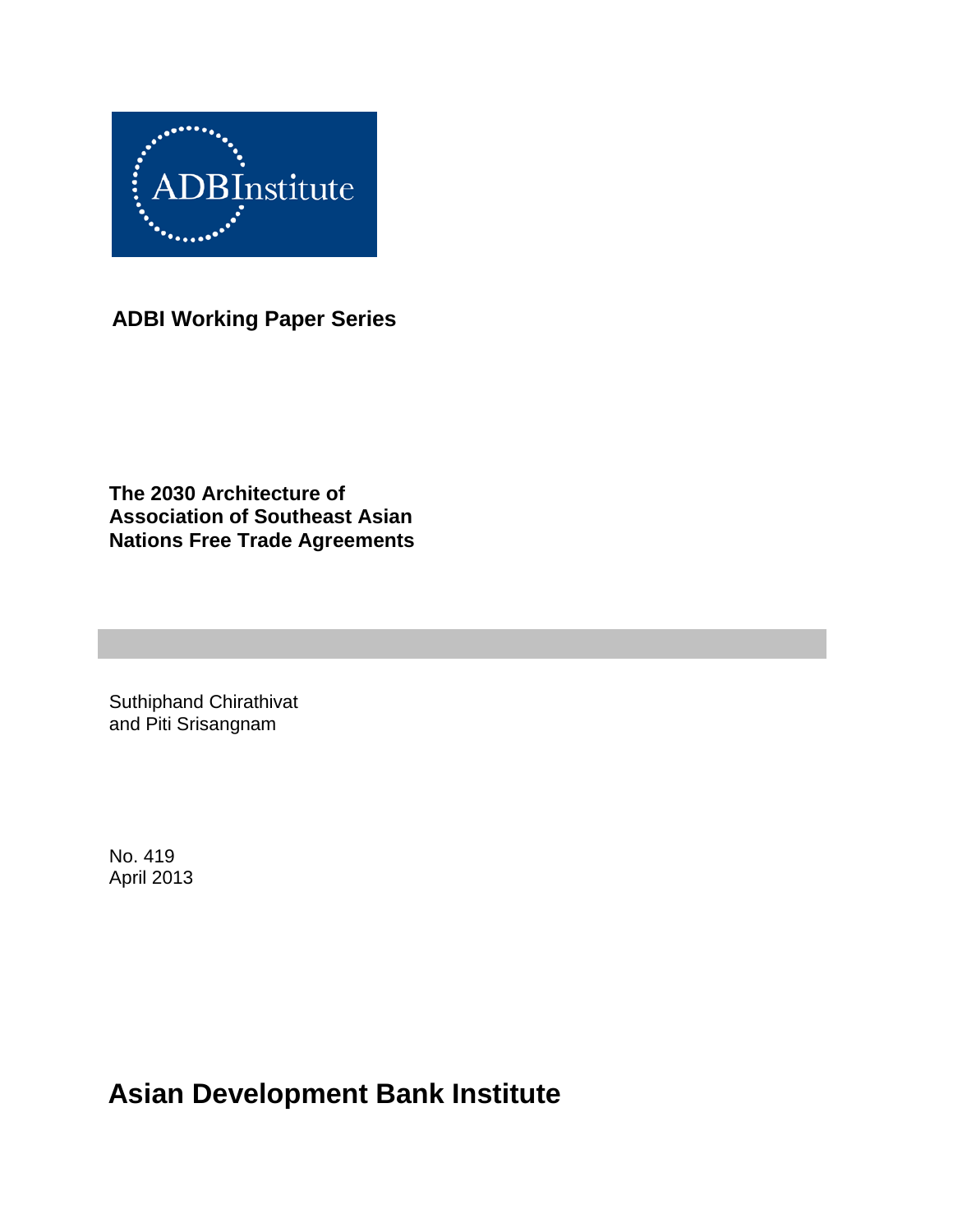Suthiphand Chirathivat and Piti Srisangnam are executive director and deputy director of academic affairs, respectively, at the ASEAN Studies Center of Chulalongkorn University, Thailand.

This paper is part of "ASEAN 2030", a joint study by ADBI and ADB carried out in close cooperation with the ASEAN Secretariat.

The views expressed in this paper are the views of the authors and do not necessarily reflect the views or policies of ADBI, the Asian Development Bank (ADB), its Board of Directors, or the governments they represent. ADBI does not guarantee the accuracy of the data included in this paper and accepts no responsibility for any consequences of their use. Terminology used may not necessarily be consistent with ADB official terms.

The Working Paper series is a continuation of the formerly named Discussion Paper series; the numbering of the papers continued without interruption or change. ADBI's working papers reflect initial ideas on a topic and are posted online for discussion. ADBI encourages readers to post their comments on the main page for each working paper (given in the citation below). Some working papers may develop into other forms of publication.

Suggested citation:

Chirathivat, S., and P. Srisangnam. 2013. The 2030 Architecture of Association of Southeast Asian Nations Free Trade Agreements. ADBI Working Paper 419. Tokyo: Asian Development Bank Institute. Available: http://www.adbi.org/workingpaper/2013/04/25/5627.2030.architecture.asean.free.trade.agreements/

Please contact the authors for information about this paper.

Email: [Suthipand.C@chula.ac.th;](mailto:Suthipand.C@chula.ac.th) piti31@gmail.com

Asian Development Bank Institute Kasumigaseki Building 8F 3-2-5 Kasumigaseki, Chiyoda-ku Tokyo 100-6008, Japan

Tel: +81-3-3593-5500 Fax: +81-3-3593-5571 URL: www.adbi.org E-mail: info@adbi.org

© 2013 Asian Development Bank Institute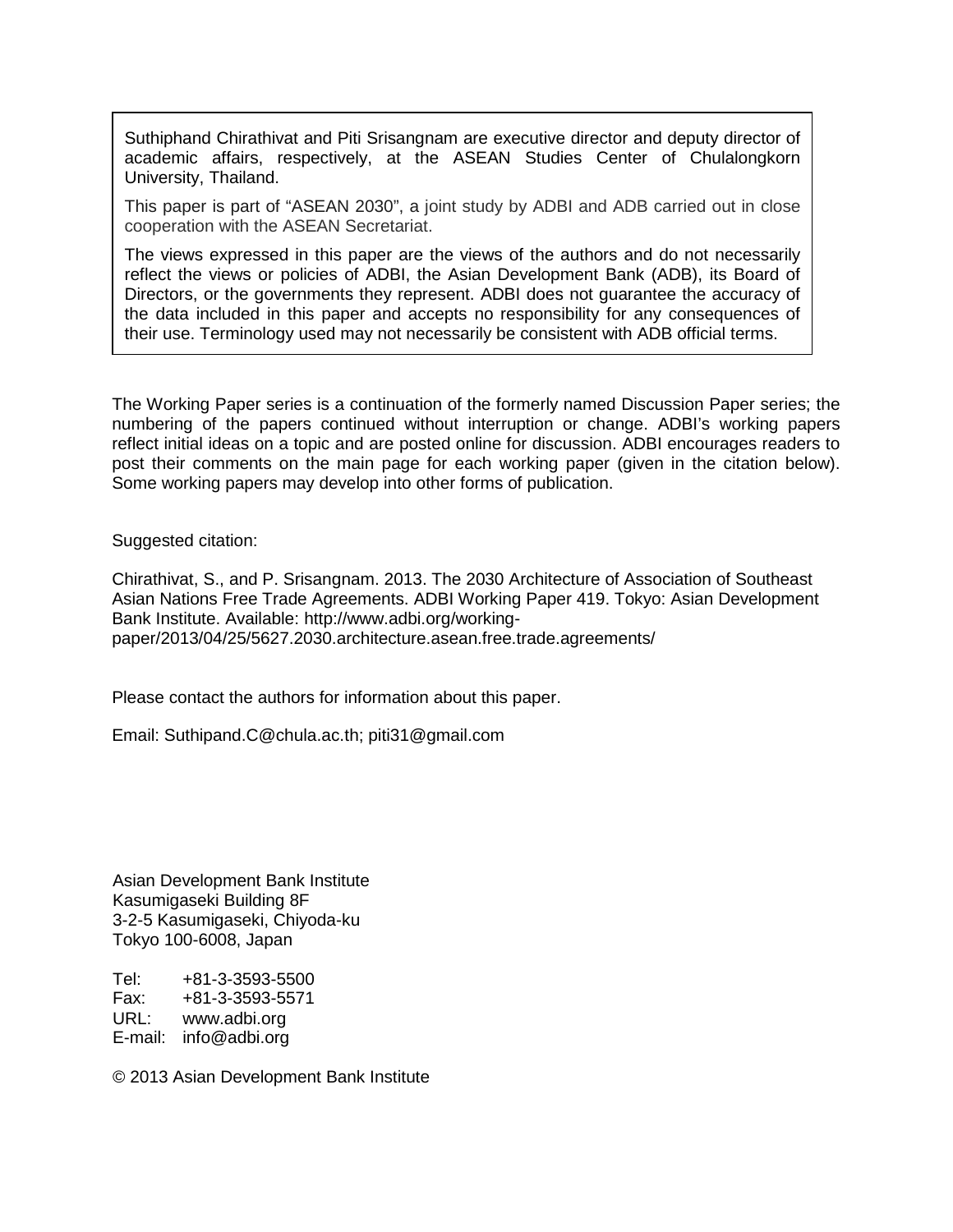#### **Abstract**

This paper investigates and analyzes the present status, potential, and prospects of Association of Southeast Asian Nations (ASEAN) free trade agreements (FTAs). It begins with a review of the historical evolution of ASEAN FTAs, which captures the achievements of the ASEAN Free Trade Agreement (AFTA) and the efforts meant to lead to a further step of deeper integration, i.e., the realization of the ASEAN Economic Community (AEC) by 2015. The paper then offers a view on how the grouping adopted an extension of ASEAN FTAs beyond the AEC—a widening integration process that includes ASEAN+1 FTAs, bilateral trading arrangements, and regionwide economic integration. These parallel developments present major challenges to ASEAN, particularly the move towards the AEC by 2015 and the attempts to broaden FTAs in East Asia. Ultimately, it is desirable for ASEAN to draw a clear picture of how the architecture of ASEAN FTAs in 2030 can be given shape.

**JEL Classification:** F13, F14, F15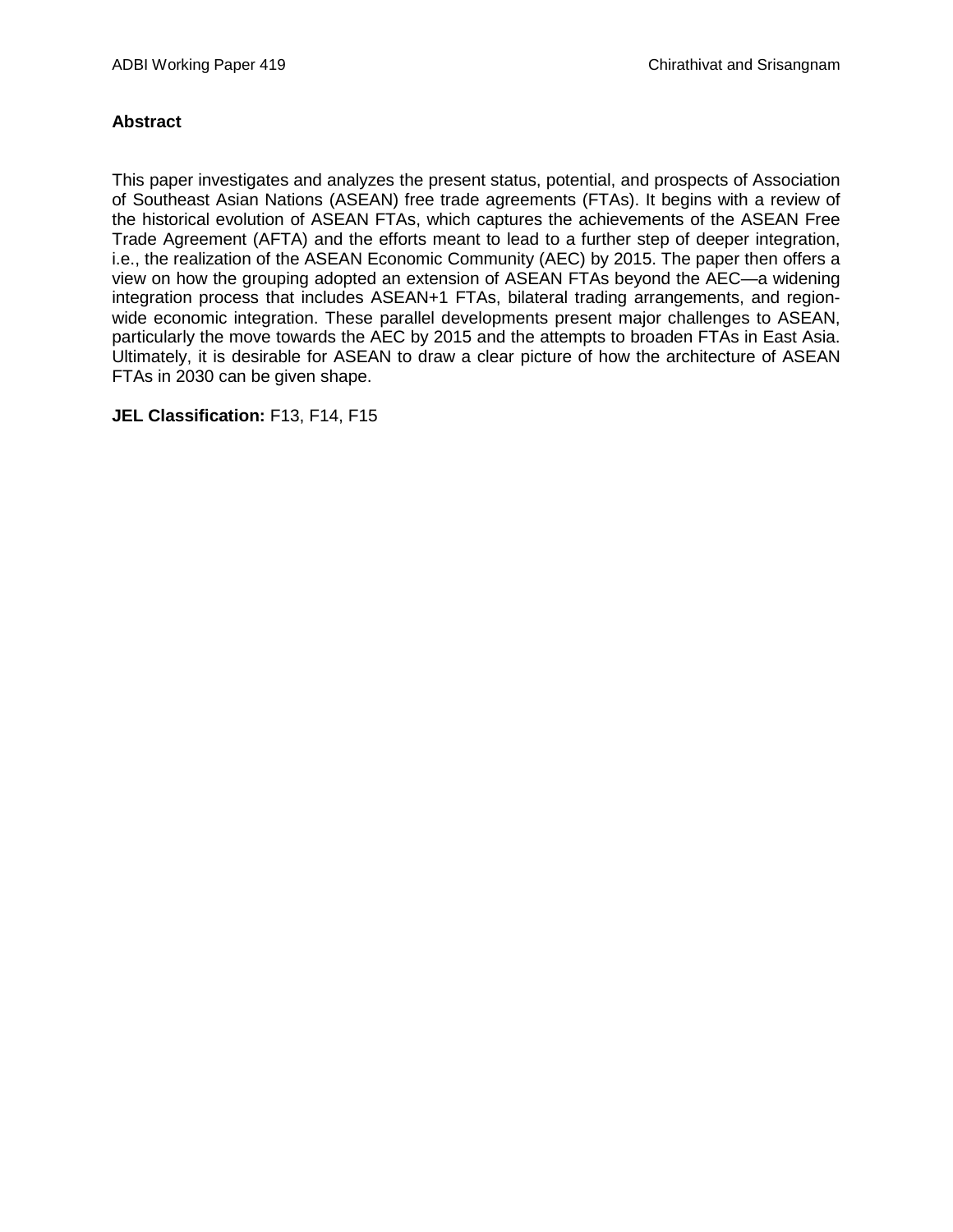# **Contents**

| 1. |                   |                                                                                                                                                                |  |  |  |  |
|----|-------------------|----------------------------------------------------------------------------------------------------------------------------------------------------------------|--|--|--|--|
| 2. |                   | Historical Evolution of Association of Southeast Asian Nations Free Trade Agreements 4                                                                         |  |  |  |  |
|    | 2.1<br>2.2        | Achievements of the Association of Southeast Asian Nations Free Trade Area 4<br>Realization of the Association of Southeast Asian Nations Economic Community 8 |  |  |  |  |
| 3. |                   | Extension of Association of Southeast Asian Nations Free Trade Agreements Beyond<br>Association of Southeast Asian Nations Economic Community 14               |  |  |  |  |
|    | 3.1<br>3.2<br>3.3 | Association of Southeast Asian Nations+1 Free Trade Agreements 14                                                                                              |  |  |  |  |
| 4. |                   | Major Challenges Facing the Association of Southeast Asian Nations Economic                                                                                    |  |  |  |  |
|    | 4.1               | Major Challenges in Realizing the Association of Southeast Asian Nations                                                                                       |  |  |  |  |
|    | 4.2               |                                                                                                                                                                |  |  |  |  |
| 5. | 2030              | Architecture of Association of Southeast Asian Nations Free-Trade Agreements Toward                                                                            |  |  |  |  |
| 6. |                   |                                                                                                                                                                |  |  |  |  |
|    |                   |                                                                                                                                                                |  |  |  |  |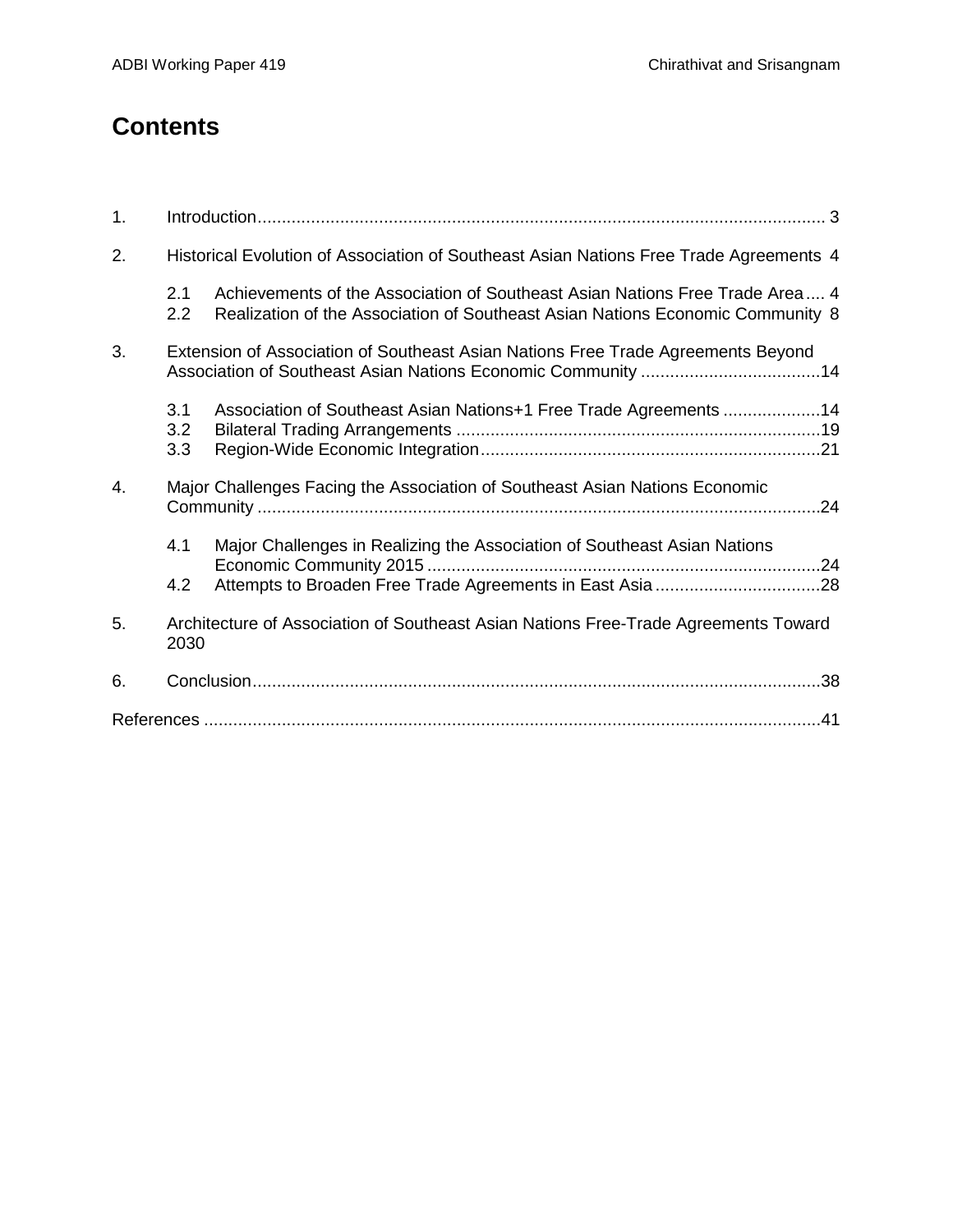## <span id="page-4-0"></span>**1. INTRODUCTION**

The economic world in 2030 will be unrecognizable from what it is today as emerging countries, including the Association of Southeast Asian Nations (ASEAN) region as a whole, grow faster than advanced economies as a result of the global financial crisis. Looking from this perspective, ASEAN has come a long way in terms of developing its own economies and creating synergy on working regionally in the so-called "ASEAN way" in order to move forward.

The grouping was fairly successful in realizing implementation of the ASEAN Free Trade Area (AFTA), which started in 1992. With the rapid development of bilateral free trade agreements (FTAs), in particular the ASEAN+[1](#page-4-1)<sup>1</sup> process in the years following the Asian financial crisis of 1997–1998, there has also been a proliferation of multilayered FTAs, creating the so-called "Asian noodle bowl effect".<sup>[2](#page-4-2)</sup> ASEAN then realized the necessity to launch the ASEAN Economic Community (AEC) blueprint in 2009, with its own version of deepening regional integration, aiming to transforming the region into a single market and production base. The emergence of ASEAN as the hub of Asia's FTAs has only occurred since 2000 (Kawai and Wignaraja 2011).

The development of ASEAN FTAs has to be viewed within the new dynamics of the changing global and regional environment. First, burgeoning trade and investment links between ASEAN and many trading partners in Asia and beyond are creating new markets and production networks that ASEAN has to take into consideration more than in the past. The way in which ASEAN production fragmentation and agglomeration work, in terms of both efficiency and competitiveness, seems to correspond with broader regional integration, with less protection and more liberalization. Second, differences among ASEAN countries and FTA partners remain, even among ASEAN's own member states, in areas such as population, levels of development, openness to trade and investment, and institutional arrangements. ASEAN has no choice but be committed to making steady progress in FTA policy formulation and to apply a pragmatic approach wherever possible (Chirathivat 2008, Chia 2010). Third, the grouping, fortunately, feels the need to work with FTA partners of all sorts, starting with some of the most important issues that might hinder progress, whether this concerns trade in goods, services, or investment. For instance, issues of concern include FTA preference utilization, the "noodle bowl" complication of multilayered agreements, and diversion from the multilateral trading system (Kawai and Wignaraja 2011).

In this respect, the emerging architecture of ASEAN FTAs should correspond to the future development of the region, of which the AEC is the current cornerstone, and the way in which ASEAN aspires to work on the expanded version of regional economic integration in view of the limitations of bilateral agreements and ASEAN+1 FTAs. A more definite direction for ASEAN seems necessary to accelerate the consolidation of all existing FTAs into concrete modalities, actions, and the implementation of such initiatives to broaden FTAs in Asia. ASEAN's regional integration and centrality will only be successful if deepened integration of the AEC functions properly and linkages with regional and global partners are broadened through a proper policy framework of region-wide trading arrangements. ASEAN has to lead the way and show what can be done more effectively in a new world of interlocking FTAs.

<span id="page-4-1"></span> $1$  ASEAN+1 refers to an ASEAN member plus a dialogue partner.

<span id="page-4-2"></span> $2$  The Asian noodle bowl effect, or the "Asian style spaghetti bowl effect", is a phenomenon of international economic policy that refers to the complication which arises from the application of domestic rules of origin in the signing of free-trade agreements across nations. The effect leads to discriminatory trade policy because the same commodity is subjected to different tariffs and tariff reduction trajectories for the purpose of domestic preferences. With the increase in FTA's throughout the international economy, the phenomenon has led to paradoxical, and often contradictory, outcomes amongst bilateral and multilateral trade partners.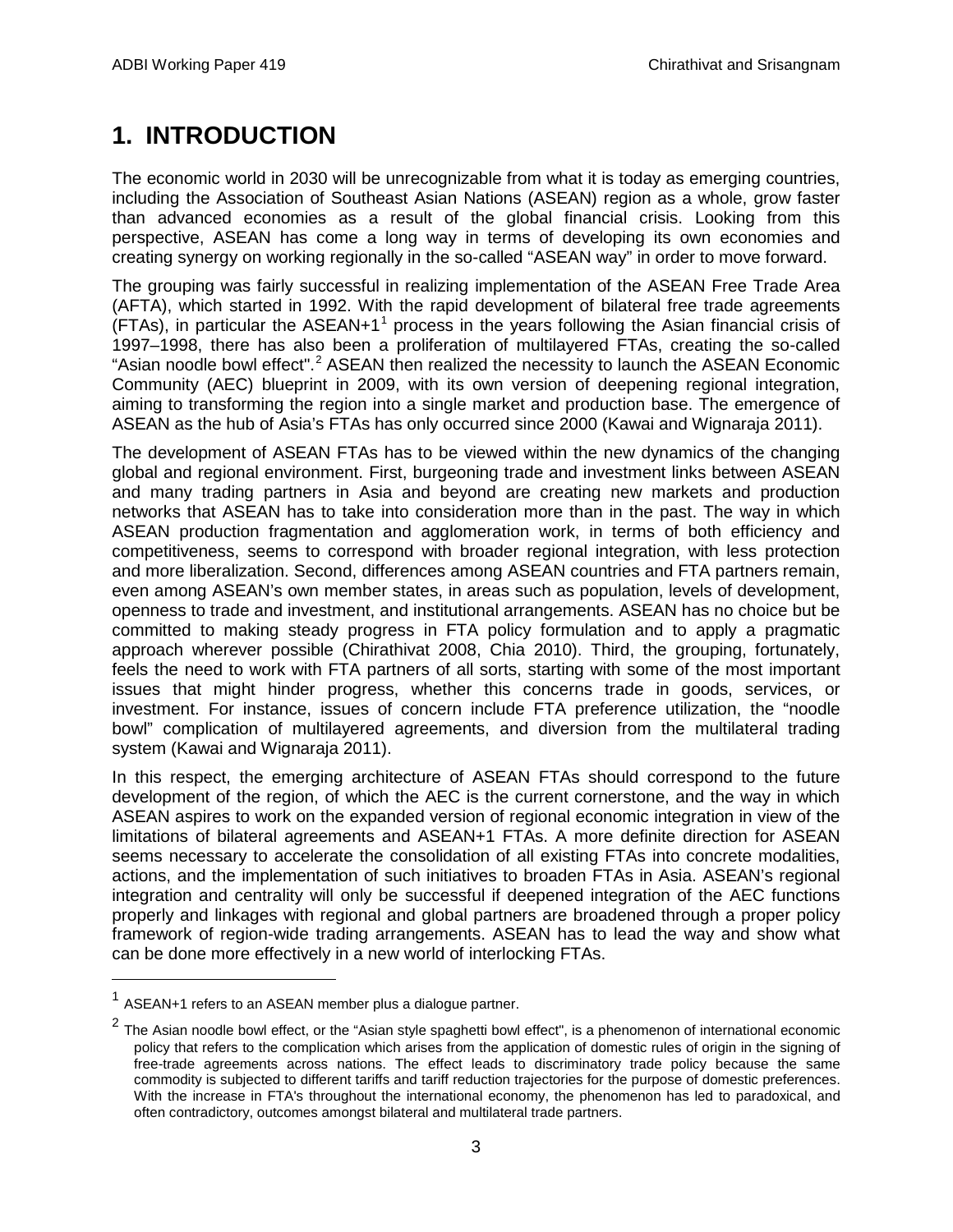$\overline{a}$ 

## <span id="page-5-0"></span>**2. HISTORICAL EVOLUTION OF ASSOCIATION OF SOUTHEAST ASIAN NATIONS FREE TRADE AGREEMENTS**

Economic regionalism in Southeast Asia was not on the map when ASEAN was formed in 1967. The Bangkok Declaration<sup>[3](#page-5-2)</sup> only mentioned that economic progress was necessary in order to move these countries forward. From a timid beginning of five original countries to 10 countries within four decades or so, ASEAN has progressively become more credible by the standards of any other regional arrangements in the developing world.

ASEAN is in a unique position. Its turbulent past, primarily because of geopolitical and security factors, made economic cooperation initially less important, although it has been mentioned ever since the Bali Summit in 1976. That was the year after Cambodia, the Lao People's Democratic Republic (Lao PDR), and Viet Nam were ruled by communist regimes. ASEAN had to wait until the end of the Cold War to find new impetus for its own economic cooperation. The advent of the AFTA in 1992 was a natural response to safeguard the region. For some it appeared inevitable in light of the changing regional and global environment at the time. With the conclusion of the General Agreement on Tariffs and Trade (GATT) Uruguay Round at the beginning of the 1990s, global trade liberalization became serious, with implementation of several regional trade liberalization initiatives, in particular the European Single Market, the North American Free Trade Area (NAFTA), and the Asia-Pacific Economic Cooperation (APEC). Indeed, the term "regional integration" was never mentioned in ASEAN official documents until December 1998, by following the Hanoi Plan of Action (Ariff 2001).

## <span id="page-5-1"></span>**2.1 Achievements of the Association of Southeast Asian Nations Free Trade Area**

The milestones of ASEAN achievements during the AFTA period of 1992 to the realization of the 2015 ASEAN Economic Community are presented in Table 1.

According to the Common Effective Preferential Tariff (CEPT) scheme, from 1993 to 2010 the total number of tariff lines from all ASEAN inclusion lists with zero tariff rates would increase from 15,149 (32% of total tariff lines [calculated by the authors from data in table 2]) to 85,916 (98% of total tariff lines [calculated by the authors from data in table 2]). In terms of AFTA trading preferential usage, the utilization ratios of the AFTA have gradually increased (Table 3), e.g., the utilization ratios for Thailand's exports to ASEAN increased from 4.0% in 1998 to 20.2% in 2006. The same ratios for Malaysia increased from 1.2% to 9.2% over the same period (Hiratsuka 2008).

This preferential tariff scheme does not only benefit ASEAN member states but also ASEAN's major trading partners, especially Japan. According to the survey of Japanese-affiliated firms in ASEAN, India, and Oceania conducted by the Economic Research Institute for ASEAN and East Asia (ERIA) in 2009, 31% of Japanese importers from ASEAN and 33% of Japanese exporters to ASEAN enjoyed AFTA tariff preferences (Hayakawa et al. 2009).

<span id="page-5-2"></span><sup>3</sup> The Bangkok Declaration or ASEAN Declaration is the founding document of Association ASEAN. It was signed in Bangkok on 8 August 1967 by the five ASEAN founding members—Indonesia, Singapore, the Philippines, Malaysia, and Thailand.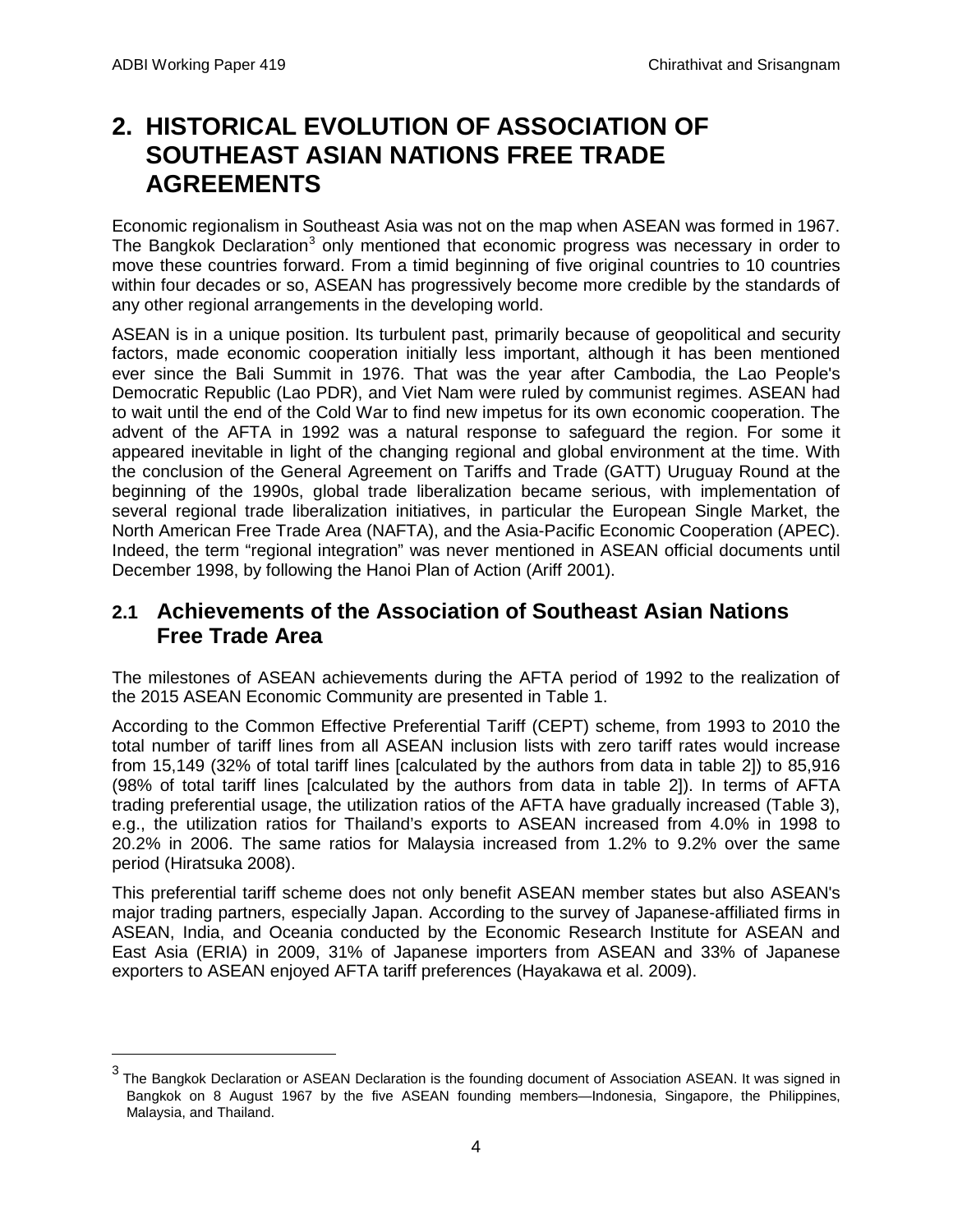#### **Table 1: Milestones of Association of Southeast Asian Nations Economic Cooperation Achievements**

| 1992 | The ASEAN Free Trade Agreement (AFTA) and a Common Effective Preferential                                   |
|------|-------------------------------------------------------------------------------------------------------------|
|      | Tariff (CEPT) scheme signed in Singapore                                                                    |
| 1994 | ASEAN establishes the ASEAN Regional Forum (ARF)                                                            |
| 1995 | Signing of ASEAN Framework Agreement on Services (AFAS)                                                     |
| 1997 | First ASEAN- People's Republic of China (PRC) Summit                                                        |
|      | First ASEAN+3 Meeting                                                                                       |
|      | Chiang Mai Initiative (CMI) set up                                                                          |
|      | ASEAN adopts ASEAN Vision 2020                                                                              |
| 2003 | Bali Concord II: ASEAN Community comprises three pillars: the ASEAN Political-                              |
|      | Security Community, ASEAN Economic Community, and ASEAN Socio-Cultural                                      |
|      | Community                                                                                                   |
|      | "ASEAN Minus X" formula was introduced in the Protocol to Amend the ASEAN                                   |
|      | <b>Framework Agreement on Services</b>                                                                      |
| 2005 | Mutual Recognition Arrangement (MRA): Engineering Services                                                  |
| 2006 | First ASEAN+6 Meeting                                                                                       |
|      | MRA: Architectural Services, Nursing Services; Framework Arrangement for the                                |
|      | Mutual Recognition: Surveying Qualifications                                                                |
| 2007 | ASEAN Charter and ASEAN Economic Community (AEC) Blueprint signed                                           |
| 2008 | MRA: Medical Practitioners, Dental Practitioners; MRA Framework: Accountancy                                |
|      | Services                                                                                                    |
| 2010 | All tariffs for products in the CEPT Inclusion Lists of ASEAN-6 eliminated for intra-                       |
|      | <b>ASEAN</b> trade                                                                                          |
|      | ASEAN Trade In Goods Agreement (ATIGA) implemented and the cancelation of                                   |
|      | NTMs by Brunei Darussalam, Indonesia, Malaysia, Singapore, and Thailand                                     |
|      | Target: Elimination of all barriers to trade and allow 70% ASEAN equity ownership                           |
|      | in four priority service sectors (air travel, e-ASEAN, health care, tourism)                                |
| 2013 | Target: Elimination of all barriers to trade and allow 70% ASEAN equity ownership                           |
|      | in logistics services                                                                                       |
| 2015 | Target: ASEAN Economic Community                                                                            |
|      | Target: Elimination of tariffs by Cambodia, the Lao People's Democratic Republic,                           |
|      | Myanmar, and Viet Nam                                                                                       |
|      |                                                                                                             |
|      | Target: Elimination of all barriers to trade and allow 70% ASEAN equity ownership<br>in all service sectors |

AEC = ASEAN Economic Community; AFAS = ASEAN Framework Agreement on Services; AFTA = ASEAN Free Trade Agreement; ARF = ASEAN Regional Forum; ATIGA = ASEAN Trade In Goods Agreement; CEPT = Common Effective Preferential Tariff; CMI = Chiang Mai Initiative; MRA = Mutual Recognition Arrangement; PRC = People's Republic of China.

Source: Authors' compilation.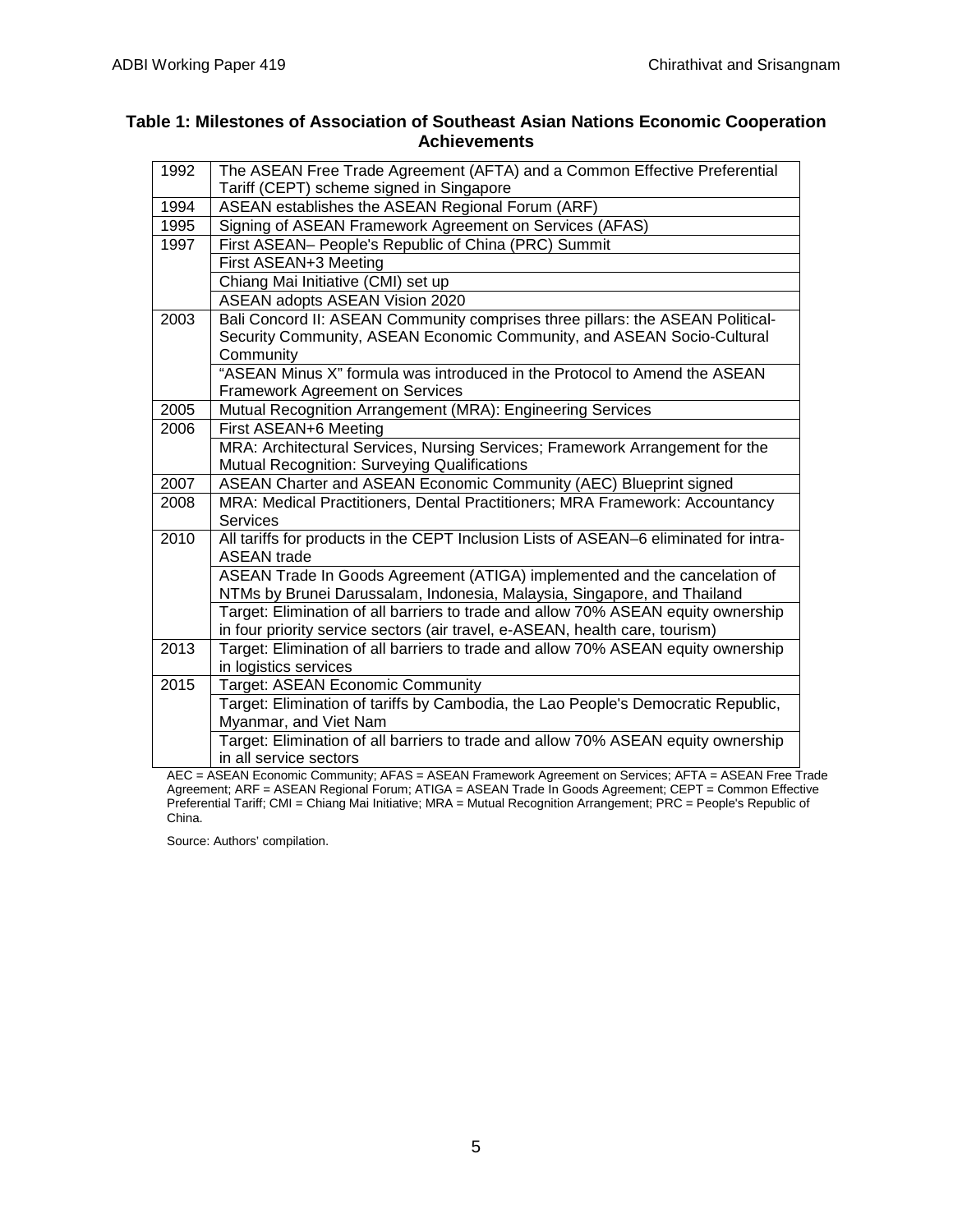|                                   | <b>Distribution of Product Groups According to AFTA CEPT 1993</b> |                        |                                |                             |                                                              | <b>Distribution of Product Groups According to ATIGA AEC 2015</b> |                                     |                                         |                                           |                                     |        |
|-----------------------------------|-------------------------------------------------------------------|------------------------|--------------------------------|-----------------------------|--------------------------------------------------------------|-------------------------------------------------------------------|-------------------------------------|-----------------------------------------|-------------------------------------------|-------------------------------------|--------|
| <b>ASEAN</b><br>member<br>country | Fast<br>Track                                                     | <b>Normal</b><br>Track | Temporarily<br><b>Excluded</b> | General<br><b>Exception</b> | <b>Unprocessed</b><br><b>Agricultural</b><br><b>Products</b> | Total                                                             | <b>Eliminated</b><br>Tariff<br>(0%) | <b>Sensitive</b><br>List<br>$(0 - 5\%)$ | <b>Highly</b><br><b>Sensitive</b><br>List | General<br><b>Exclusion</b><br>List | Total  |
| Brunei Dar.                       | 2,420                                                             | 3,659                  | 208                            | 201                         | 56                                                           | 6,544                                                             | 8,207                               | 16                                      |                                           | 77                                  | 8,300  |
| Cambodia                          |                                                                   |                        |                                |                             |                                                              |                                                                   | 10,536                              | 55                                      |                                           | 98                                  | 10,689 |
| Indonesia                         | 2,816                                                             | 4,539                  | 1,654                          | 50                          | 324                                                          | 9,383                                                             | 8,625                               |                                         | 16                                        | 96                                  | 8,737  |
| Lao PDR                           |                                                                   |                        |                                |                             |                                                              |                                                                   | 10,566                              | 26                                      |                                           | 98                                  | 10,690 |
| Malaysia                          | 3,166                                                             | 5,611                  | 627                            | 98-product                  | 541                                                          | 10,023                                                            | 12,136                              | 83                                      | 12                                        | 96                                  | 12,327 |
| Myanmar                           |                                                                   |                        |                                |                             |                                                              |                                                                   | 8,240                               | 11                                      |                                           | 49                                  | 8,300  |
| Philippines                       | 1,033                                                             | 3,418                  | 714                            | 28                          | 398                                                          | 5,591                                                             | 8,854                               | 80                                      | 19                                        | 27                                  | 8,980  |
| Singapore                         | 2,205                                                             | 3,517                  |                                | 120                         |                                                              | 5,842                                                             |                                     |                                         |                                           |                                     |        |
| Thailand                          | 3,509                                                             | 5,254                  | 118 (10-digit<br>HS Code)      | 26-product                  | 415                                                          | 9,322                                                             | 8,287                               | 13                                      |                                           |                                     | 8,300  |
| Viet Nam                          |                                                                   |                        |                                |                             |                                                              |                                                                   | 10,465                              | 58                                      |                                           | 166                                 | 10,689 |

#### **Table 2: Number of Tariff Lines in Common Effective Preferential Tariff Scheme 1993 and 2010 Packages**

Brunei Dar. = Brunei Darussalam; AEC = ASEAN Economic Community; AFTA = ASEAN Free Trade Agreement; ATIGA = ASEAN Trade In Goods Agreement; CEPT = Common Effective Preferential Tariff.

Source: ASEAN Secretariat (1993, 2010).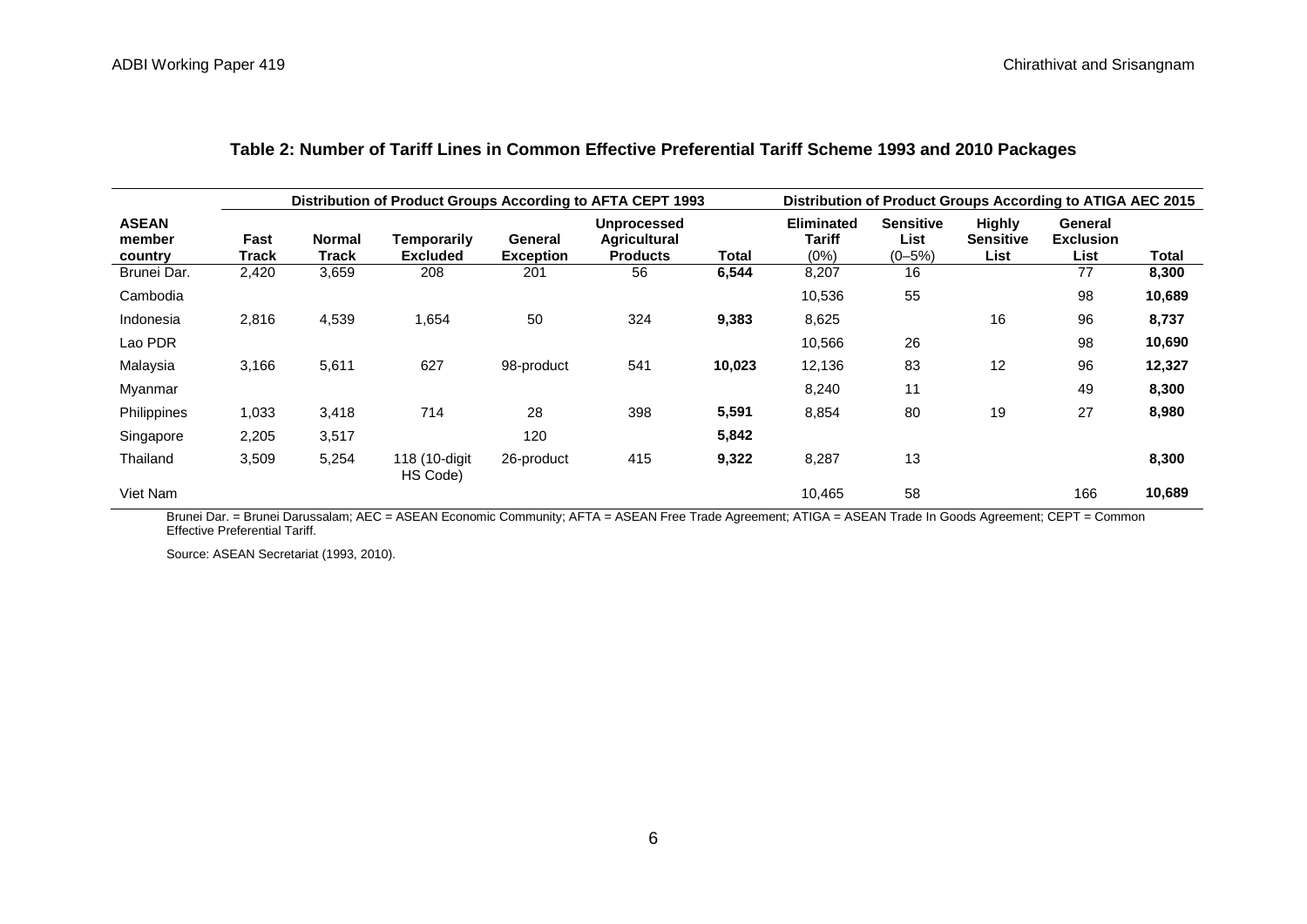| <b>Country/Region</b> |                   | 1998  | 1999 | 2000    | 2001 | 2002 | 2003 | 2004 | 2005 | 2006 |
|-----------------------|-------------------|-------|------|---------|------|------|------|------|------|------|
| Thailand              | Brunei Darussalam | 0.4   | 1.3  | 0.7     | 1.4  | 2.3  | 2.1  | 3.2  | 3.9  | 8.2  |
|                       | Cambodia          | 0.0   | 0.0  | 0.0     | 0.0  | 0.1  | 0.0  | 0.0  | 0.0  | 0.0  |
|                       | Indonesia         | 6.1   | 12.6 | 20.8    | 24.9 | 23.8 | 32.1 | 41.5 | 45.9 | 50.6 |
|                       | Lao PDR           | 0.0   | 0.0  | 0.0     | 0.0  | 0.0  | 0.9  | 3.1  | 2.8  | 2.3  |
|                       | Malaysia          | 11.9  | 14   | 12.7    | 15.5 | 20.4 | 20.7 | 22.1 | 22.4 | 20.5 |
|                       | Myanmar           | 0.0   | 0.0  | $0.0\,$ | 0.0  | 0.0  | 0.2  | 0.2  | 0.2  | 0.4  |
|                       | Philippines       | 13.1  | 16.1 | 14.5    | 10.2 | 24.3 | 31.6 | 40.4 | 41.8 | 37.6 |
|                       | Singapore         | 0.2   | 0.1  | 0.2     | 0.4  | 0.9  | 1.8  | 2.7  | 2.7  | 2.5  |
|                       | Viet Nam          | 1.1   | 9.0  | 6.3     | 8.2  | 13.8 | 31.2 | 33.8 | 41.5 | 39.9 |
|                       | <b>Total</b>      | 4.0   | 5.7  | 6.4     | 8.6  | 10.8 | 15.5 | 19.3 | 21.5 | 20.2 |
| Malaysia              | Brunei Darussalam | 0.0   | 0.0  | 0.0     | 0.8  | 0.9  | 0.5  | 0.3  | 0.8  | 2.1  |
|                       | Cambodia          | 0.0   | 0.0  | 0.4     | 0.0  | 0.0  | 0.0  | 0.3  | 0.5  | 0.5  |
|                       | Indonesia         | 3.5   | 2.6  | 2.5     | 6.1  | 6.8  | 8    | 12.1 | 19.6 | 12.4 |
|                       | Lao PDR           | 0.0   | 0.0  | 0.0     | 0.0  | 0.0  | 0.0  | 0.0  | 0.0  | 3.8  |
|                       | Myanmar           | 0.0   | 0.0  | 0.0     | 0.1  | 0.0  | 0.9  | 2.2  | 1.7  | 0.3  |
|                       | Philippines       | 6.8   | 10.3 | 8.7     | 13.1 | 12.4 | 17.1 | 19.4 | 24.2 | 25.0 |
|                       | Singapore         | 0.1   | 0.1  | 0.1     | 0.2  | 0.3  | 0.8  | 1.0  | 0.9  | 2.9  |
|                       | Thailand          | 3.9   | 8.0  | 6.8     | 10.8 | 11.3 | 13.0 | 16   | 16.2 | 14.9 |
|                       | Viet Nam          | 0.2   | 3.0  | 3.5     | 8.1  | 11.3 | 28.9 | 32.6 | 31.7 | 46.7 |
|                       | <b>Total</b>      | $1.2$ | 2.0  | 1.8     | 3.2  | 3.6  | 5.3  | 7.2  | 7.9  | 9.2  |

| Table 3: Asian Free Trade Agreement Utilization Ratios in Thailand and Malaysia, 1998–2006 |  |
|--------------------------------------------------------------------------------------------|--|
|--------------------------------------------------------------------------------------------|--|

Lao PDR = Lao People's Democratic Republic.

Source: Adapted from Hiratsuka (2008).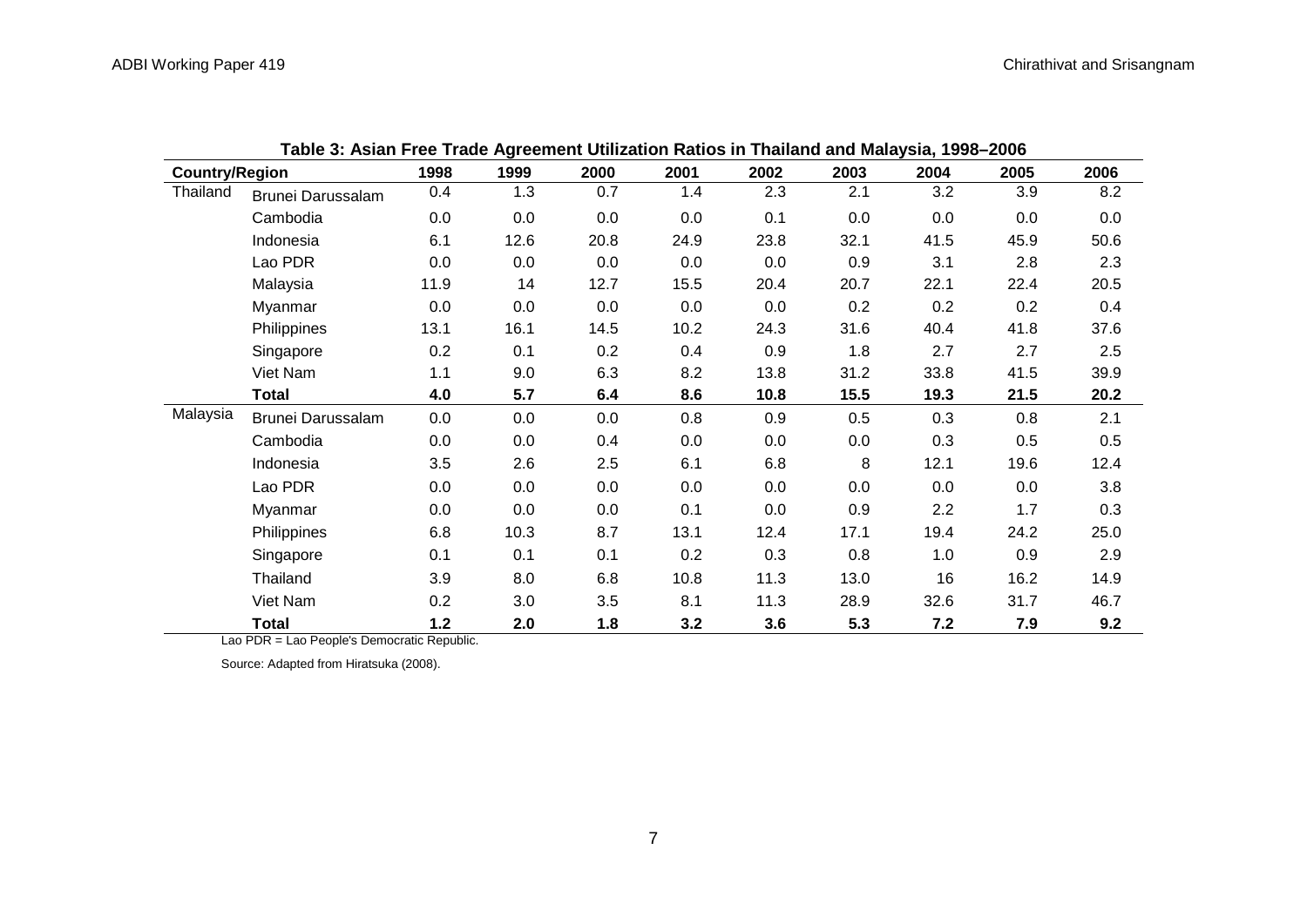ASEAN member states mandated creation of AFTA in during 1993–2008). According to the original schedule, ASEAN would phase out all tariff measures by 2008. However, this target was delayed until realization of the AFTA on 1 January 2010 when all tariffs for products in the CEPT inclusion lists of ASEAN- $6<sup>4</sup>$  $6<sup>4</sup>$  $6<sup>4</sup>$  were eliminated for intra-ASEAN trade. All tariff rates applying to products under the sensitive lists would decrease to 0%–5%. Cambodia, the Lao People's Democratic Republic (Lao PDR), Myanmar, and Viet Nam (the so-called CLMV countries) would also fully ratify the tariff reduction schedule to phase out all tariffs by 2015, with a flexible extension to 2018.

During the AFTA period (1992–2010), ASEAN had achieved much in removing or reducing tariff measures. Nevertheless, AFTA still has several major challenges to realizing deeper economic integration, such as the existing nontariff measures (NTMs), sometimes considered as nontariff barriers (NTBs); the unfavorable complex rules of origins; and problems with the implementation of trade facilitation measures.

To expand the scope of economic integration beyond trade in goods, ASEAN officially set the target to expand the scope of AFTA to include the free flow of trade in services by implementation of the ASEAN Framework Agreement on Services (AFAS). AFAS is aimed at eliminating restrictions on trade mode 3 (Commercial Presence) and mode 4 (Movement of Natural Persons) of service supplies among ASEAN countries with the GATS-Plus<sup>[5](#page-9-2)</sup> principle. To this end, the "ASEAN minus X formula" method was introduced to ASEAN with the objective of accelerating market access improvements among members. Under this system, a pair or group of ASEAN member states which were ready to open any service sector could proceed without any concession to the member states that were not ready. Currently, the eighth package of commitments under AFAS has been applied. Improved market access and the realization of equal national treatment for services suppliers will gradually be realized among the member countries.

### <span id="page-9-0"></span>**2.2 Realization of the Association of Southeast Asian Nations Economic Community**

After recovering from the Asian financial crisis of 1997–1998, ASEAN started to feel the need to move beyond the scope of AFTA to attract more capital inflows, especially from East Asia. Deepening ASEAN integration by tightening the scope of economic integration among the 10 member states became a necessity for moving forward. From that point onwards, the ASEAN Economic Community blueprint was proposed and finally signed, with the aim of creating a single market and production base by promoting the free flows of goods, services, capital, and skilled labor. The current status of the AEC and the goal of AEC 2015 in each element is presented in Table 4.

Trade in goods is the most obvious area people think of when it comes to trade liberalization. To promote a free flow of goods in order to position itself as a production base for both ASEAN and ASEAN dialogue partners and investors, ASEAN switched from a collection of agreements related to trade in goods to a comprehensive agreement—the ASEAN Trade in Goods Agreement (ATIGA). ATIGA covers more than tariff reduction as it also includes elimination of NTBs, procedures,

<span id="page-9-1"></span> <sup>4</sup> ASEAN-6 is the original members of ASEAN before the implementation of AFTA in 1992—Thailand, Malaysia, Singapore, Indonesia, the Philippines, and Brunei Darussalam.

<span id="page-9-2"></span> $<sup>5</sup>$  GATS-Plus refers to services that are additional to the service sectors liberalization requirements of</sup> the World Trade Organization multilateral General Agreement on Trade in Services (GATS).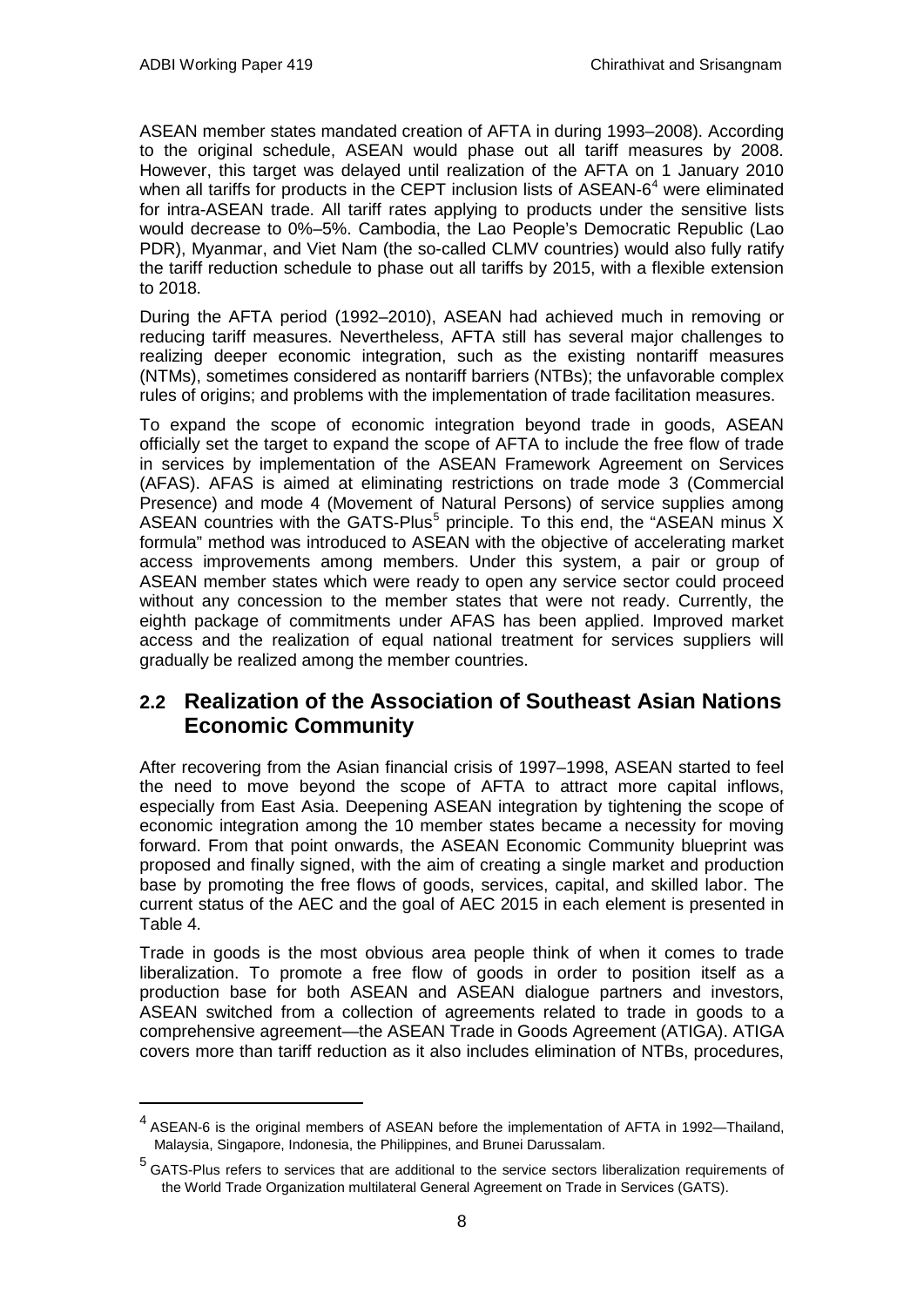and documentary requirements and best practices in trade facilitation applied by each member state.

#### **Table 4: Current Status of Association of Southeast Asian Nations Economic Community and the Goal of Association of Southeast Asian Nations Economic Community 2015**

| Issue                                                                            | Status (as of 2010)                                                                                                                                                                                                                                                                                                                                                   | <b>AEC 2015</b>                                                                                                                                                                                                                                              |
|----------------------------------------------------------------------------------|-----------------------------------------------------------------------------------------------------------------------------------------------------------------------------------------------------------------------------------------------------------------------------------------------------------------------------------------------------------------------|--------------------------------------------------------------------------------------------------------------------------------------------------------------------------------------------------------------------------------------------------------------|
| Overview of AEC                                                                  |                                                                                                                                                                                                                                                                                                                                                                       | Achieve the objectives of the<br><b>ASEAN Economic Community</b><br><b>Blueprint and announce ASEAN</b><br>post-2015 vision                                                                                                                                  |
| I. Single Market and Production Base                                             |                                                                                                                                                                                                                                                                                                                                                                       |                                                                                                                                                                                                                                                              |
| <b>Free flow of Goods</b>                                                        |                                                                                                                                                                                                                                                                                                                                                                       |                                                                                                                                                                                                                                                              |
| Tariff elimination                                                               | All tariffs for products in the CEPT<br>inclusion lists of ASEAN-6<br>eliminated for intra-ASEAN trade.<br>Fully ratify tariff reduction schedule<br>for CLMV                                                                                                                                                                                                         | All tariffs for products in the CEPT<br>inclusion lists, sensitive lists and<br>highly sensitive lists are eliminated<br>Sensitive lists of ASEAN-10<br>eliminated for intra-ASEAN trade<br>with flexibility for some sensitive<br>products by 2018 for CLMV |
| Nontariff measures<br>(NTMs) and nontariff<br>barriers (NTBs)<br>elimination     | Verification and cross-verification of<br>NTBs among ASEAN member<br>progressing<br>Target set to remove all NTBs by<br>2010 for ASEAN-5, by 2012 for the<br>Philippines, and by 2015 with<br>flexibility to 2018 for CLMV                                                                                                                                            | Significant progress in eliminating<br>NTMs and NTBs among ASEAN<br>members                                                                                                                                                                                  |
| Rules of origin                                                                  | ASEAN Working Group on Rules of<br>Origin concluded                                                                                                                                                                                                                                                                                                                   | Rules of origin and self-certificate<br>system made more user-friendly<br>and accessible with a low<br>transaction cost                                                                                                                                      |
| Trade facilitation                                                               | <b>ASEAN Trade Facilitation</b><br>Framework and Work Program<br>adopted<br>ASEAN working group on tariff<br>nomenclature and on customs<br>procedures concluded                                                                                                                                                                                                      | ASEAN single windows systems<br>enabled and accessible. Issues<br>such as customs, trade procedures,<br>standards and conformance,<br>sanitary, and phytosanitary solved                                                                                     |
| <b>Free flow of Services</b><br>(Mode 3: Commercial<br>presence)                 | Elimination of all barriers to trade<br>and 70% ASEAN-equity<br>participation allowed in the following<br>priority service sectors: air transport,<br>e-ASEAN, health care, tourism by<br>2010, and logistics by 2013                                                                                                                                                 | All barrier to trade eliminated and<br>70% ASEAN equity participation<br>allowed in all service sectors                                                                                                                                                      |
| <b>Free flow of Skilled</b><br>Labor (Mode 4:<br>Presence of natural<br>persons) | Mutual recognition arrangement<br>(MRA): engineering services,<br>architectural services, nursing<br>services, medical practitioners,<br>dental practitioners; framework<br>arrangement for mutual recognition:<br>surveying qualifications; MRA<br>framework: accountancy services<br>signed. ASEAN Agreement on<br>Movement of Natural Persons<br>(MNP) formulating |                                                                                                                                                                                                                                                              |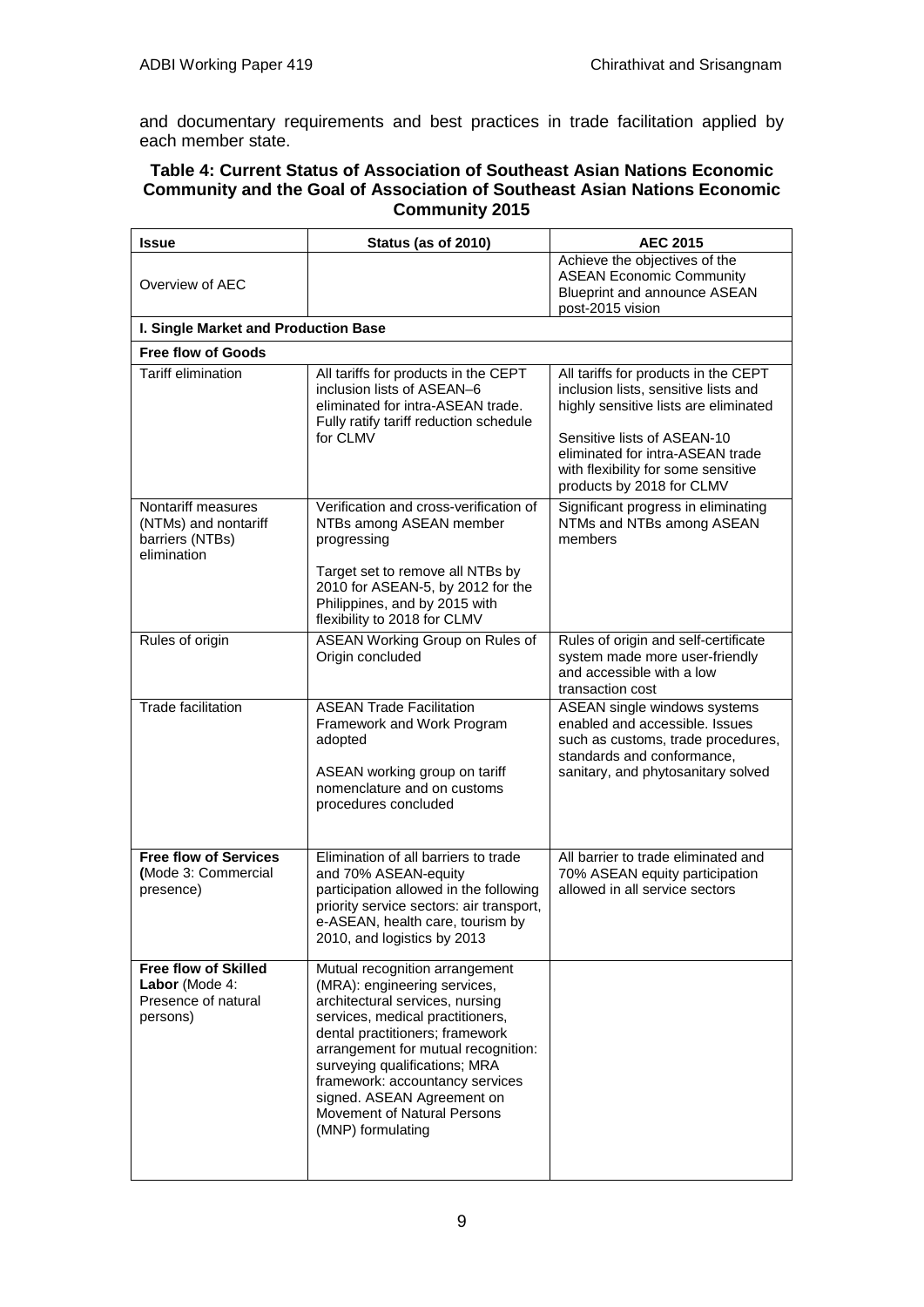| <b>Issue</b>                                                                 | Status (as of 2010)                                                                                                                                                                                                                                                                                                                                                                                                                   | <b>AEC 2015</b>                                                                                                                                                                                                                                                               |
|------------------------------------------------------------------------------|---------------------------------------------------------------------------------------------------------------------------------------------------------------------------------------------------------------------------------------------------------------------------------------------------------------------------------------------------------------------------------------------------------------------------------------|-------------------------------------------------------------------------------------------------------------------------------------------------------------------------------------------------------------------------------------------------------------------------------|
| Free flow of Investment                                                      | ASEAN adopted modality for<br>elimination of investment restrictions<br>and impediments under the ASEAN<br>Comprehensive Investment<br>Agreement (ACIA, built on the<br>existing ASEAN Investment Area<br>(AIA) Agreement and ASEAN<br>Investment Guarantee Agreement<br>[IGA])<br><b>ASEAN members complete</b><br>assessment and identification of<br>rules for freer flow of Foreign Direct<br>Investment and portfolio investment | ASEAN production network with<br>more cost-competitiveness and<br>greater economies of scale                                                                                                                                                                                  |
| <b>Freer flow of Capital</b>                                                 | Road map for monetary and<br>financial Integration of ASEAN<br>developing<br><b>ASEAN Exchanges initiative</b><br>launched linking the region's seven<br>stock exchanges                                                                                                                                                                                                                                                              | Fully functional ASEAN bond<br>market (debt market) and ASEAN<br>Exchanges (capital market) with<br>removal or relaxation of restrictions<br>to facilitate flows of payments and<br>transfers for current account<br>transactions and to support foreign<br>direct investment |
| II. Competitive Economic Region                                              |                                                                                                                                                                                                                                                                                                                                                                                                                                       |                                                                                                                                                                                                                                                                               |
| Competitive policy                                                           | <b>ASEAN Regional Guidelines on</b><br><b>Competition Policy and Handbook</b><br>on Competition Policy and Law in<br><b>ASEAN for Business launched</b><br>ASEAN expert group on competition<br>(AMGC) developing a capacity<br>building program for ASEAN<br>members                                                                                                                                                                 | Network of authorities or agencies<br>responsible for competition policy<br>established to serve as a forum for<br>discussing and coordinating<br>competition policies                                                                                                        |
| Consumer protection                                                          | Road-mapping Capacity Building<br>Needs in Consumer Protection in<br>ASEAN implemented by ASEAN<br><b>Committee on Consumer Protection</b><br>(ACCP)                                                                                                                                                                                                                                                                                  | Network of consumer protection<br>agencies established to facilitate<br>information sharing and exchange                                                                                                                                                                      |
| Intellectual property rights                                                 | Common Regional IP Profiles,<br><b>ASEAN Patent Search and</b><br>Examination Cooperation (ASPEC),<br>and ASEAN IP Direct organized by<br>the ASEAN Working Group on IP<br>Cooperation                                                                                                                                                                                                                                                | Consultations and information<br>exchanges among national<br>enforcement agencies in IPR<br>protection; regional cooperation on<br>traditional knowledge, genetic<br>resources, and cultural traditional<br>expressions promoted                                              |
| Infrastructure<br>development and<br>ratification of transport<br>agreements | Brunei Action Plan and ASEAN<br>Multilateral Agreement on the Full<br>Liberalization of Passenger Air<br>Services developed<br>Master Plan on ASEAN Connectivity<br>implemented                                                                                                                                                                                                                                                       | Fully functional ASEAN<br>transportation networks and<br>facilities                                                                                                                                                                                                           |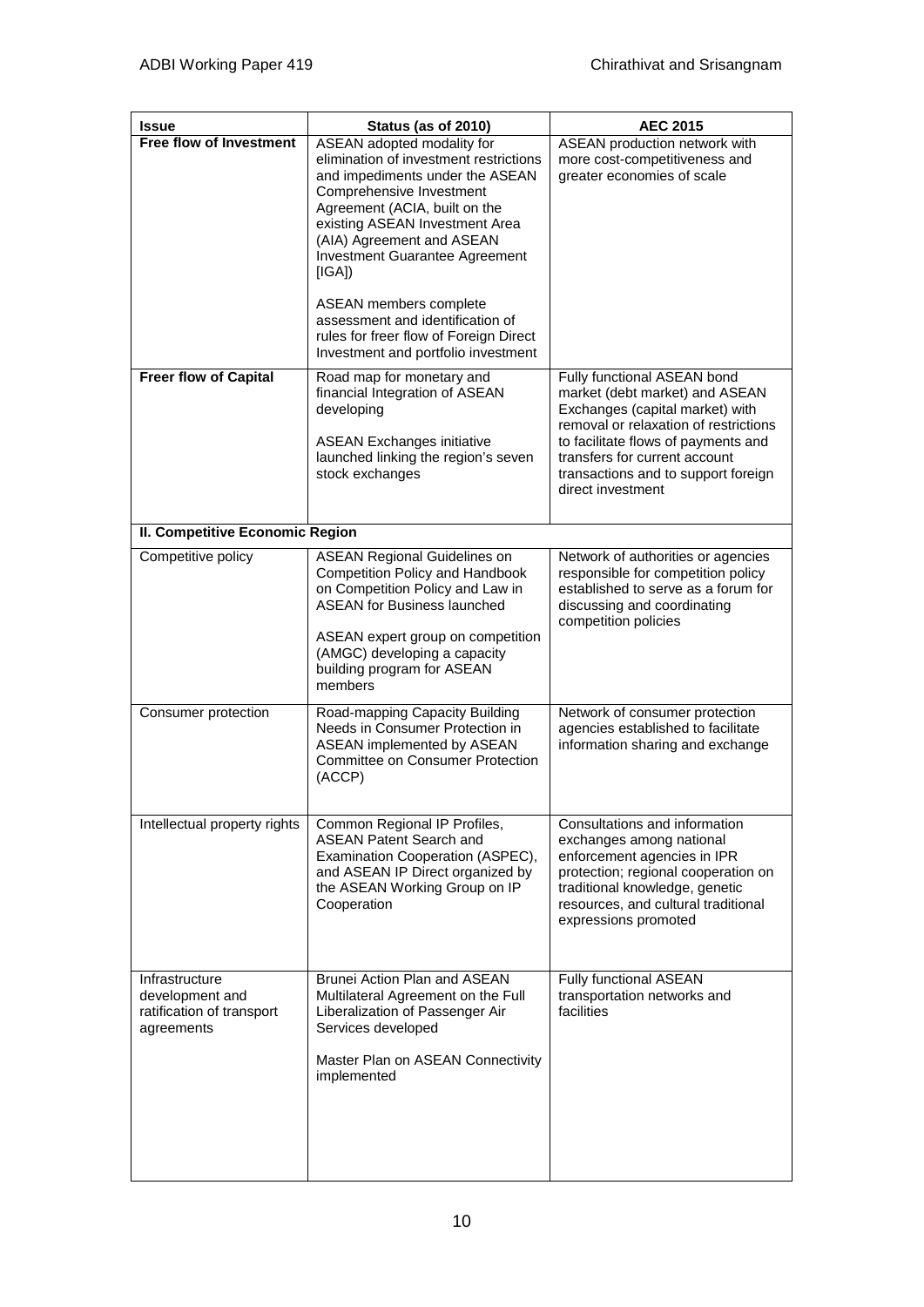| <b>Issue</b>                                      | Status (as of 2010)                                                                                                                                                                                                                                                                                                               | <b>AEC 2015</b>                                                                                                                                                                                                               |
|---------------------------------------------------|-----------------------------------------------------------------------------------------------------------------------------------------------------------------------------------------------------------------------------------------------------------------------------------------------------------------------------------|-------------------------------------------------------------------------------------------------------------------------------------------------------------------------------------------------------------------------------|
| III. Equitable Economic Development               |                                                                                                                                                                                                                                                                                                                                   |                                                                                                                                                                                                                               |
| Initiative for ASEAN<br>Integration (Work Plan 2) | The IAI currently covers the<br>following priority areas:<br>infrastructure, human resource<br>development, information and<br>communication technology (ICT),<br>capacity building for regional<br>economic integration, energy,<br>investment climate, tourism, poverty<br>reduction, and improvement in the<br>quality of life | ASEAN-10 as an equal partner in<br>development of regional production<br>and distribution networks<br>Subregional arrangements such as<br>the GMS, IMT-GT, and BIMP-EAGA<br>as focal points for ASEAN economic<br>development |
| Studies and development<br>of ASEAN SMEs          | Strategic Plan of Action for ASEAN<br>SME Development (2010-2015)<br>adopted to accomplish SME<br>flagship projects to facilitate SMEs'<br>access to market, services, and<br>know-how                                                                                                                                            | SME development fund, integrated<br>national SME service center,<br>multimedia self-reliant system toolkit<br>package, and SME development<br>policies for CLMV established and<br>implemented                                |
| IV. Integration with the Global Economy           |                                                                                                                                                                                                                                                                                                                                   |                                                                                                                                                                                                                               |
| People's Republic<br>of China                     | ASEAN-PRC FTA (ACFTA) ratified                                                                                                                                                                                                                                                                                                    | Comprehensive cooperation<br>(including goods, services,                                                                                                                                                                      |
| Japan                                             | <b>ASEAN-Japan Comprehensive</b><br>Economic Partnership (AJCEP)<br>ratified                                                                                                                                                                                                                                                      | investments, and movement of<br>labor) between ASEAN and major<br>dialogue partners                                                                                                                                           |
| Republic of Korea                                 | ASEAN-Korea FTA (AKFTA)<br>ratified                                                                                                                                                                                                                                                                                               |                                                                                                                                                                                                                               |
| Australia                                         | ASEAN-Australia-New Zealand<br>FTA (AANZFTA) ratified                                                                                                                                                                                                                                                                             |                                                                                                                                                                                                                               |
| New Zealand                                       |                                                                                                                                                                                                                                                                                                                                   |                                                                                                                                                                                                                               |
| India                                             | ASEAN-India FTA (AIFTA) only<br>Trade in Goods (TIG) agreement<br>was ratified                                                                                                                                                                                                                                                    |                                                                                                                                                                                                                               |
| ASEAN+3                                           |                                                                                                                                                                                                                                                                                                                                   |                                                                                                                                                                                                                               |
| ASEAN+6                                           |                                                                                                                                                                                                                                                                                                                                   |                                                                                                                                                                                                                               |

AANZFTA = ASEAN–Australia–New Zealand Free Trade Agreement; ACCP = ASEAN Committee on Consumer Protection (ACCP); ACFTA = ASEAN–PRC Free Trade Agreement; ACIA = ASEAN Comprehensive Investment Agreement ; AIA = ASEAN Investment Area; AIFTA = ASEAN–India Free Trade Agreement; AJCEP = ASEAN–Japan Comprehensive Economic Partnership; AKFTA = ASEAN– Korea Free Trade Agreement; AMGC = ASEAN expert group on competition; ASPEC = ASEAN Patent Search and Examination Cooperation; BIMP-EAGA = Brunei Darussalam-Indonesia-Malaysia-Philippines East ASEAN Growth Area; CEPT = Common Effective Preferential Tariff; CLMV = Cambodia, Lao PDR, Myanmar, Viet Nam; GMS = Greater Mekong Sub-region; ICT = information and communication technology; IGA = ASEAN Investment Guarantee Agreement; IMT-GT = Indonesia Malaysia Thailand Growth Triangle; MNP = Movement of Natural Persons; MRA = Mutual recognition arrangement; NTBs = Nontariff barriers; NTMs = Nontariff measures; SMEs = Small and Medium Enterprises; TIG = Trade in Goods.

Source: Authors' compilation.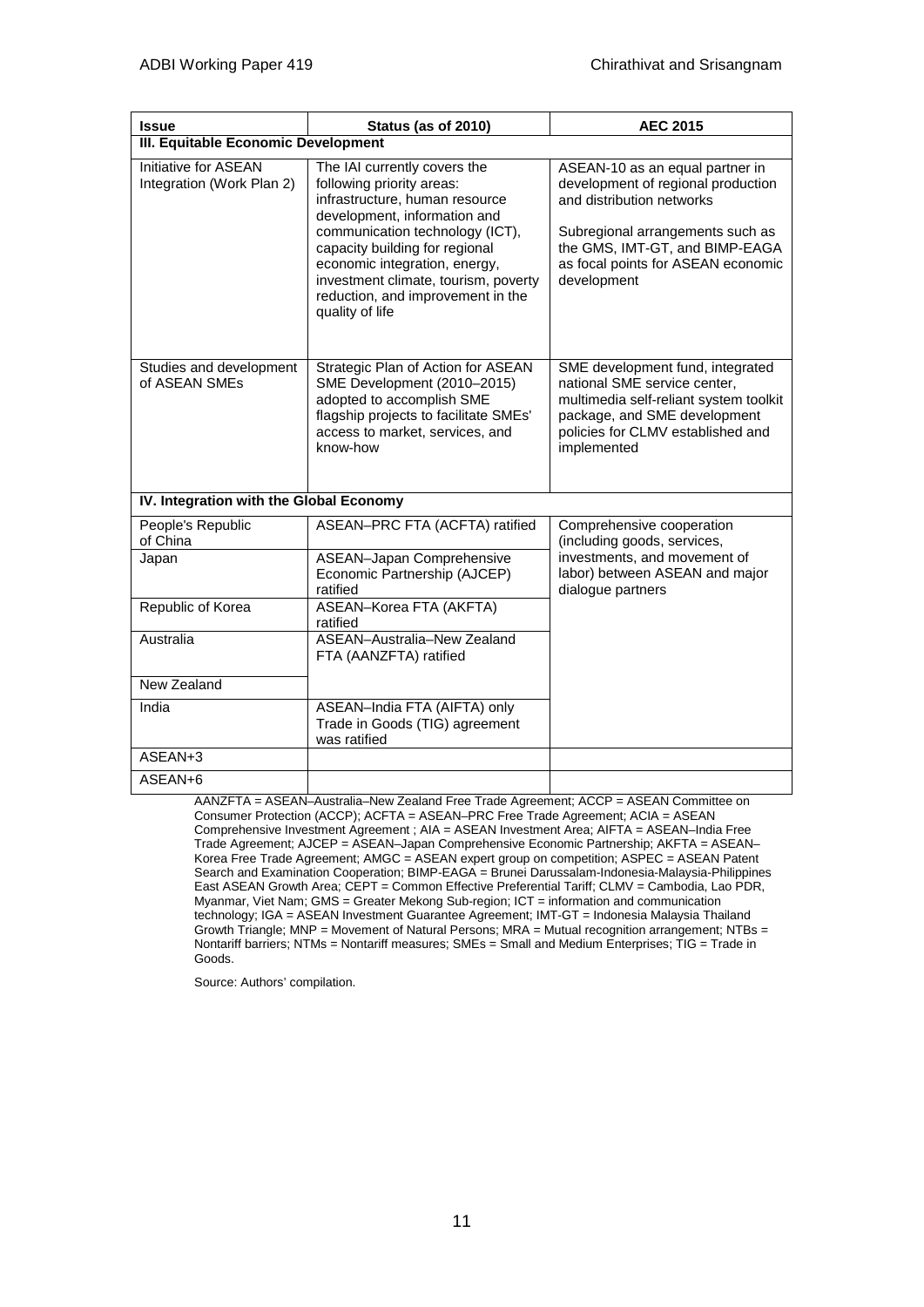Nevertheless, on the path to a single market, a common external tariff was not mentioned in ATIGA. The possibilities of ASEAN moving towards an ASEAN customs union is probably very low, since the creation of such a union could well have negative consequences for the countries involved. The share of intra-ASEAN trade is still not great (Table 5). Consequently, a restrictive common external tariff would lead to much trade diversion and little trade creation (Cuyvers and Pupphavesa 1996).

**Table 5: Intra-Association of Southeast Asian Nations Trade to Total Trade Ratios, 1999–2010**

| Year | Brunei<br>Dar. | Indo-<br>nesia | Malay-<br>sia | Philip-<br>pines | Singa-<br>pore | Thai-<br>land | Cambo-<br>dia | Lao<br><b>PDR</b> | Myan-<br>mar | Viet<br>Nam |
|------|----------------|----------------|---------------|------------------|----------------|---------------|---------------|-------------------|--------------|-------------|
| 1999 | 35.07          | 17.97          | 23.65         | 14.26            | 24.80          | 17.32         | 34.99         | 71.84             | 38.55        | 24.94       |
| 2000 | 33.88          | 18.16          | 25.40         | 15.60            | 26.04          | 18.08         | 24.75         | 65.04             | 35.83        | 23.47       |
| 2001 | 29.62          | 17.15          | 24.05         | 15.50            | 25.99          | 17.81         | 40.74         | 63.96             | 38.63        | 21.52       |
| 2002 | 30.20          | 18.88          | 24.61         | 15.94            | 26.66          | 18.32         | 21.69         | 62.37             | 40.19        | 19.76       |
| 2003 | 26.34          | 19.71          | 24.63         | 17.60            | 30.82          | 18.68         | 20.35         | 59.20             | 40.53        | 19.60       |
| 2004 | 28.55          | 20.74          | 24.67         | 18.15            | 29.58          | 19.45         | 18.49         | 58.66             | 46.31        | 20.21       |
| 2005 | 34.01          | 22.92          | 25.54         | 18.07            | 28.87          | 20.08         | 16.78         | 65.22             | 50.99        | 21.77       |
| 2006 | 33.10          | 23.13          | 25.39         | 18.61            | 28.61          | 19.58         | 19.32         | 69.25             | 49.90        | 22.63       |
| 2007 | 36.07          | 24.44          | 25.14         | 19.72            | 28.57          | 19.68         | 35.32         | 66.52             | 46.48        | 21.57       |
| 2008 | 33.25          | 25.59          | 25.15         | 20.42            | 27.81          | 19.84         | 22.91         | 67.00             | 53.69        | 20.85       |
| 2009 | 27.80          | 24.52          | 25.49         | 20.70            | 27.24          | 19.97         | 23.64         | 61.01             | 46.34        | 17.61       |
| 2010 | 24.48          | 24.62          | 29.99         | 23.26            | 27.27          | 19.75         | 22.77         | 61.99             | 44.08        | 17.16       |

Brunei Dar. = Brunei Darussalam; Lao PDR = Lao People's Democratic Republic.

Source: Authors' calculations.

The share of intra-ASEAN trade over total international trade of the ASEAN+6 countries increased from 22.2% in 1999 to 24.9% in 2010. This is the opposite of the CMLV countries, where it has declined from 42.6% in 1999 to 36.5% in 2010. Despite this, extraregional trade is significantly more important than intra-ASEAN trade. Apart from the low intra-ASEAN trade, the extra-ASEAN effective tariff schemes range from 0% imposed by Singapore to 14.2% in Cambodia (World Trade Organization [WTO] Secretariat 2010) and the development gap both among ASEAN-6 countries and between them and the CLMV countries also act as an obstacle to realization of the ASEAN customs union.

Without any attempt to negotiate the common external tariff, the system of rules of origin becomes more important in avoiding trade diversion as well as moving ASEAN toward deeper economic integration. As mentioned by Rashid et al., "ASEAN is fully cognizant that the elimination of tariffs in ASEAN will not be sufficient to achieve a single market and production base. Rules of origin regimes that enable trade are also needed" (Rashid et al. 2009: 28). To simplify the rules of origin among ASEAN members, especially for some products where it is considered very difficult to meet the 40% ASEAN Regional Value Content rule (such as iron and steel products and textile products), the change in tariff heading (4-digit HS Code) method has been adopted. However, in-depth interviews with more than 30 iron and steel producers, traders, and end users in Thailand have indicated that most of them still claimed that the problem comes not only from the rules of origin themselves but also from the more difficult parts such as the system for obtaining a certificate of origin (Yingsittisawat et al. 2011). It is not only the local ASEAN firms which face a delay because of these procedures. A survey by the Japan External Trade Organization (JETRO) in 2004 and 2011 found there was also a wide variety in the number of days required for Japanese-affiliated firms for acquisition—40.2% of 594 Japanese firms using FTAs and/or economic partnership agreements in Asia and Oceania found it takes 2–14 working days to process documents for obtaining a certificate of origin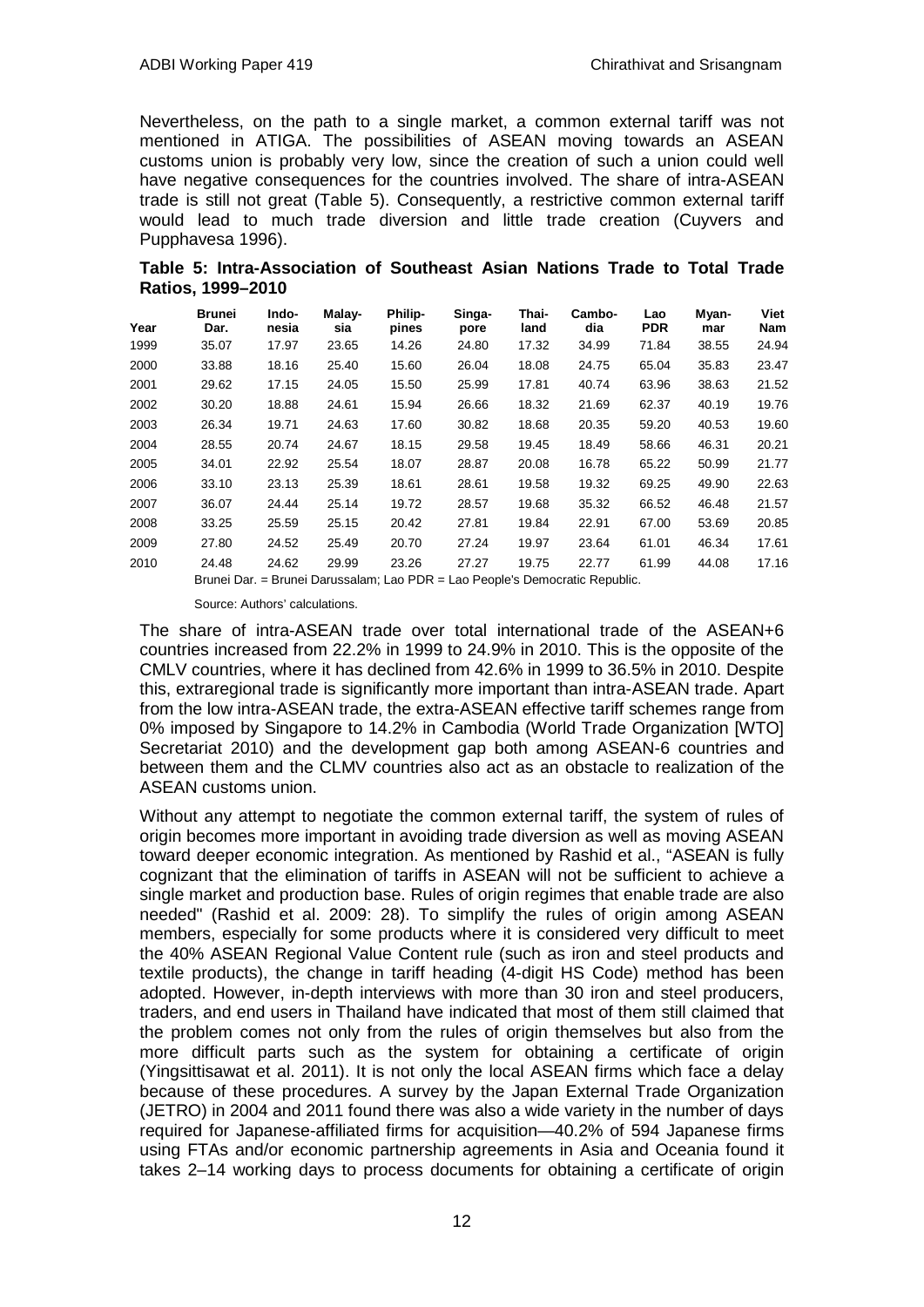(Wakamatsu 2004, JETRO 2011). The self-certificate scheme for the declaration of origin (still in the development process) is also needed to help realize a single market and production among the ASEAN member states.

With ATIGA, ASEAN set the time frame to eliminate both tariff barriers (especially for products on the sensitive and highly sensitive list) and NTBs by 2015. If this could be realized, the expected benefits should be significant, according to an estimate using a computable general equilibrium model (Global Trade Analysis Project [GTAP] model) to measure the effects of the AEC, as presented in the paper by Rashid et. al in 2009. ASEAN as a whole can expect to obtain gains in social welfare (in term of equivalent variations) of US\$10.1 billion from AFTA, US\$38.0 billion from ASEAN+1 and US\$69.4 billion from full implementation of the AEC. Indonesia, Singapore, and Thailand are expected to gain the most. The results of another Global Trade Analysis Project simulation model by Wongboonsin and her team in 2011 also confirmed that ASEAN as a whole would gain under the framework of the AEC free trade in goods (Wongboonsin, Srisangnam, and Sermcheep 2011). According to this document, Singapore would gain the most in terms of social welfare (US\$797.9 million), followed by Thailand (US\$666.9 million), and Indonesia (US\$276.5 million).

For trade in services, the AEC gave a very broad framework and time frame in which to remove all restriction on trade in services among ASEAN member states by 2010 for four priority integration sectors (air transport, e-ASEAN, health care, and tourism), by 2013 for logistics services, and by 2015 for all other services sectors. Not less than 70% of ASEAN equity participation (where ASEAN investors are allowed to own up to 70% or more shares in services companies) will be implemented by 2015 for all sectors. However, there is concern that the lack of official rules of origin to identify the nationality of ASEAN investors who plan to apply for these preferences may delay this process.

For the movement of capital, ASEAN adopted the elimination of investment restrictions and impediments under the ASEAN Comprehensive Investment Agreement (ACIA). In 2010, ASEAN members completed the assessment and identification of rules for freer flow of foreign direct investment and portfolio investment. The next challenge for ASEAN is to ensure that ASEAN investors will be granted treatment equal to locals at the pre-establishment and post-establishment stage. The computable general equilibrium approach to estimating the effect of the AEC free flow of investment was presented in the paper by Ariyasajjakorn et al. in 2009. ASEAN as a whole can expect to gain higher returns to capital. For instance, Viet Nam (4.71%), Thailand (3.48%), and Malaysia (2.88%) are expected to be the top three countries for higher returns to capital.

The AEC also agreed to ease the free flow of professional employees, but only seven mutual recognition agreements (MRAs) were finally signed (for engineering services, architectural services, nursing services, medical practitioners, dental practitioners, surveying qualifications, and accountancy services). The ASEAN Agreement on Movement of Natural Persons is being formulated but is still some way from being finalized. To illustrate the issue, even though border controls have been eliminated for the seven professions, beyond-the-border issues as well as the issue of harmonizing domestic rules and regulations in each ASEAN member country are still major impediments to trade liberalization and granting of national treatment.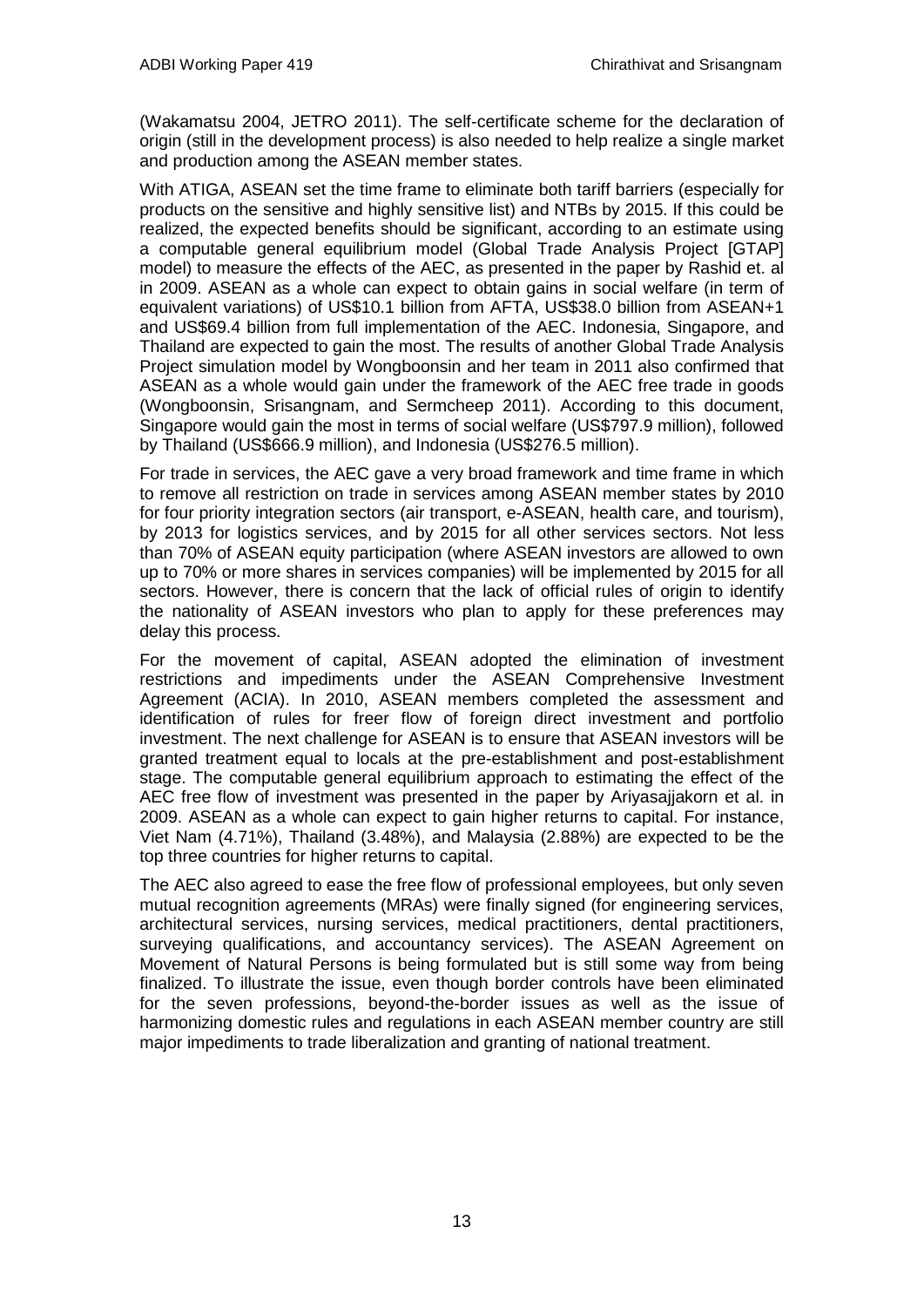## <span id="page-15-1"></span><span id="page-15-0"></span>**3. EXTENSION OF ASSOCIATION OF SOUTHEAST ASIAN NATIONS FREE TRADE AGREEMENTS BEYOND ASSOCIATION OF SOUTHEAST ASIAN NATIONS ECONOMIC COMMUNITY**

## **3.1 Association of Southeast Asian Nations+1 Free Trade Agreements**

Each ASEAN member integrates itself into the global economy via a dual-track system, e.g., ASEAN+1 and bilateral trading agreements. For the first track of regional economic integration, the AEC is an important strategy in positioning Southeast Asia as a gateway to the world's largest internal markets such as the PRC and India. At the same time, it also attracts large regional firms from both within and outside of ASEAN—especially Japan, the Republic of Korea, and Australia—to invest more in this region. So far ASEAN has acted as an integration hub for FTAs in East Asia. The following agreements have all been ratified since 1 January 2010: the ASEAN-PRC FTA, the ASEAN-Japan Comprehensive Economic Partnership, the ASEAN-Korea FTA, and the ASEAN-Australia–New Zealand FTA. All of these agreements cover more than liberalization of trade in goods, also covering trade in services, investment, and other forms of economic cooperation. A trade-in-goods agreement only was ratified under the ASEAN-India FTA. The elements of each ASEAN+1 FTA are in Table 6.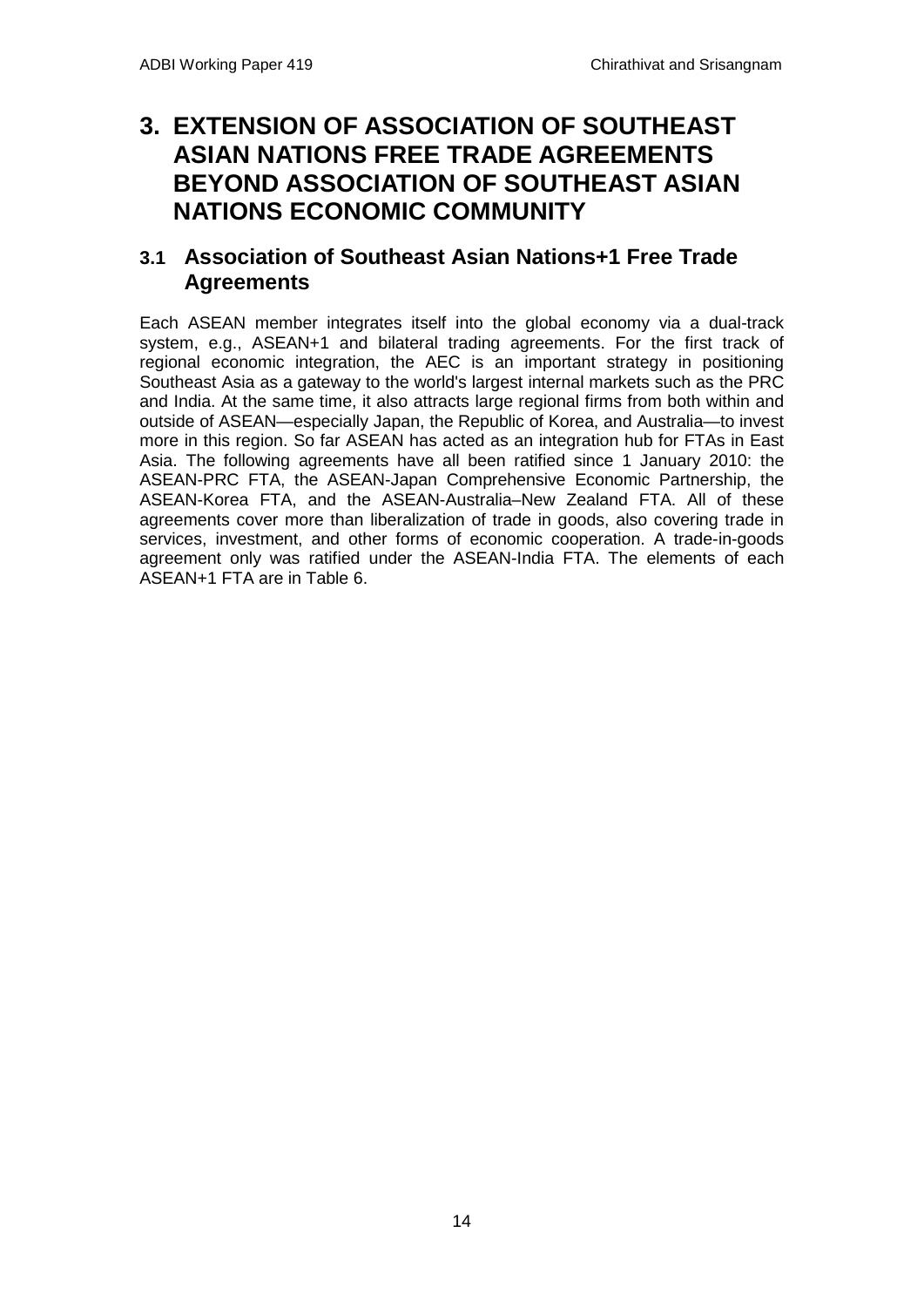| Item                                          |                    | ASEAN-Australia-New Zealand<br>Free Trade Area (AANFTA)                  | <b>ASEAN-PRC Free Trade Area</b><br>(ACFTA)                                                          | <b>ASEAN-India Free</b><br>Trade Area (AIFTA)                                                                                                                                                                                                                                                | <b>ASEAN-Japan Comprehensive</b><br><b>Economic Partnership (AJCEP)</b>                                                      | ASEAN-Korea Free Trade Area<br>(AKFTA)                                                                                                                                                                                                                                                                                              |  |
|-----------------------------------------------|--------------------|--------------------------------------------------------------------------|------------------------------------------------------------------------------------------------------|----------------------------------------------------------------------------------------------------------------------------------------------------------------------------------------------------------------------------------------------------------------------------------------------|------------------------------------------------------------------------------------------------------------------------------|-------------------------------------------------------------------------------------------------------------------------------------------------------------------------------------------------------------------------------------------------------------------------------------------------------------------------------------|--|
| Agreement signed,<br>implemented, realization |                    | 2009, 2010, 2015-2018                                                    | 2002, 2004, 1 Jan. 2010<br>TIG 2009, 2010, 2016<br>2008, 2008, 10 years from EIF                     |                                                                                                                                                                                                                                                                                              | 2006, 2007, 2007                                                                                                             |                                                                                                                                                                                                                                                                                                                                     |  |
| Approach to negotiations                      |                    | Comprehensive single<br>undertaking                                      | Sequential                                                                                           | Sequential                                                                                                                                                                                                                                                                                   | Single undertaking                                                                                                           | Sequential                                                                                                                                                                                                                                                                                                                          |  |
| Combined gross domestic<br>product            |                    | US\$2.61 trillion (2009)                                                 | US\$6.41 trillion (2009)                                                                             | US\$2.74 trillion (2009)                                                                                                                                                                                                                                                                     | US\$6.4 trillion (2008)                                                                                                      |                                                                                                                                                                                                                                                                                                                                     |  |
| Trade value with ASEAN                        |                    | US\$49.2 billion (2009)                                                  | US\$178.2 billion (2009)                                                                             | US\$39.1 billion (2009)                                                                                                                                                                                                                                                                      | US\$157.8 billion (2009)                                                                                                     | US\$74.7 billion (2009)                                                                                                                                                                                                                                                                                                             |  |
| Total population                              |                    | 616 million                                                              | World's biggest FTA in term<br>of consumer market size<br>(1.92 billion)                             | 1.8 billion                                                                                                                                                                                                                                                                                  | 711 million                                                                                                                  |                                                                                                                                                                                                                                                                                                                                     |  |
|                                               | Normal track       |                                                                          | Tariff elimination by 2010<br>for ASEAN-6 and PRC<br>(flexibilities to 2012 for 150<br>tariff lines) | Tariff elimination by<br>2016 for India and<br>ASEAN-6 (except<br>Philippines); tariff<br>elimination by 2019 for<br>Philippines and longer<br>time frame for CLMV                                                                                                                           | 10-year Entry into Force (EIF)<br>for 92% of Japanese tariff lines,<br>90% of ASEAN-6, and<br>Vietnamese tariff lines (2018) | In 2007, Republic of Korea and<br>ASEAN-6 (except Thailand) have<br>eliminated tariffs on 90% of<br>products in the normal track. For<br>Viet Nam, at least 50% of tariff<br>lines under the normal track will<br>be subject to a 0-5% tariff rate not                                                                              |  |
| Trade in goods                                |                    | Eliminate tariffs on at least 90%<br>of all tariff lines within specific | Tariff Elimination by 2015<br>for CLMV (flexibilities to<br>2018 for 250 tariff lines)               |                                                                                                                                                                                                                                                                                              | 13-year EIF for 90% CLM Tariff<br>Lines (2021)                                                                               | later than 1 January 2013, and no<br>later than 1 January 2015 for CLM.<br>The reduced tariffs rates of 0-5%                                                                                                                                                                                                                        |  |
|                                               | Sensitive<br>track | time frames                                                              | SL: First tariff reduction to<br>20% followed by 0%-5%<br>HSL: Tariff rate not more<br>than 50%      | Tariff reduced to 5% by<br>2016 for India and<br>ASEAN-6 (except<br>Philippines), by 2019<br>for Philippines, and by<br>2021 for CLMV<br>Tariff rates for special<br>products, i.e., crude<br>and refined palm oil,<br>coffee, black tea, and<br>pepper. HSL and EL are<br>subject to annual | Various modalities with<br>bilateral tariff reduction<br>negotiation                                                         | will reach 90% of tariff lines by<br>2016 for Viet Nam and 2018 for<br>CLM. The zero tariff for all normal<br>track products will be<br>implemented by 2017 for Viet<br>Nam and 2020 for CLM. For<br>Thailand, which acceded to the AK-<br>TIG in 2007, the tariffs for normal<br>track products will be eliminated<br>by 2016-2017 |  |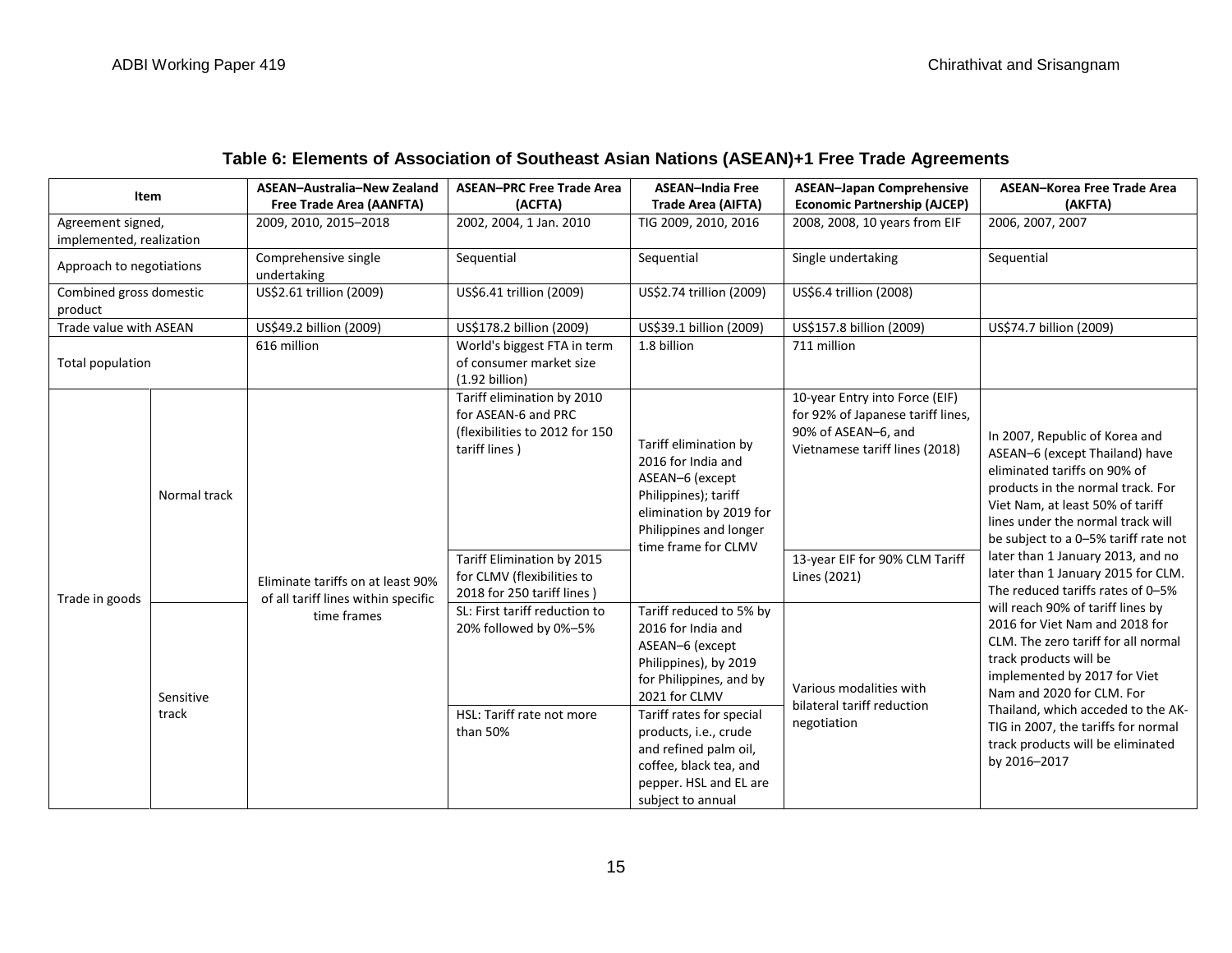|                              |                              |                                                                                                            |                                                                                            | review                                                                                                                 |                                                                                        |                                                                                                                                                                                                                                                                      |
|------------------------------|------------------------------|------------------------------------------------------------------------------------------------------------|--------------------------------------------------------------------------------------------|------------------------------------------------------------------------------------------------------------------------|----------------------------------------------------------------------------------------|----------------------------------------------------------------------------------------------------------------------------------------------------------------------------------------------------------------------------------------------------------------------|
|                              |                              |                                                                                                            |                                                                                            |                                                                                                                        |                                                                                        |                                                                                                                                                                                                                                                                      |
|                              | <b>Exclusion list</b>        | 1% of total trade                                                                                          | Do not allow                                                                               | 500 tariff lines                                                                                                       | Do not allow                                                                           | 40 tariff lines                                                                                                                                                                                                                                                      |
|                              | Tariff                       |                                                                                                            |                                                                                            |                                                                                                                        |                                                                                        |                                                                                                                                                                                                                                                                      |
|                              | reduction and<br>elimination | Bilateral negotiations of tariff<br>offers                                                                 | Modality, subject to<br>thresholds                                                         | Modality, subject to<br>thresholds                                                                                     | Bilateral negotiations of tariff<br>offers                                             | Modality, subject to thresholds                                                                                                                                                                                                                                      |
|                              | Rules of<br>origin           | Co-equal and alternative rules<br>(RVC or CTC), with PSRs                                                  | General rule of RVC 40% and<br><b>PSRs</b>                                                 | General rule of RVC<br>35% or change in tariff<br>subheading (CTSH, 6-<br>digit HS Code) and<br>product-specific rules | General rule of RVC (40% or<br>change in tariff heading (4-digit<br>HS Code) and PSRs  | Co-equal and alternative rules<br>(RVC or CTC), with PSRs                                                                                                                                                                                                            |
| Trade in services            |                              | Separated chapter with the<br>positive list approach on market<br>access and national treatment            | Protocol to amend the<br><b>Agreement on Services</b><br>signed and implemented in<br>2007 | Provided in the<br>Framework Agreement                                                                                 | Subcommittee on Services and<br>Subcommittee on Investment<br>established to undertake | ASEAN-Korea Trade in Services<br>(AK-TIS) Agreement implemented<br>in 2009 with the objective of<br>easing restriction on various<br>service sectors, i.e., business,<br>construction, education,<br>telecommunications, environment,<br>tourism, and transportation |
| Investment                   |                              | Chapter on investment covered<br>protection, promotion,<br>facilitation                                    | <b>ASEAN-PRC Investment</b><br>Agreement implemented in<br>2010                            | Negotiations on<br>services and investment<br>agreements in process                                                    | negotiations                                                                           | ASEAN-Korea Agreement in<br>Investment (AK-AI), signed in 2009,<br>mainly focused on protection<br>elements<br>Measures on market access and<br>schedules of reservations will be<br>concluded within 5 years                                                        |
| Movement of natural persons  |                              | Separate chapter in relation to<br>movement of natural persons<br>between parties for business<br>purposes | <b>GATS Annex on Movement</b><br>of Natural Persons applies,<br>mutatis mutandis           | Under negotiation                                                                                                      | n/a                                                                                    | n/a                                                                                                                                                                                                                                                                  |
| Trade facilitation           |                              | n/a                                                                                                        | Under negotiation                                                                          | n/a                                                                                                                    | n/a                                                                                    | No explicit Trade Facilitation                                                                                                                                                                                                                                       |
| Intellectual property right  |                              | Separate chapter                                                                                           | n/a                                                                                        | n/a                                                                                                                    | Identified for economic<br>cooperation                                                 | n/a                                                                                                                                                                                                                                                                  |
| Dispute settlement mechanism |                              | Separate chapter                                                                                           | Separate agreement                                                                         | Separate agreement                                                                                                     | Dispute Settlement Center<br>provided (mainly focus on TIG)                            | AK agreement on Dispute<br>Settlement Mechanism signed in<br>2005                                                                                                                                                                                                    |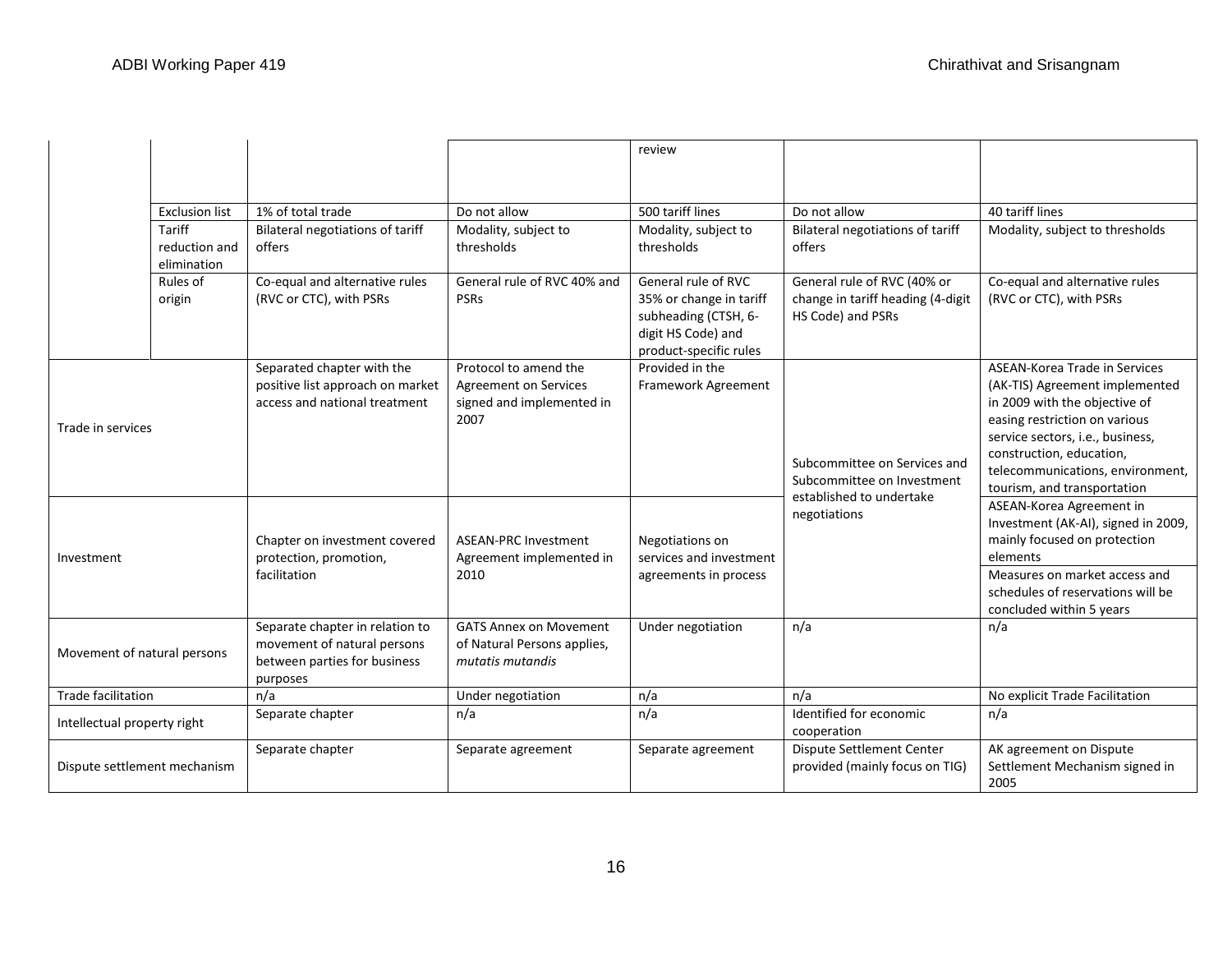AANZFTA = ASEAN-Australia–New Zealand Free Trade Agreement; ACCP = ASEAN Committee on Consumer Protection (ACCP); ACFTA = ASEAN-PRC Free Trade Agreement; ACIA = ASEAN Comprehensive Investment Agreement; AIA = ASEAN Investment Area; AIFTA = ASEAN-India Free Trade Agreement; AJCEP = ASEAN-Japan Comprehensive Economic Partnership; AK-AI = ASEAN-Korea Agreement in Investment; AKFTA = ASEAN-Korea Free Trade Agreement; AKTIS = ASEAN-Korea Trade in Services; AMGC = ASEAN expert group on competition; ASPEC = ASEAN Patent Search and Examination Cooperation; BIMP-EAGA = Brunei Darussalam-Indonesia-Malaysia-Philippines East ASEAN Growth Area; CEPT = Common Effective Preferential Tariff ; CLMV = Cambodia, Lao PDR, Myanmar, Viet Nam; CTC = change in tariff classification; CTSH = Change in Tariff Sub-Heading; EIF = Entry into Force; EL = Exclusion List; GATS = General Agreement on Trade in Services; GMS = Greater Mekong Sub-region; HSL = Highly Sensitive List; ICT = information and communication technology; IGA = ASEAN Investment Guarantee Agreement; IMT-GT = Indonesia Malaysia Thailand Growth Triangle; MNP = Movement of Natural Persons; MRA = Mutual recognition arrangement; NTBs = Nontariff barriers; NTMs = Nontariff measures; PRC = People's Republic of China; PSR = Product Specific Rules; RVC = Regional Value Content; SL = Sensitive List; SMEs = Small and Medium Enterprises; TIG = Trade in Goods.

Source: Authors' compilation.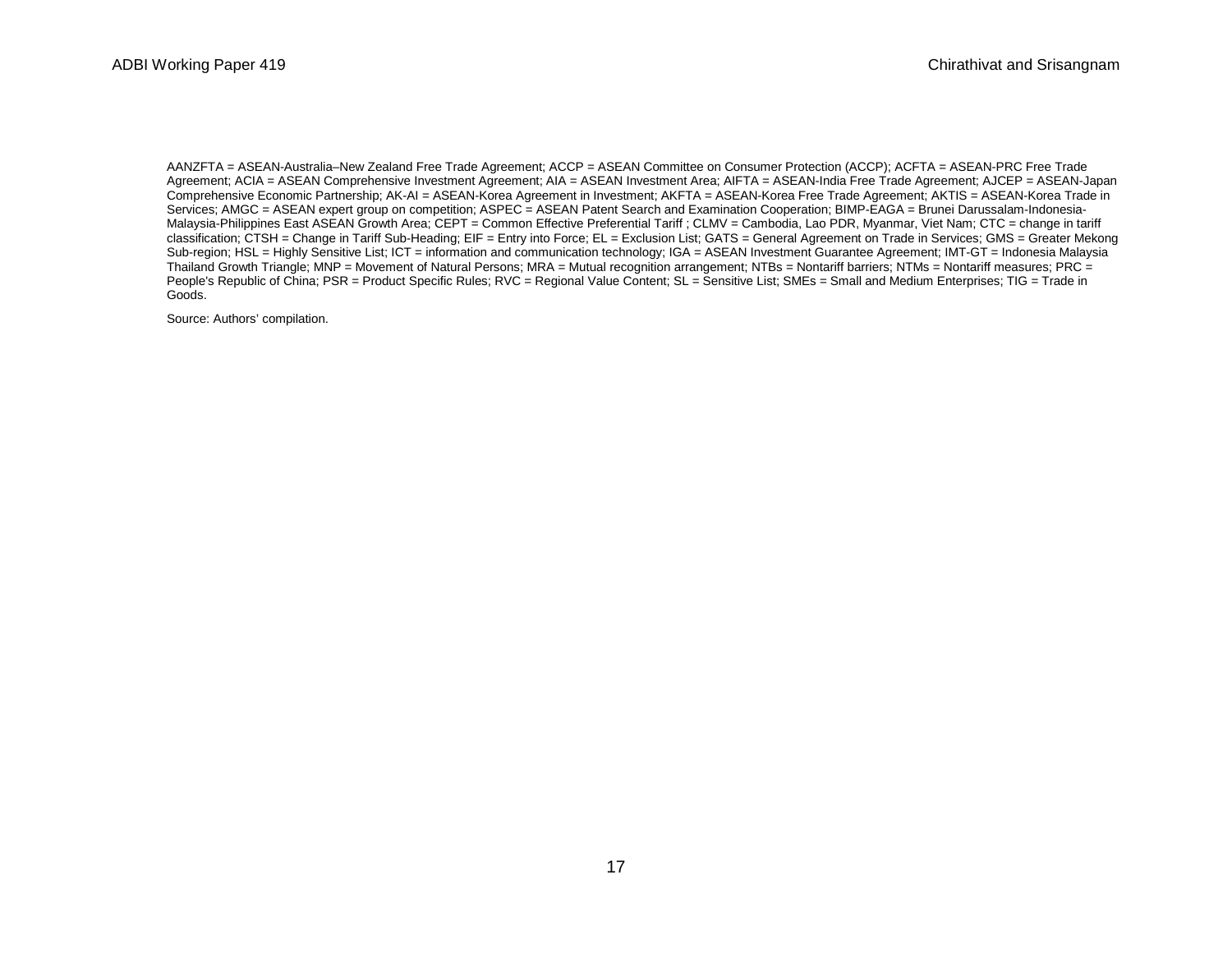Currently, FTAs between ASEAN and the United States (US), Gulf Cooperation Council, Canada, and Russia are being formulated. The number of dialogue partners interested in negotiating with ASEAN has increased dramatically. To ensure the appropriate manageable number of ASEAN's FTAs and CEPs, such agreements should be guided by the following key ASEAN Secretariat principles:

- 1. WTO consistent, e.g., tariff liberalization should substantially cover all trade, and liberalization of trade in services should be GATS Plus;
- 2. ATIGA, AFAS, and ACIA should serve as the basis for the FTA or CEP;
- 3. economic cooperation should form an integral part of the FTA or CEP; and
- 4. special and differential treatment should be made available in recognition of the different levels of development not only within ASEAN member states but also between ASEAN and the potential FTA partner (ASEAN Secretariat 2011b).

Hence, ASEAN's FTA and CEP are expanded as complementary to, not a substitution for, the broader picture of the WTO multilateral framework. Also, some ASEAN FTA and CEP agreements are currently overlapped by the Trans-Pacific Strategic Economic Partnership, or Trans-Pacific Partnership (TPP), which concerns the ASEAN members such as Brunei Darussalam, Singapore, Malaysia, and Viet Nam. For the ASEAN-European Union (EU) FTA, the Joint Committee agreed to pause negotiations in 2009. Both the EU and ASEAN also agreed to change tack to the bilateral level, and so the Singapore-EU FTA is the first bilateral agreement to be implemented.

These ASEAN+1 FTAs and CEP have been ratified. Their main purpose is to use ASEAN as a regional production network when exporting to third countries with special trade preferences. The Viner's Trade Creation [6](#page-19-0) effect is expected to promote an increase in export volume with the lower tariff rate with the major ASEAN dialogue partners via a system of "cumulative regional rules of origin." ASEAN dialogue partners, especially multinational corporations from the more advance economies, also enjoy managing a longer supply chain between each ASEAN member with the lower cost of production. ASEAN seems to be a perfect production network under this scheme (Cave 2009, 2011).

However, one concern related to this is the trade diversion effect on foreign direct investment. Without an ASEAN+1 agreement or cumulative regional rules of origin, multinational corporations need to invest on a large scale in each ASEAN country to create enough value-added in each step of the production process. This changed when cumulative regional rules of origin (ROOs) were introduced via the ASEAN+1 agreement, because it allowed multinational corporations to reduce their investments in each country. Therefore, ASEAN members that depend heavily on foreign direct investment for economic growth may suffer from this trade diversion effect (Cave 2009, 2011).

Another concern regarding ASEAN+1 relates to the bargaining power between ASEAN and each dialogue partner, because there is no official resolution that binds all ASEAN members prior to negotiation with the dialogue partner. Hence, instead of the powerful bargaining power of the unity of 10 ASEAN member countries against

<span id="page-19-0"></span> $6$  Trade creation is the situation when trade flows are redirected because of the formation of a free trade area or a customs union. The issue was first brought into discussion by Jacob Viner (1950), together with the trade diversion effect. After the formation of an FTA, the cost of the goods considered falls, leading to an increase in the efficiency of economic integration. Hence, trade creation's essence is elimination of customs tariffs on inner borders of unifying states (usually already trading with each other), causing further falls in prices of goods, while new trade flows may be created between states deciding to integrate economically.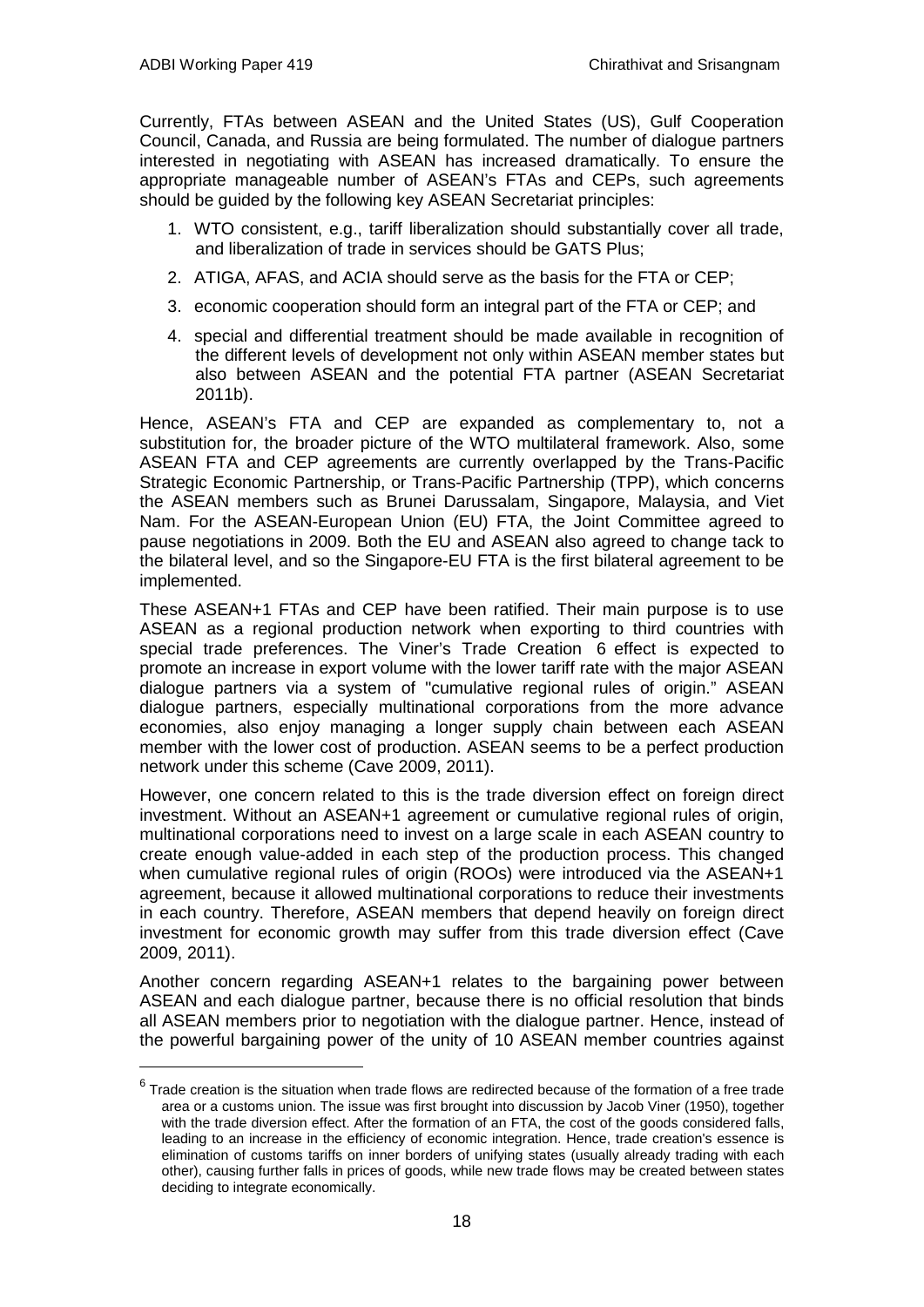one larger country, the negotiation moves forward with 10 weakly linked ASEAN members against one powerful trade partner. Some trade negotiators have expressed the view that ASEAN+1 is a bunch of 10 bilateral agreements stapled together.

To ensure the benefit to ASEAN members and to avoid the advantage given to these current and future dialogue partners, the centrality and unity of ASEAN members are the major concerns. The ability of ASEAN to position itself as a core of all ASEAN+ economic integration depends mainly on the success of members in narrowing their differences, both on economic and noneconomic issues.

<span id="page-20-0"></span>In the longer term, several issues related to an increasing numbers of ASEAN+1 FTAs also need to be considered. These include (i) that more ASEAN+1 FTAs may decrease the potential of ASEAN to act as a hub of Asia, (ii) that there is controversy between "sequential" and "comprehensive" or "single undertaking" FTA negotiation methods, and (iii) what is the priority between ASEAN+1 and ASEAN++[7](#page-20-1) FTAs.

### **3.2 Bilateral Trading Arrangements**

For the second track to global integration, ASEAN+ is not the only regional trading arrangement committed to by member countries. ASEAN members (except Lao PDR and Myanmar) are also bound by other bilateral and regional trading arrangements. Currently, ASEAN member countries are involved with 97 such arrangements (Table 7). Most of the bilateral agreements are comprehensive, with measures on trade in goods, services, and investment as well as other types of cooperation. Each member state competes with the others to encourage the inflow of trade and investment from an extra-ASEAN country via multiple trading arrangements they are involved in. Each country's bilateral trading agreement was signed and implemented in the hope that the country would be able to position itself as a Southeast Asian hub.

|               | Implemented        | <b>Signed</b>       |                    |                         |  |
|---------------|--------------------|---------------------|--------------------|-------------------------|--|
| Country/      | (Abbreviation,     | (Abbreviation, Year | <b>Under</b>       | <b>Under</b>            |  |
| <b>Region</b> | Year)              | of Signing)         | Negotiation*       | <b>Consideration**</b>  |  |
| <b>ASEAN</b>  | PRC (ACFTA,        |                     | ASEAN+3            | <b>Gulf Cooperation</b> |  |
|               | 2005)              |                     |                    | Council (GCC)           |  |
|               | Australia and New  |                     | ASEAN+6            | Pakistan                |  |
|               | Zealand            |                     |                    |                         |  |
|               | (AANZFTA, 2010)    |                     |                    |                         |  |
|               | India (AIFTA, 2010 |                     | European Union     |                         |  |
|               | TIG)               |                     | (FTA)              |                         |  |
|               | Japan (AJCEP,      |                     |                    |                         |  |
|               | 2008)              |                     |                    |                         |  |
|               | Republic of Korea  |                     |                    |                         |  |
|               | (AKFTA, 2007)      |                     |                    |                         |  |
| <b>Brunei</b> | ATIGA (2010)       |                     | Pakistan           |                         |  |
| Darussalam    | Japan (JBEPA,      |                     | USA (US-Brunei     |                         |  |
|               | 2007)              |                     | Darussalam TIFA)   |                         |  |
|               | Trans-Pacific      |                     | Islamic Conference |                         |  |
|               | Partnership (TPP,  |                     |                    |                         |  |
|               | 2006)              |                     |                    |                         |  |
| Cambodia      | ATIGA (2010)       | USA (US-            |                    |                         |  |
|               |                    | Cambodia TIFA,      |                    |                         |  |
|               |                    | 2006)               |                    |                         |  |
| Indonesia     | ATIGA (2010)       | Group of Eight      | EFTA (CEPA)        | Chile                   |  |

**Table 7: Association of Southeast Asian Nations Bilateral Trading Arrangements**

<span id="page-20-1"></span>ASEAN ++ is the economic cooperation between ASEAN countries and their dialogue partners, normally referred to as the East Asia Free Trade Agreement and Comprehensive Economic Partnership in East Asia.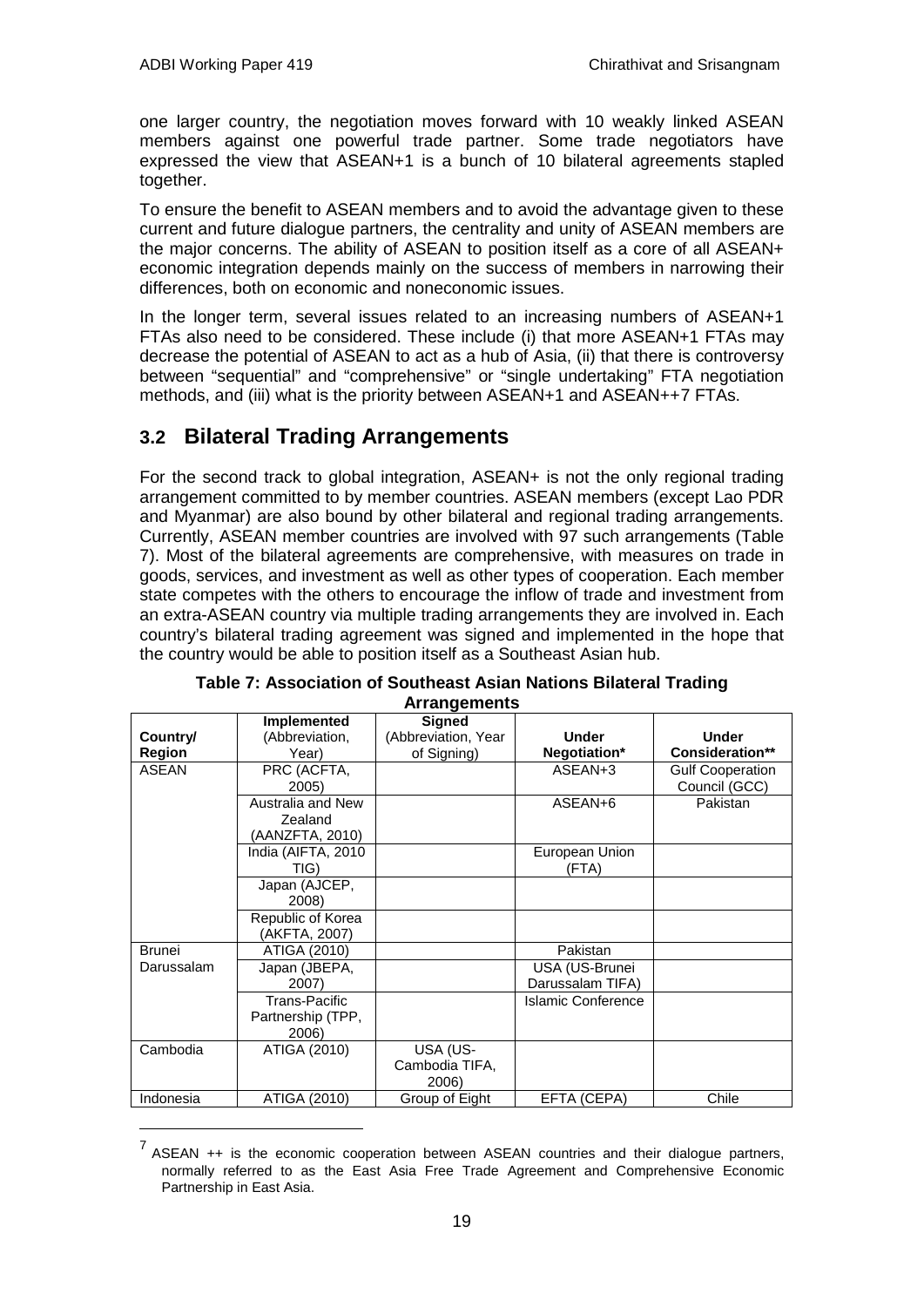|             | <b>Implemented</b>                    | <b>Signed</b>                |                           |                         |
|-------------|---------------------------------------|------------------------------|---------------------------|-------------------------|
| Country/    | (Abbreviation,                        | (Abbreviation, Year          | <b>Under</b>              | <b>Under</b>            |
| Region      | Year)                                 | of Signing)                  | Negotiation*              | Consideration**         |
|             | Japan (JIEPA,                         | Developing                   | India (CECA)              | Egypt                   |
|             | 2008)                                 | Countries                    | Iran (PTA)                | Republic of Korea       |
|             |                                       | (Bangladesh,                 |                           | (FTA)                   |
|             |                                       | Egypt, Indonesia,            | Pakistan (PTA)            | Tunisia                 |
|             |                                       | Iran, Malaysia,              | Australia (IACEPA)        | <b>USA</b>              |
|             |                                       | Nigeria, Pakistan,           |                           |                         |
|             |                                       | and Turkey)<br>$(D-8, 2008)$ |                           |                         |
| Lao PDR     | ATIGA (2010)                          |                              |                           |                         |
| Malaysia    | ATIGA (2010)                          | Chile (FTA, 2010)            | Australia                 | Republic of Korea       |
|             |                                       |                              |                           | (FTA)                   |
|             | India (MICECA,                        |                              |                           |                         |
|             | 2011)                                 |                              |                           |                         |
|             | Japan (JMEPA,                         | Group of Eight               | European Union            | <b>EFTA</b>             |
|             | 2006)                                 | (2008)                       | (FTA)                     |                         |
|             | New Zealand                           |                              | Turkey (FTA)              | <b>Gulf Cooperation</b> |
|             | (MNZFTA, 2010)                        |                              |                           | Council (GCC)           |
|             | Pakistan                              |                              | USA (TIFA)                | Syria                   |
|             | (MPCEPA, 2008)                        |                              |                           |                         |
|             | Trans-Pacific (TPP,                   |                              | <b>Islamic Conference</b> |                         |
|             | 2006)                                 |                              |                           |                         |
| Myanmar     | ATIGA (2010)                          |                              |                           |                         |
|             | <b>BIMSTEC</b><br>(Bangladesh, India, |                              |                           |                         |
|             | Myanmar, Sri                          |                              |                           |                         |
|             | Lanka, Thailand,                      |                              |                           |                         |
|             | Bhutan, Nepal)                        |                              |                           |                         |
| Philippines | ATIGA (2010)                          |                              |                           | USA (TIFA)              |
|             | Japan (JPEPA,                         |                              |                           | Pakistan                |
|             | 2008)                                 |                              |                           |                         |
| Singapore   | ATIGA (2010)                          |                              |                           |                         |
|             | Australia (SAFTA,                     | Costa Rica                   | Canada (FTA)              | Sri Lanka               |
|             | 2003)                                 | (SCRFTA, 2011)               |                           |                         |
|             | PRC (CSFTA,                           | <b>Gulf Cooperation</b>      | Mexico (FTA)              | <b>UAE</b>              |
|             | 2009)                                 | Council (GCC)                |                           |                         |
|             | EFTA (ESFTA,                          |                              | Pakistan                  |                         |
|             | 2003)                                 |                              |                           |                         |
|             | Jordan (SJFTA,                        |                              | Ukraine                   |                         |
|             | 2005)<br>India (ISCECA,               |                              | European Union            |                         |
|             | 2005)                                 |                              |                           |                         |
|             | Japan (JSEPA,                         |                              | Egypt                     |                         |
|             | 2002)                                 |                              |                           |                         |
|             | Republic of Korea                     |                              |                           |                         |
|             | (KSFTA, 2006)                         |                              |                           |                         |
|             | Australia and New                     |                              |                           |                         |
|             | Zealand                               |                              |                           |                         |
|             | (ANZSCEP, 2001)                       |                              |                           |                         |
|             | Panama (PSFTA,                        |                              |                           |                         |
|             | 2006)                                 |                              |                           |                         |
|             | Peru (PeSFTA,                         |                              |                           |                         |
|             | 2009)<br>USA (USSFTA,                 |                              |                           |                         |
|             | 2004)                                 |                              |                           |                         |
|             | Trans-Pacific (TPP,                   |                              |                           |                         |
|             | 2006)                                 |                              |                           |                         |
| Thailand    | ATIGA (2010)                          |                              |                           |                         |
|             | Australia (TAFTA,                     |                              | USA (TUSFTA)              | Chile                   |
|             | 2005)                                 |                              |                           |                         |
|             | India (ITFTA, 2006,                   |                              |                           | <b>EFTA</b>             |
|             | Early Harvest)                        |                              |                           |                         |
|             | Japan (JTEPA,                         |                              |                           | European Union          |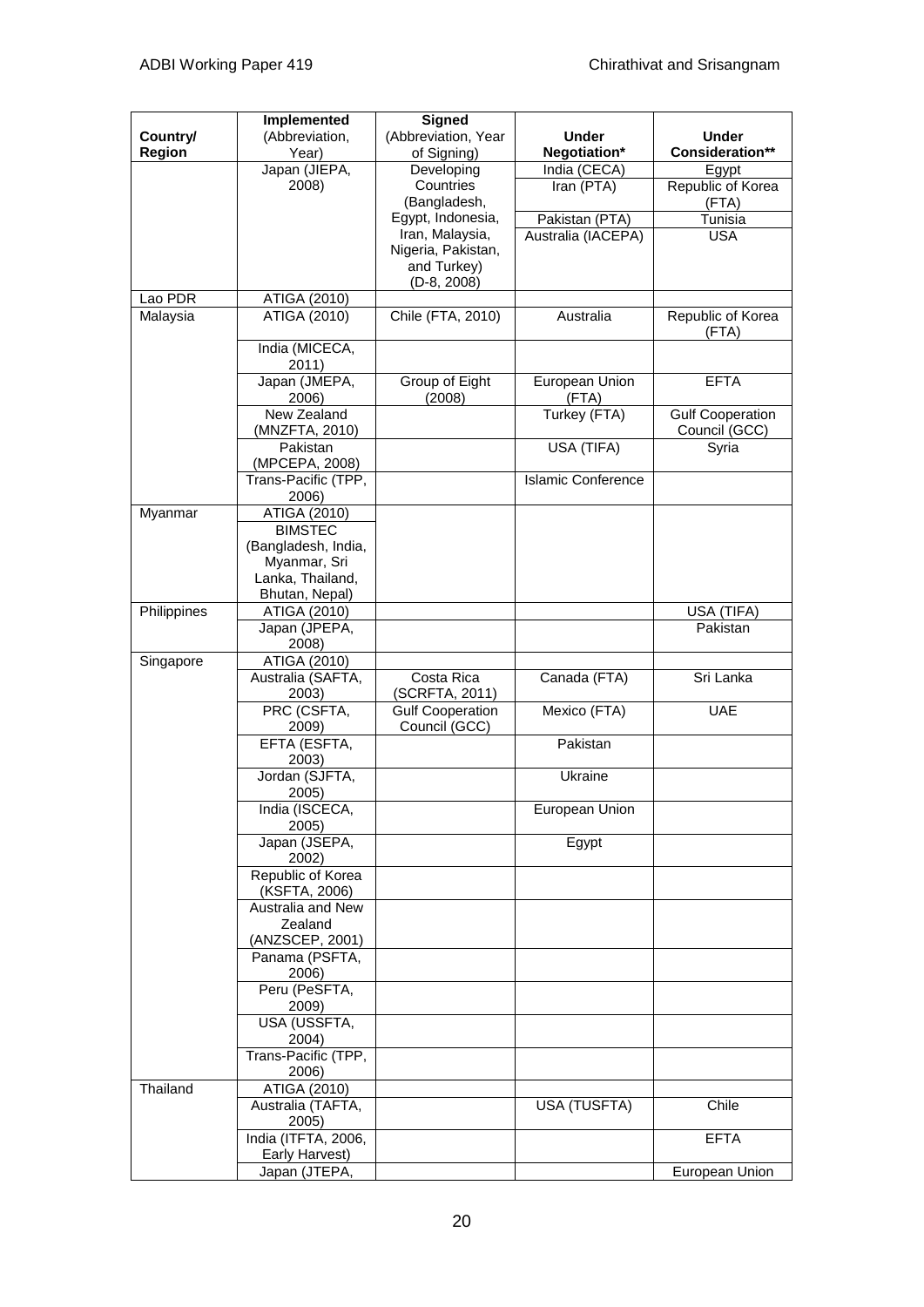|          | Implemented         | Signed              |                 |                        |
|----------|---------------------|---------------------|-----------------|------------------------|
| Country/ | (Abbreviation,      | (Abbreviation, Year | <b>Under</b>    | <b>Under</b>           |
| Region   | Year)               | of Signing)         | Negotiation*    | <b>Consideration**</b> |
|          | 2007)               |                     |                 |                        |
|          | New Zealand         |                     |                 | <b>MERCOSUR</b>        |
|          | (TNZCEP. 2005)      |                     |                 |                        |
|          | Peru (Early         |                     |                 |                        |
|          | Harvest)            |                     |                 |                        |
|          | <b>BIMSTEC</b>      |                     |                 |                        |
| Viet Nam | ATIGA (2010)        |                     |                 |                        |
|          | Japan (JVEPA,       |                     | EU (Viet Nam-EU | Republic of Korea      |
|          | 2009)               |                     | FTA)            |                        |
|          | USA (US-Viet Nam    |                     | Chile           | Customs Union of       |
|          | BTA, 2001)          |                     |                 | Russia, Belarus,       |
|          |                     |                     |                 | and Kazakhstan         |
|          |                     |                     |                 | (FTA)                  |
|          | Trans-Pacific (TPP, |                     |                 | <b>EFTA</b>            |
|          | 2006)               |                     |                 |                        |

\* Framework agreement already signed. \*\* Agreement proposed but framework not yet signed.

AANZFTA = ASEAN-Australia-New Zealand Free Trade Agreement; ACFTA = ASEAN-PRC Free Trade Agreement; IFTA = ASEAN-India Free Trade Agreement; AJCEP = ASEAN-Japan Comprehensive Economic Partnership; AKFTA = ASEAN-Korea Free Trade Agreement; ANZSCEP = Australia New Zealand Singapore Closer Economic Partnership; ATIGA = ASEAN Trade in Goods Agreement; BIMSTEC = Bay of Bengal Initiative for Multi-Sectoral Technical and Economic Cooperation; BTA = Bilateral Trading Agreement; CECA = Comprehensive Economic Cooperation Agreement; CEPA = Comprehensive Economic Partnership Agreement; CSFTA = PRC-Singapore Free Trade Agreement; EFTA = European Free Trade Association; ESFTA = EFTA-Singapore Free Trade Agreement; FTA = Free Trade Agreement; GCC = Gulf Cooperation Council; IACEPA = Indonesia-Australia Comprehensive Economic Partnership Agreement; ISCECA = India-Singapore Comprehensive Economic Cooperation Agreement; JBEPA = Japan-Brunei Darussalam Economic Partnership Agreement; JIEPA = Japan-Indonesia Economic Partnership Agreement; JMEPA = Japan-Malaysia Economic Partnership Agreement; JPEPA = Japan-Philippines Economic Partnership Agreement; JPEPA = Japan-Singapore Economic Partnership Agreement; JTEPA = Japan-Thailand Economic Partnership Agreement; JVEPA = Japan-Viet Nam Economic Partnership Agreement; KSFTA = Korea-Singapore Free Trade Agreement; MICECA = Malaysia-India Comprehensive Economic Cooperation Agreement; MNZFTA = Malaysia-New-Zealand Free Trade Agreement; MPCEPA = Malaysia-Pakistan Comprehensive Economic Partnership Agreement; PeSFTA = Peru-Singapore Free Trade Agreement; PRC = People's Republic of China; PSFTA = Panama-Singapore Free Trade Agreement; PTA = Preferential Trading Agreement; SAFTA = Singapore-Australia Free Trade Agreement; SCRFTA = Singapore-Costa Rica Free Trade Agreement; SJFTA = Singapore-Jordan Free Trade Agreement; TAFTA = Thailand-Australia Free Trade Agreement; TIFA = Trade and Investment Framework Agreement; TIFTA = Thailand-India Free Trade Agreement; TNZCEP = Thailand-New Zealand Closer Economic Partnership; TPP = Trans-Pacific Partnership; TUSFTA = Thailand-US Free Trade Agreement; UAE = United Arab Emirates; USA = United States of America; USSFTA = US-Singapore Free Trade Agreement.

Source: Authors' Compilation.

<span id="page-22-0"></span>At present, each ASEAN member is tied to both bilateral and ASEAN+ trading agreements. In the short term, each member may commit itself to the agreement that gives the best economic benefit. In the long run, therefore, apart from the AEC target of being a region fully integrated into the global economy, one of the important challenges is ensuring that each member's bilateral trading arrangements serve ASEAN as a building block rather than a roadblock to greater ASEAN economic integration.

### **3.3 Region-Wide Economic Integration**

ASEAN's interest in broader trading arrangements is one of the major outcomes of such changing environment and challenges. Recently, ASEAN and its trading partners discovered the complexities related to the proliferation of five ASEAN+1 and bilateral FTAs, which became known as the "Asian noodle bowl" effect (Baldwin 2007). It was thought that a region-wide FTA would be a good solution to solve such problem (Chirathivat 2004, Kawai and Wignaraja 2009c). However, thinking on how to achieve a such an FTA differs at the regional level. One proposal starts with an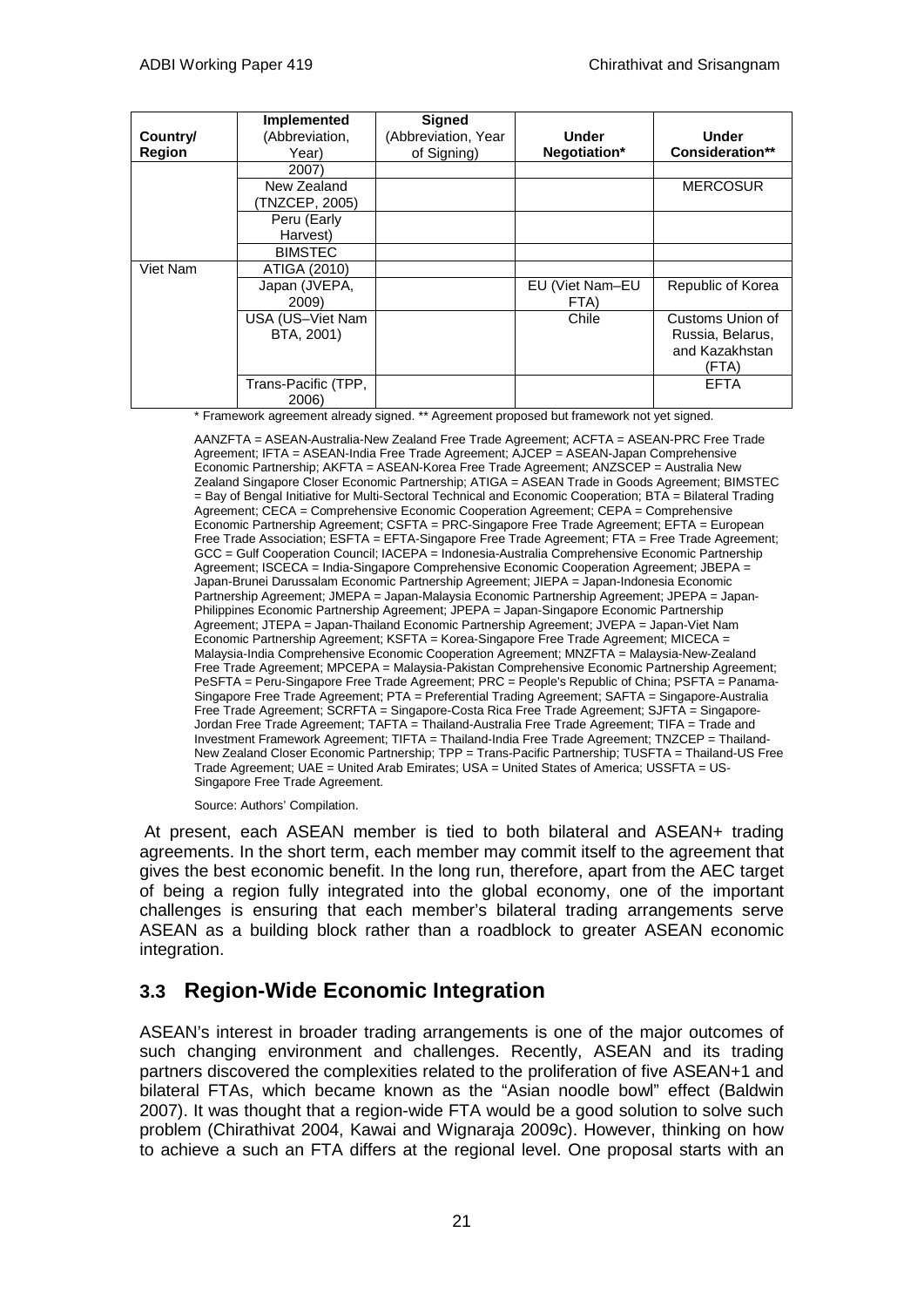East Asian FTA (known as EAFTA) among ASEAN+3[8](#page-23-0) countries and then extending it gradually to ASEAN+6 countries and others; another idea proposes including all ASEAN+6 countries in a region-wide FTA or comprehensive economic partnership in East Asia (known as CEPEA) from the start. For the moment, both proposals are moving, in parallel, with which ASEAN is regarded both as the FTA club and as the driving force of regional economic integration.

Until ASEAN+1 FTAs are developed and joint studies on a region-wide FTA in East Asia in which the PRC, Japan, and the Republic of Korea assume an active role are undertaken, competition and rivalries among the three countries (which played a positive role in the ASEAN+1 FTAs) could turn into a stumbling block to advancement of a region-wide FTA. The lack of FTAs between the PRC, Japan, and the Republic of Korea would be a fundamental problem. In this case, the role of ASEAN in forging broader trading arrangements in East Asia looks important and prominent, even without a completely coherent view among ASEAN members. ASEAN will be subject to increasing pressure to respond to the growing and urgent need for such region-wide trade agreements. ASEAN has to play an active role in helping achieve a region-wide FTA that suits the group interests, in particular the deepening of the AEC, and other countries (Australia, the PRC, India, Japan, the Republic of Korea, and New Zealand) as they move into different stages of regional economic integration.

The initiative in favor of East Asian regionalism began in 1990 with Malaysian Prime Minister Mahathir Mohammed's proposal. However, the proposal excluded, and so was blocked by, the US, which preferred to use APEC for its dialogue with all East Asian economies. With the US, Japan threatened not to join the East Asian Economic Caucus. The PRC was viewed as being too preoccupied with its own transition to a market economy to give serious thought to such an initiative. All of these factors gave rise to further thought by East Asian countries, including ASEAN.

Today's broader region building, in which ASEAN plays an increasing role, started to take shape after the Asian financial crisis of 1997–1998. It started with regional monetary cooperation, known as the Chiang Mai Initiative, which gave birth to the process of ASEAN+3, comprising ASEAN plus the PRC, Japan, and the Republic of Korea. At the initiative of the Republic of Korea early in the new century, this process was expanded to cover other areas of economic cooperation, the most notable example being the East Asian Free Trade Area (EAFTA), of which the PRC was an important supporter at a later stage. In the meantime, ASEAN took further steps to strengthen and broaden regional cooperation in 2005 when the first East Asia Summit was convened. At this point Japan saw the opportunity to propose another comprehensive economic partnership in East Asia (CEPEA, also known as ASEAN+6). As a result, ASEAN has become host to both ASEAN+3 and ASEAN+6 as key initiatives aiming to broaden regional economic cooperation in East Asia.

Since then, the East Asia Summit has also developed its own platforms for leaders to discuss various regional and global issues related to development of the region. It also has summits with ASEAN+3 with the only differences being the number of countries participating and the issues they select to discuss. Overall, the two processes (EAFTA and CEPEA) have created real questions in East Asia, if not great confusion, about the way people look at the region, and have complicated the regional institutional landscape.

From an economic perspective, if economic integration is pursued through formation of regional trading arrangements, ideally the larger the grouping the greater will be

<span id="page-23-0"></span> $8$  [ASEAN](http://en.wikipedia.org/wiki/Association_of_Southeast_Asian_Nations)+3 (or ASEAN Plus Three) is a forum that functions as a coordinator of cooperation between ASEAN and the three [East Asian](http://en.wikipedia.org/wiki/East_Asia) nations of the People's Republic of [China,](http://en.wikipedia.org/wiki/China) [Japan,](http://en.wikipedia.org/wiki/Japan) and [the Republic](http://en.wikipedia.org/wiki/South_Korea)  [of Korea.](http://en.wikipedia.org/wiki/South_Korea)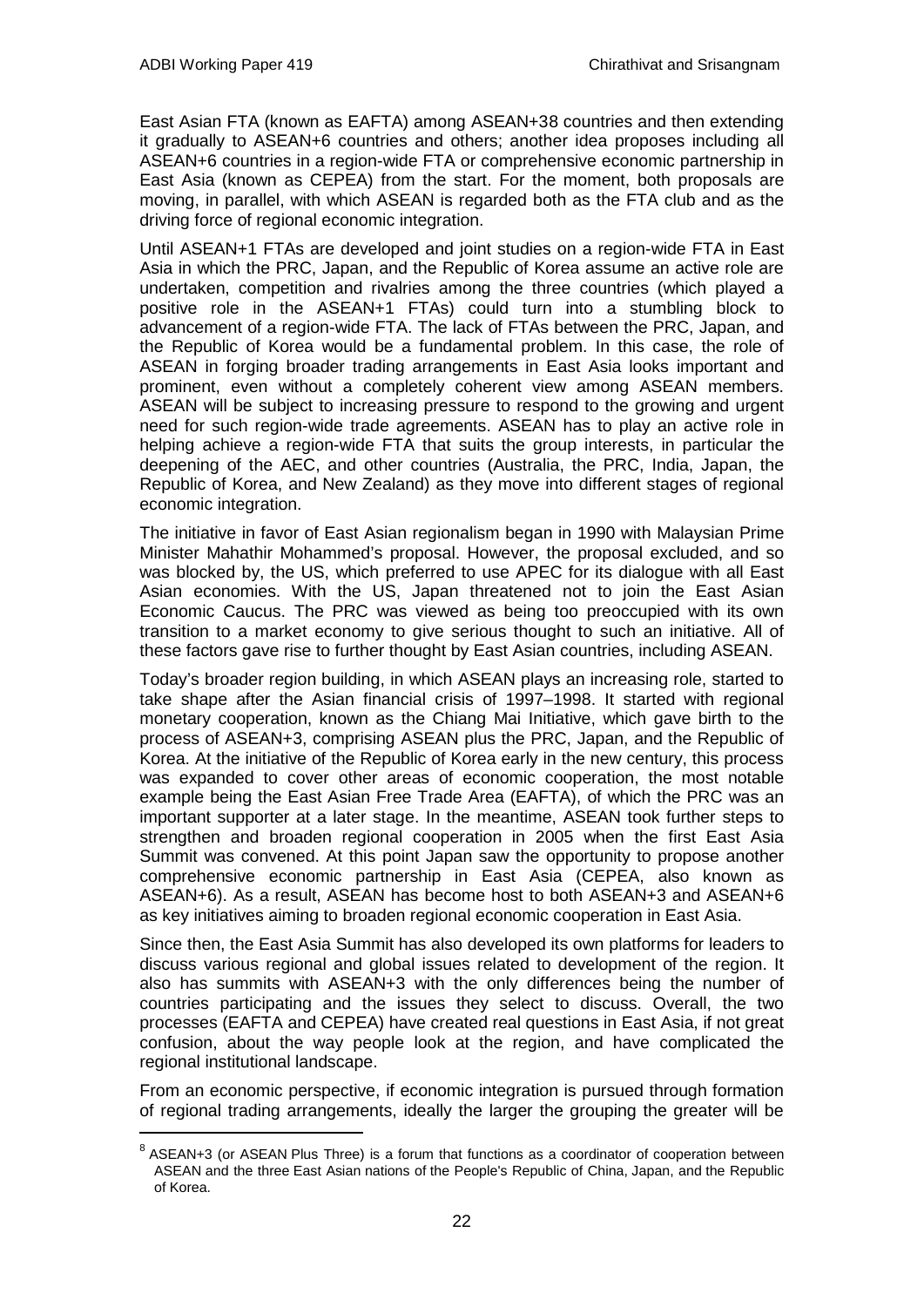the gains to its members as a result of trade liberalization, and the greater the specialization and economies of scale, but this will come at the expense of nonmembers (Table 8). According to study results (Urata 2008), the East Asian economies will benefit from the agreements as they can expect their combined gross domestic product (GDP) to increase by 2.05% under the EAFTA and 2.11% under the CEPEA, with an overall increase in ASEAN of 5.89%.

|                       | \'Y<br><b>EAFTA</b> |        |              | <b>CEPEA</b> |        |
|-----------------------|---------------------|--------|--------------|--------------|--------|
|                       | (ASEAN+3)           |        | (ASEAN+1) x5 | (ASEAN+6)    |        |
| <b>Country/Region</b> | Sim.1               | Sim.2  | Sim.1        | Sim.1        | Sim.2  |
| Japan                 | 0.44                | 0.44   | 0.10         | 0.54         | 0.54   |
| <b>PRC</b>            | 1.66                | 4.72   | 0.20         | 1.77         | 4.84   |
| Korea, Rep. of        | 3.56                | 3.55   | 0.20         | 3.72         | 3.71   |
| Indonesia             | 1.74                | 3.94   | 1.00         | 1.94         | 4.14   |
| Malaysia              | 5.83                | 8.62   | 3.30         | 6.21         | 9.00   |
| Philippines           | 3.94                | 6.28   | 2.20         | 4.18         | 6.52   |
| Singapore             | 4.22                | 4.24   | 2.30         | 4.40         | 4.42   |
| Thailand              | 4.49                | 7.02   | 2.80         | 4.78         | 7.32   |
| Viet Nam              | 7.08                | 9.67   | 5.00         | 7.33         | 9.92   |
| Other SEAs            | 0.88                | 2.91   | 0.50         | 0.92         | 2.95   |
| Australia             | (0.09)              | (0.09) | 0.20         | 1.35         | 1.35   |
| New Zealand           | (0.06)              | (0.06) | 0.10         | 1.87         | 1.87   |
| India                 | (0.10)              | (0.10) | 0.50         | 1.30         | 3.45   |
| Hong Kong, China      | 0.00                | 0.00   | 0.00         | (0.01)       | (0.01) |
| Taipei,China          | (0.08)              | (0.08) | 0.00         | (0.10)       | (0.10) |
| <b>NAFTA</b>          | (0.01)              | (0.01) | 0.00         | (0.01)       | (0.01) |
| <b>EU15</b>           | (0.01)              | (0.01) | 0.00         | (0.01)       | (0.01) |
| Rest of the World     | (0.06)              | (0.06) | 0.00         | (0.08)       | (0.08) |
| ASEAN                 | 3.60                | 5.67   | 2.14         | 3.83         | 5.89   |
| ASEAN+3               | 1.18                | 1.93   | 0.30         | 1.30         | 2.05   |
| ASEAN+6               | 1.02                | 1.68   | 0.31         | 1.30         | 2.11   |
| World                 | 0.22                | 0.38   | 0.06         | 0.28         | 0.47   |

#### **Table 8: Effects of East Asian Free Trade Agreements and Comprehensive Economic Partnership in East Asia on Gross Domestic Product**  $(0/\)$

 $( )$  = negative value.

EAFTA = East Asia Free Trade Agreement; ASEAN + 3 = ASEAN + PRC + Japan + Korea; ASEAN +1 x 5 = ASEAN PRC FTA, ASEAN Korea FTA, ASEAN India FTA, ASEAN Australia New Zealand FTA, ASEAN Japan Comprehensive Economic Partnership; CEPEA = Comprehensive Economic Partnership for East ASIA = ASEAN + 6 = ASEAN + PRC + Japan + Korea + Australia + New Zealand + India.

Note: simulation  $1 =$  trade facilitation and liberalization; simulation  $2 =$  trade facilitation and liberalization, and economic cooperation.

Source: Urata (2008).

The importance of economic cooperation can be observed by comparing the results from simulation 1 (trade facilitation and liberalization) with simulation 2 (trade facilitation and liberalization, and economic cooperation). GDP growth rates of developing members are supposed to increase substantially when economic cooperation is included in the program.

However, formation of a region-wide trading arrangement will better serve the region only if it institutes greater discipline than the web of bilateral trading arrangements. It remains true that most bilateral FTAs could lead to significant trade diversion effects, particularly because of stringent regulations related to the rules of origin, custom procedures, and others, and could turn out to be undesirable for the dynamic development of regional and global production networks involving all East Asian economies.

Another study of ASEAN's role as the hub of Asian trade agreements (Petri 2009) argued that ASEAN's role was not just economic but also political-economic. ASEAN is a collection of smaller countries, and thus is a relatively neutral participant in the competitive structure of emerging Asia, and yet is a nonthreatening partner to many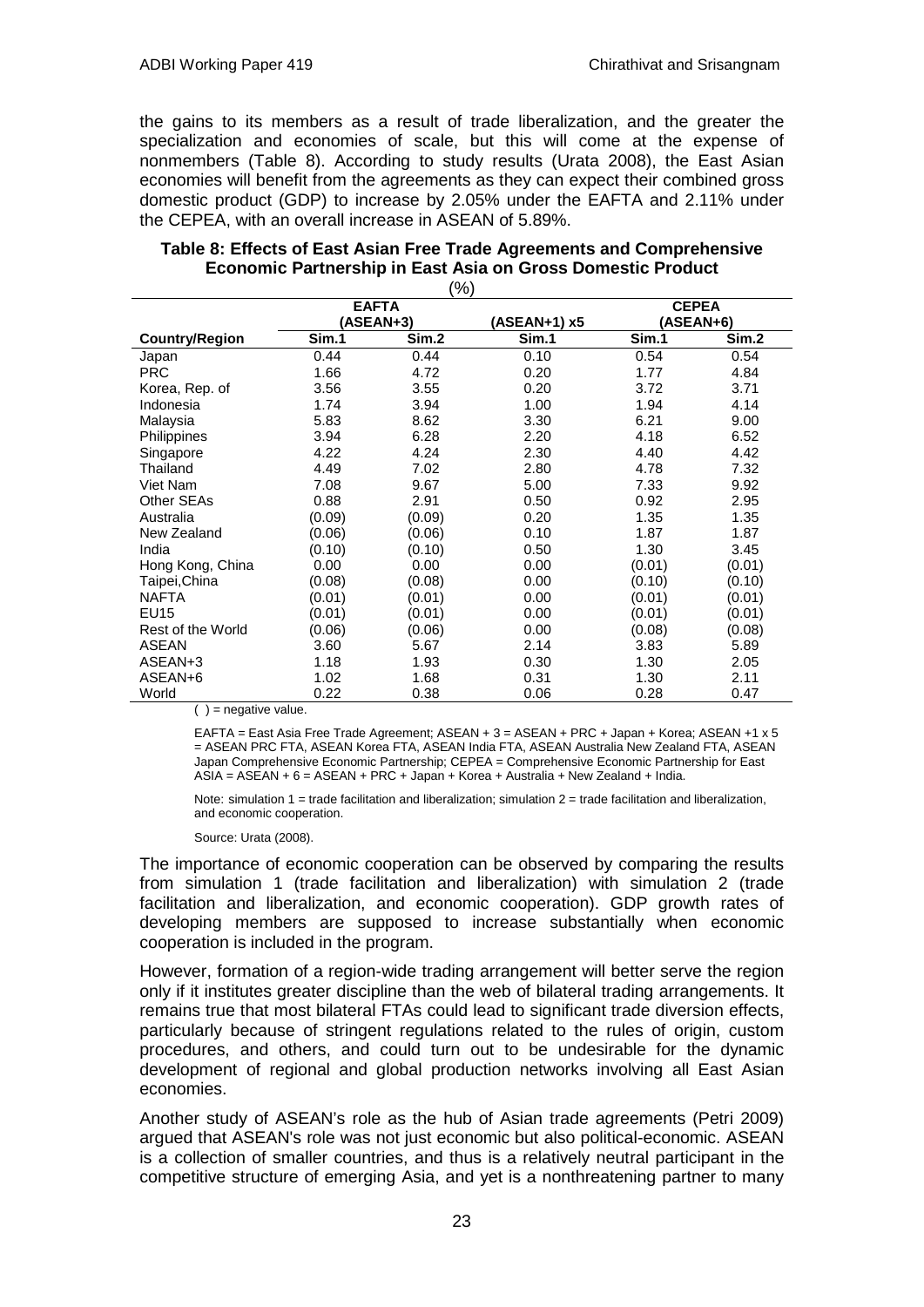larger countries with which it has good economic ties such as the PRC, Japan, and India. The main question that remains is how ASEAN will benefit from such an expanding FTA hub. By using another major comprehensive study (Kawai and Wignaraja 2008) estimating the benefits of establishment of ASEAN+1, as well as more comprehensive frameworks involving ASEAN+3 and ASEAN+6 countries, the same authors extrapolate their work to FTAs that they did not analyze, including with other potential partners such as Australia, New Zealand, India, the United States, and the EU.

The results show substantial income gains of 6.83% for ASEAN+1 FTAs, consistent with the region's openness and the relatively high barriers that still apply to its trade with major partners. If Australia, New Zealand, India, the United States, and the EU are added, ASEAN's overall gains from its FTA hub would rise to 10.31%. The benefits are especially large for Malaysia, Thailand, and Viet Nam—economies with strong trade connections with northeast Asia and with a strong presence of industries dominated by production networks. The benefits of ASEAN+1 FTAs are mostly attributable to trade creation and not trade diversion. However, the same benefits of FTAs could also increase significantly if they were implemented fully by ASEAN+3 and ASEAN+6. These comprehensive FTAs would differ from the ASEAN hub arrangement by also liberalizing trade among northeast Asian economies. ASEAN's gains are likely to be somewhat smaller in a broad regional FTA than in a hub system since, in the latter, ASEAN enjoys preferential access in the ASEAN+1 FTAs with northeast Asia over northeast Asian competitors. However, ASEAN's loss is small compared to its potentially large gain from a broad Asian FTA, suggesting that the ASEAN hub will ultimately accelerate the formation of large Asian groups (Petri 2009). This outcome would be beneficial for Asia and the world as a whole.

Even though a broad regional FTA might not have an overall significant impact on ASEAN+1 FTAs, it could cause many of the bilateral FTAs and even ASEAN+1 FTAs to lose their meaning for the business sector. Whether this broad regional FTA represents a "self-destruct" path for other types of FTAs is a very important issue, and one for which ASEAN has to provide a clear answer. It is for this reason that ASEAN needs to consider the special and differential advantages not really presented in the region-wide FTA. At the policy level, there is also the issue of centrality; if ASEAN loses its hub status it could also lose attractiveness to outside investors. Already the region has to compete with economic activity moving northwards to the PRC, Japan, and the Republic of Korea, and westwards to India. The issue of ASEAN centrality is becoming crucial for ASEAN in terms of its hub status. ASEAN as a whole needs to address the issue by deepening its own integration process beyond the AEC to counterbalance a possibly reduced role of ASEAN in a region-wide FTA.

## <span id="page-25-1"></span><span id="page-25-0"></span>**4. MAJOR CHALLENGES FACING THE ASSOCIATION OF SOUTHEAST ASIAN NATIONS ECONOMIC COMMUNITY**

### **4.1 Major Challenges in Realizing the Association of Southeast Asian Nations Economic Community 2015**

### **4.1.1 Common External Tariff Rates and Rules of Origin**

An increasing number of both ASEAN member country bilateral trading agreements and ASEAN+1 FTAs have led to the so-called "Asian noodle bowl" effect. Cumulating rules are also very important for a region with a lot of potential multi-country value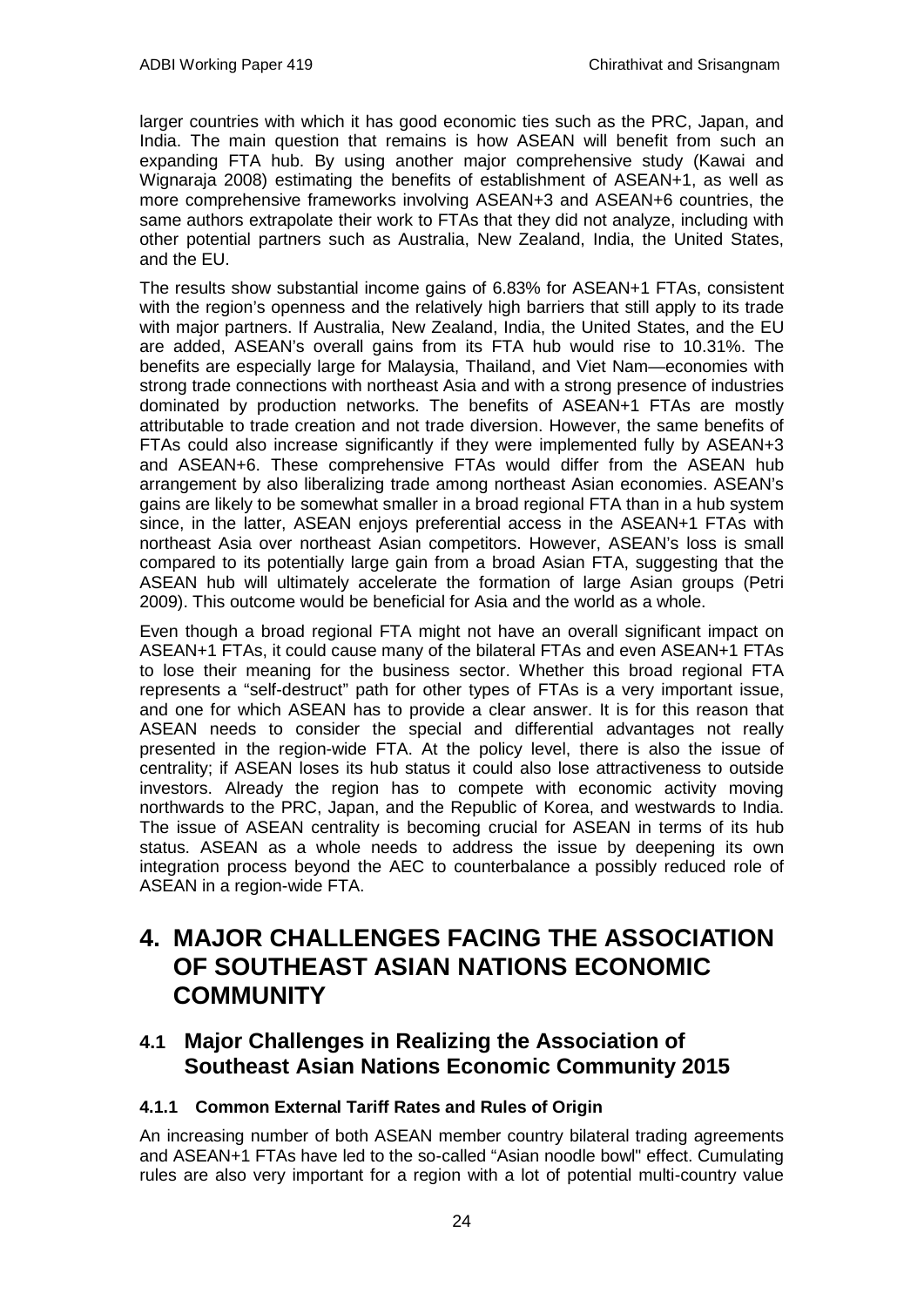adding. However, the problem at this point is that cumulating rules are inherently complex and, given ASEAN's history of either low or non-utilization, the complexity is unnecessary. Theoretically, moving toward deeper economic integration by negotiating the common external tariff scheme may be needed to resolve all complications related to international trade with the current complex and unfriendly rules of origin. Unfortunately, ASEAN member counties do not have any plan, at least before 2015, to negotiate on this issue.

In the longer term, the Asian noodle bowl effect and the need for an ASEAN common external tariff scheme may subside when the most-favoured-nation (MFN) tariff rate between ASEAN members reduces under the WTO tariff reduction scheme. The view is that a rule of origin (ROO) waiver can automatically be given whenever the MFN tariff rate between the importing and exporting countries is the same (ASEAN may set its own benchmark of, say, both 10%) or within a given range of each other, such as, say, 3 percentage points (e.g., 10% and 7%). This would in effect abolish rules of origin for a large part of intra-ASEAN trade (Adams et al. 2003; Lloyd 2011). Moreover, this decline in MFN tariff rate may allow ASEAN to envisage a customs union, with temporary sector exclusions as is the case with the CEPT. To implement this, ASEAN members should start with consumer products or cover only luxury products rather than raw materials, intermediate products, and capital goods. Flexibility and some concession can be allowed for Cambodia, the Lao PDR, and Myanmar.

#### **4.1.2 Nontariff Barriers**

Removal of nontariff barriers is indeed one of the most important elements of the AEC Blueprint in order to move ASEAN toward the goal of being a real single market (Narjoko, Intal, and Hin 2011). Currently, the ambiguous NTMs such as quotas, nonautomatic import licensing, import administration, various technical regulation and product standards, and sanitary and phytosanitary measures are sometimes considered the barrier to trade in goods. To realize the free flow of trade in goods among ASEAN members, targets were set to remove all NTBs by 2010 for Thailand, Malaysia, Singapore, Indonesia, and Brunei Darussalam, by 2012 for the Philippines, and by 2015 (with flexibility to 2018) for the CLMV countries. Unfortunately, the verification and cross-verification of NTBs among ASEAN members is still being processed. A database of tariff equivalents to ASEAN's NTMs is also needed to ease the NTB elimination process (Srisangnam 2007). With the complexity of NTMs and NTBs, full elimination of all NTBs among ASEAN members is expected to be delayed unless ASEAN leaders have the joint political will to solve the problem.

#### **4.1.3 Trade Facilitation**

"There is limited room for tariff reduction despite its well-recognized effects; therefore the current focus of ASEAN in trade facilitation is demonstrably rewarding" (Urata and Okabe 2011: iv). The ASEAN working group on rules of origin, tariff nomenclature, and customs procedures has also concluded. By 2015, we expect that the ASEAN single-window systems will be enabled and accessible. It is expected that the more complex issues—such as customs, trade procedures, standards and conformance, and sanitary and phytosanitary issues—will be solved prior to 2015. At this stage, port efficiency and the customs environment should be priority areas for capacity development (Urata and Okabe 2011). However, in the longer term, the three major mechanisms ASEAN needs to conclude to help realize the single market are the rules of origin, MRAs, and harmonization of standards and technical regulations.

As mentioned above, to realize the single market and promote the real free flow of goods needed to establish ASEAN as a production base on the world market, simpler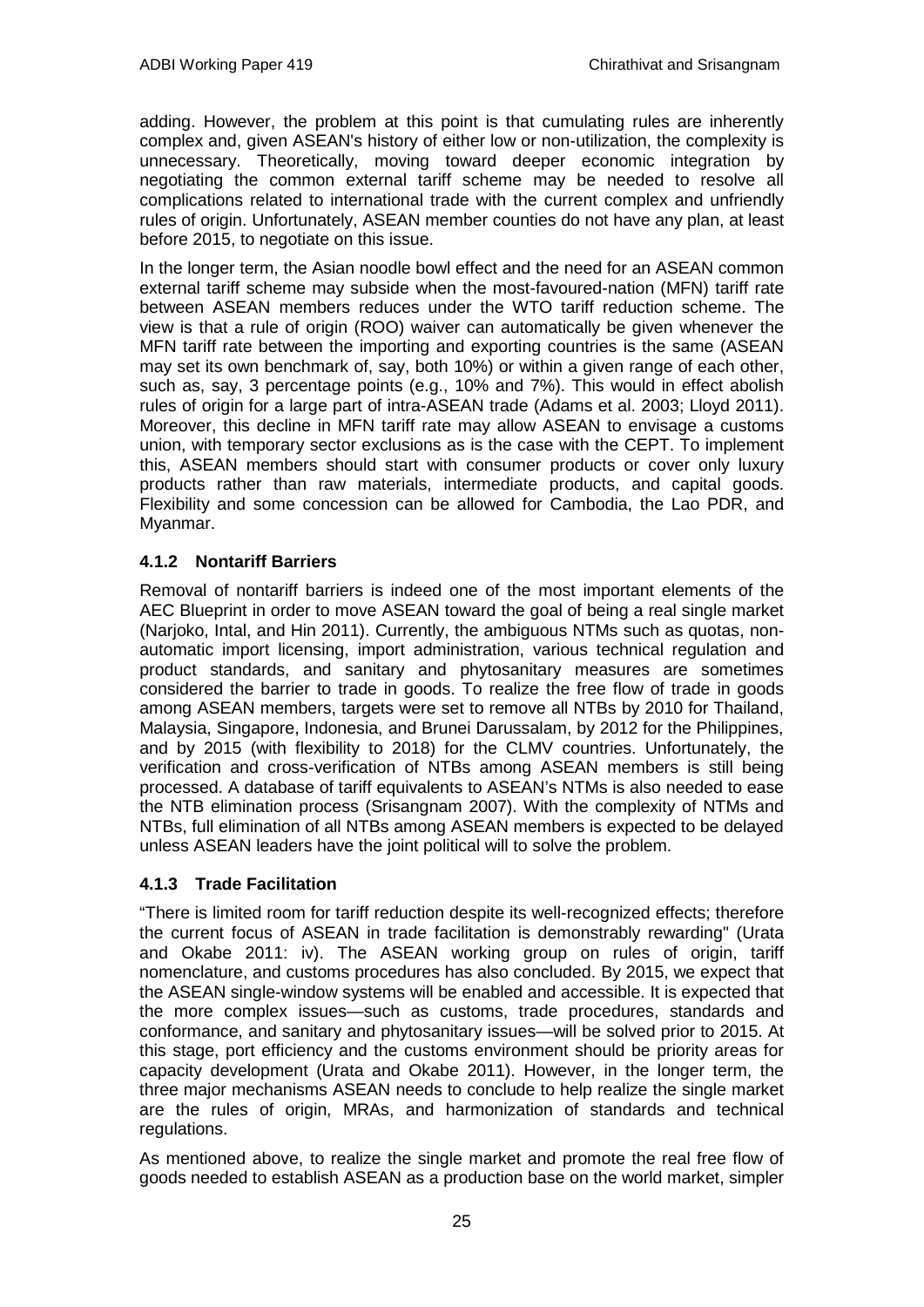and more user-friendly rules of origin are required immediately (Wakamatsu 2004). The self-certification scheme needs to be established in the medium term. The costs of ROO compliance must be minimized, and ROOs made liberal enough to have a greater impact on regional growth and integration (Medalla and Rosellon 2011).

Apart from ROOs to guarantee the origin of the goods traded among ASEAN members, MRAs also play a major role in guaranteeing the goods in terms of product standard. MRAs will not only reduce the business costs from product qualification testing but also help reduce the imposition of NTBs among ASEAN members. Thus far, ASEAN has concluded only two sector MRAs—the electrical and electronics sector, and the cosmetics sector (ASEAN Secretariat 2011a). Therefore, more MRAs—especially ones that set the standard for intra-ASEAN top-traded products need to be set by 2015.

Along with MRAs, harmonization of standards and technical regulations will also help reduce the technical barriers to trade among members. According to the 2011 AEC fact book (ASEAN Secretariat 2011c), 58 standards for electrical appliances and three standards for rubber-based products were harmonized (ASEAN Secretariat, 2011c). Progress has also been reported in the pharmaceutical sector. The harmonization of technical regulations for agro-based products, automotive, medical devices, traditional medicine, and health supplement industries are the next target. Much work remains to be done to cover the most important products which are heavily traded among ASEAN countries before the realization of the AEC in 2015. To gain the maximum benefit, ASEAN standards and technical regulations need to be set not only in concordance with each ASEAN member's domestic standard, but also need to be consistent with recognized international industrial standards.

#### **4.1.4 Narrowing the Development Gap Within the Association of Southeast Asian Nations**

The liberalization of trade in goods cannot happen unless there are bridging measures to narrow the gap in two dimensions. The first is that ASEAN still needs a set of effective measures to realize the convergence in economic development among its members. Secondly, ASEAN small and medium-sized enterprises (SMEs) are the major driving force of regional development, and the diversity of SMEs in term of economic size, business nature, and nationality is another major concern.

ASEAN connectivity is another development area that helps towards the realization of AEC 2015. Physical transportation networks have been developed and are nearly complete, but the policies that help facilitate international trade along these routes are still far from fully implemented. According to the survey conducted by JETRO in 2011, cross-border transportation agreements among Greater Mekong Subregion ASEAN members were already signed but not yet fully implemented (JETRO 2011). The survey revealed that officers at Thai border posts with the Lao PDR and Cambodia are not yet ready to implement these agreements (Srisangnam and Sermcheep 2011).

### **4.1.5 Trade in Services**

Since WTO agreements bind all members to decreasing the barriers in trade in goods, ASEAN FTAs need to focus more on the liberalization of trade in services and investment. For trade in services, the rules of origins or the so-called "business substantial operations" for identifying the nationality of ASEAN services firms are required to promote ASEAN investments in mode 3 of service supply. For mode 4 of service supply, the whole set of MRAs guaranteeing the standard of professional workers allowed to move across borders needs to be careful negotiated. Mutual recognition agreements can help but the removal of beyond-the-border measures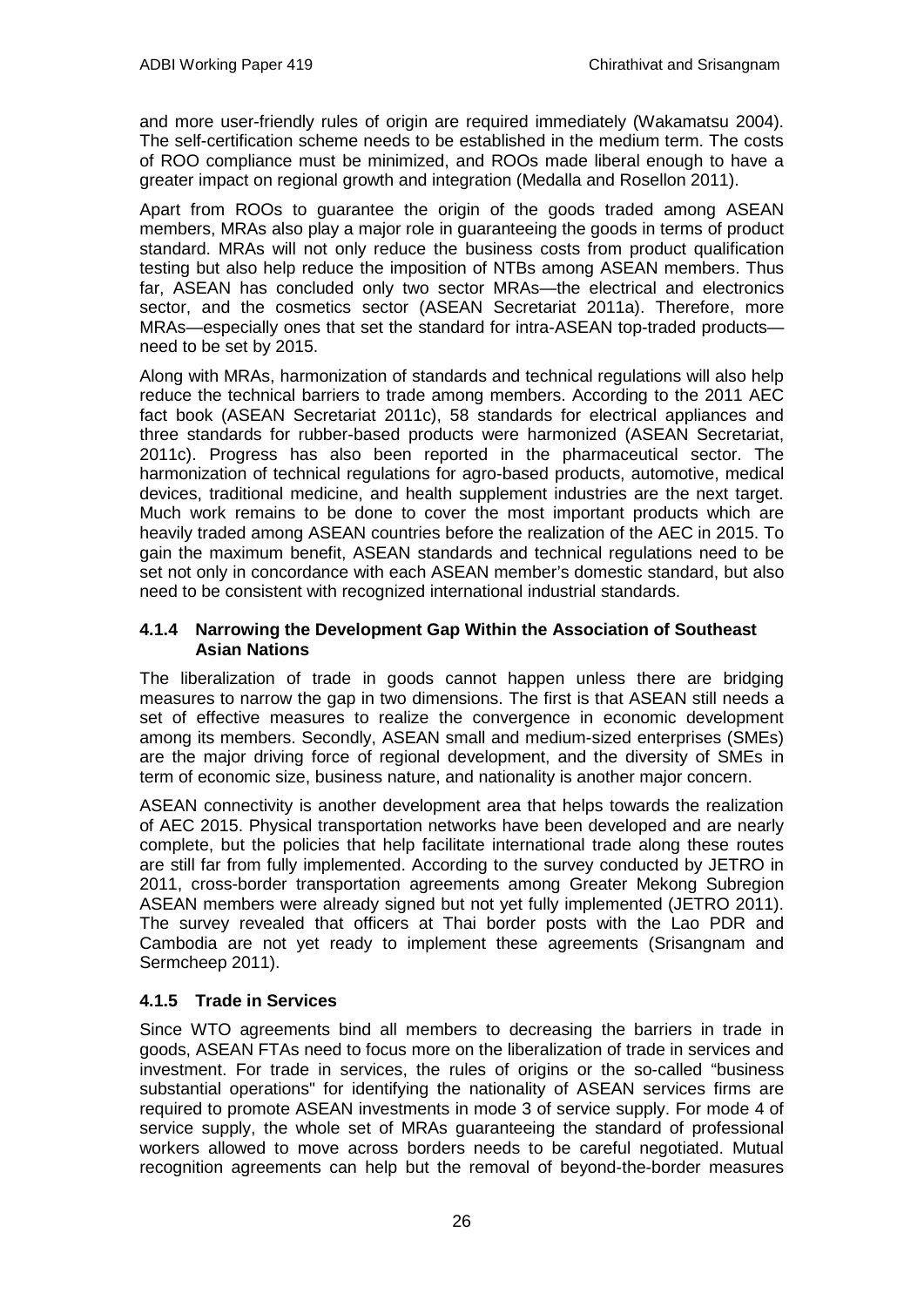and harmonization of rules and regulations are the next step in ensuring the national treatments of ASEAN and local professional workers. To realize a real free flow of services by 2015, ASEAN may need to adopt a new approach to liberalizing trade of services (Soesastro 2007b; Dee 2011).

#### **4.1.6 Investment**

ASEAN also plans to be a production network by linking investors and multinational corporations from the more developed partners to the higher efficiency producers in the emerging economies, and then exporting to third countries with high purchasing power via the system of ASEAN+1 FTAs. To realize this goal by 2015, the rules of origin, self-certificate system, and trade facilitations need to be more user-friendly and accessible, with lower transaction costs. Moreover, ASEAN+1 FTAs need to be negotiated consistent with the ASEAN Comprehensive Investment Agreement (ACIA).

#### **4.1.7 Economic, Monetary, and Fiscal Cooperation**

According to the study by Bank Indonesia, ASEAN may not yet be ready to form an economic and monetary union with a common currency (Simorangkir 2011). However, according to the discussions of a group of young professionals from central banks and monetary authorities from ASEAN and Timor-Leste (excluding Singapore and Brunei Darussalam), regional cooperation between the ASEAN central banks and financial authorities is required for the following reasons. Firstly, as deeper and broader economic integration among ASEAN members occurs, one country's policy may affect that of another. Secondly, massive capital inflows to ASEAN countries could potentially create an asset price bubble and complicated monetary management. Finally, the heightening global risk (especially from the US and EU) may trigger a sudden reversal of the flow of investment and place pressure on asset prices and exchange rates. Therefore, at least three areas of regional financial and monetary cooperation are needed—monetary and exchange rate policy, capital flows management, and regional financial safety nets (Simorangkir 2011; Khiaonarong 2011).

The experiences of the EU give pause for thought about the merits of pushing for more integration without analysis of the consequences. ASEAN would be ill-advised to completely follow the EU down the path of monetary integration without significantly harmonized fiscal policies. ASEAN also needs an EU-type growth and stability pact with an institution to monitor, facilitate, govern, or even penalize members who cannot maintain the pact. Macroeconomic policy coordination and non-rival fiscal policies, e.g., competition on lowering corporate taxes to encourage an inflow of foreign direct investment (FDI) among ASEAN members, are the first of many requirements to realizing deeper economic integration. At the latest ASEAN summit, ASEAN leaders started discussions about emphasizing the importance of complementing domestic macroeconomic policy with regional and global macroeconomic coordination and financial cooperation, as well as strengthening macroeconomic coordination and promoting financial cooperation at the regional and global level. The Bali Concord III is just the beginning of good governance in macroeconomic policy coordination. As the plan is yet to be negotiated, ASEAN has to wait to realize this objective.

#### **4.1.8 Other Integration Areas**

For the other areas of economic integration among ASEAN members, there are some critical issues to be dealt with in realizing AEC 2015. According to the latest AEC scorecard (1 January 2008–30 April 2011), ASEAN has completed 67.9% of all measures due under the AEC for the two phases under review (ASEAN Secretariat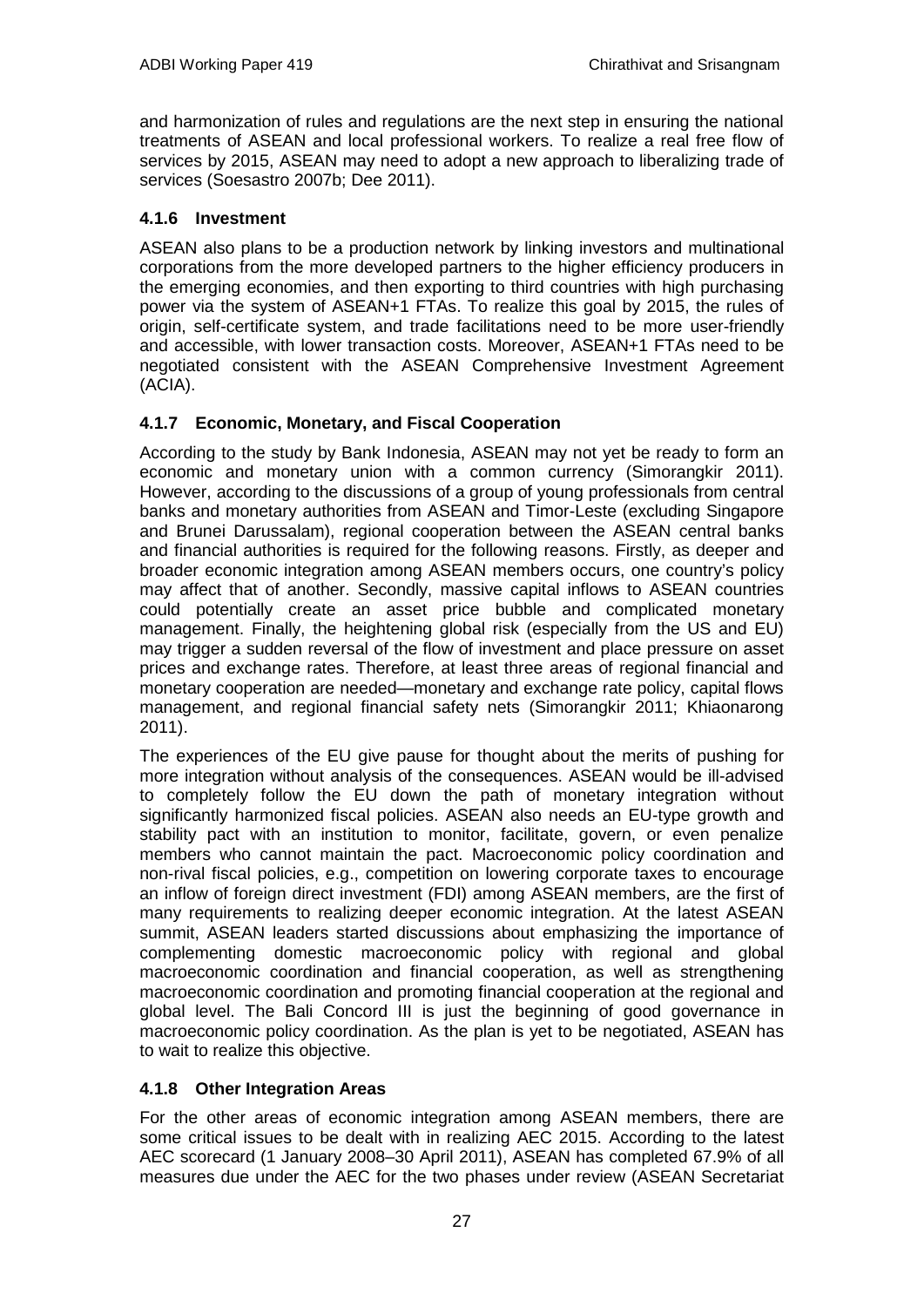2011b). Nontariff measures, standards and conformance, and service sectors are the elements of the AEC Blueprint that need to be liberalized as a priority group (Narjoko, Intal, and Hin 2011). Nevertheless, most of the measures committed to by ASEAN members "either are too general or have gaping loopholes that allow member-states to wiggle out of their commitments. Even those listed above would be difficult to carry out either for technical, bureaucratic, economic or political reasons" (Severino 2010). Hence, there must be some mechanism to make a member take this commitment to ASEAN more seriously.

The structure of the ASEAN Secretariat and intergovernmental methods also need to be considered in reaching the AEC by 2015.

ASEAN is largely still a voluntary organization with decisions being take in consensus manner…there is a serious lack of capacity in ASEAN to enforce its decisions either at the regional or at the national level. Moreover, in many places, the blueprint remains vaguely defined, and "milestones" are missing. Some details of the plan have been left out, perhaps in recognition of the fact that an agreement on several aspects of "community building" cannot be reached until there is greater confidence in the process and the existence of a development gap amongst member countries. (Severino, Shrestha, and Das 2010)

<span id="page-29-0"></span>Currently, implementing the full AEC scheme by 2015 will be "technically and politically difficult" (Plummer and Chia 2009) unless both the political participants and all participants from ASEAN member countries make stronger efforts.

### **4.2 Attempts to Broaden Free Trade Agreements in East Asia**

#### **4.2.1 The East Asia Free Trade Agreement and Comprehensive Economic Partnership in East Asia Proposals**

By the time the ASEAN economy ministers met in Thailand in August 2009, two reports had been submitted to them through their senior economic officials (as ASEAN prepared such reports for the leaders' meetings of both ASEAN+3 and ASEAN+6 later that same year):

- 1. Report of the Joint Expert Group on the EAFTA Phase 2 Study; and
- 2. Track Two Study on Comprehensive Economic Partnership for East Asia: Phase 2.

Both reports are recommendations in the study on the EAFTA with regard to the study of the CEPEA, with the view to guiding the senior economic officials meetings as it deliberated on possible recommendations to the ministers. The recommendations arising from the Phase 1 and 2 studies for the EAFTA and for the CEPEA can be summarized as follows:

1. For the EAFTA, the Phase 1 study proposed that (a) the EAFTA proceed within the ASEAN+3 framework because it has already established a solid foundation; (b) the EAFTA be of high quality that will lead to further deepening of economic integration, enhancing the competitiveness of production networks and progressively reducing the development gaps among East Asian countries; and (c) economic development cooperation initiatives with specific action plans must be adopted. For the Phase 2 study, the East Asian leaders put the EAFTA on the economic agenda as an important initiative during the 13th ASEAN+3 Summit in 2009 and proposed that (a) the process to form an EAFTA should follow immediately; (b) a gradual and realistic strategy be pursued to achieve a desirable and feasible EAFTA; (c) initially the EAFTA be formed by consolidating the existing FTAs, undertaken to incorporate trade in services and investment, with concrete trade and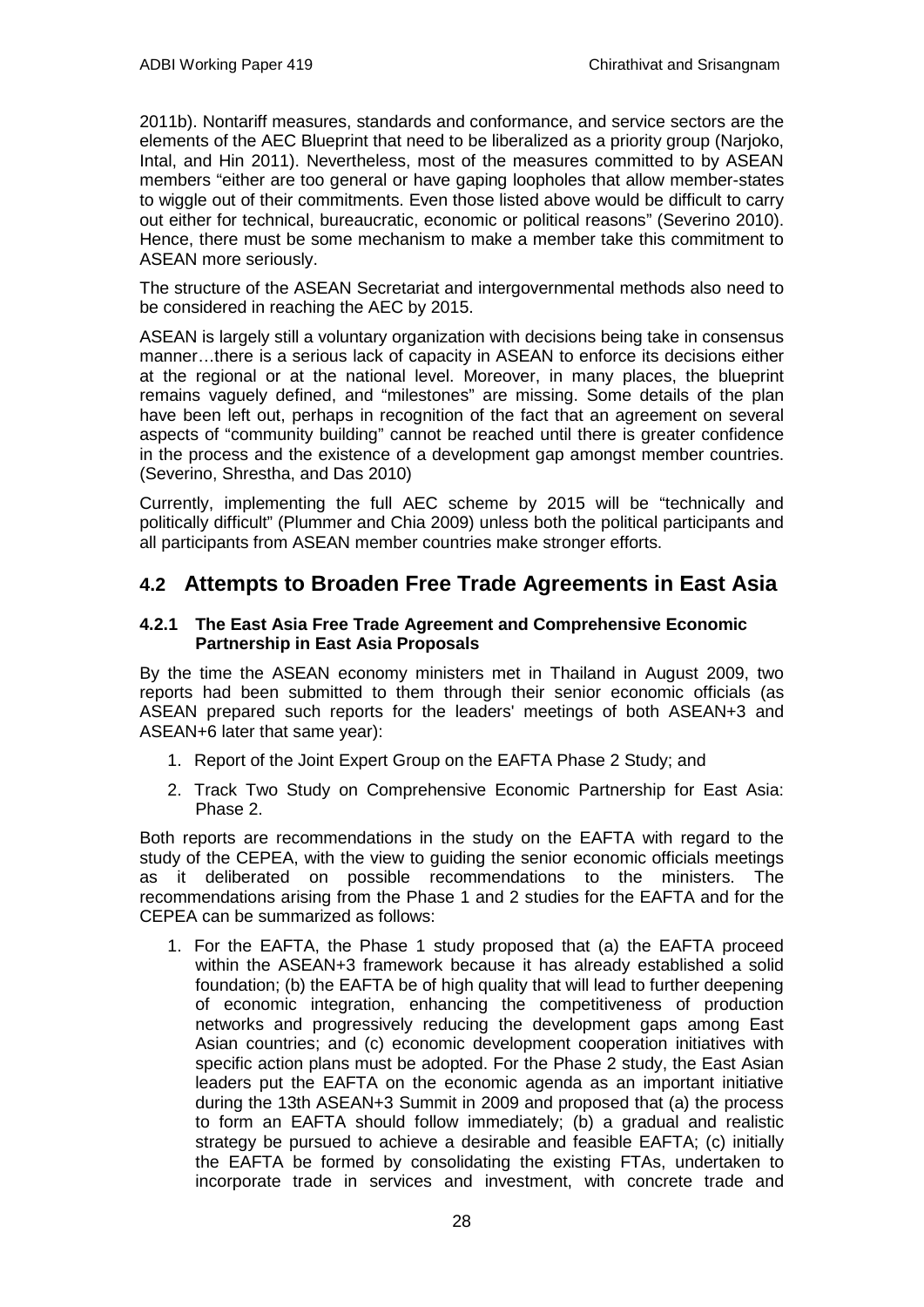investment facilitation measures, to fully realize the benefits of an EAFTA; (d) two working groups be immediately created to pave the way for an EAFTA, one to design a unified regime of rules of origin for the EAFTA, and another to look into tariff nomenclature and other customs-related issues; and (e) the overall EAFTA negotiations be launched by 2012, at the latest.

2. For the CEPEA, the Phase 1 study stated the objectives as being to (a) deepen economic integration in the region, (b) help narrow the development gap, and (c) achieve sustainable development. Structurally it proposed that the CEPEA comprise the three pillars of economic cooperation, trade and investment facilitation, and trade and investment liberalization, and that this be affirmed by the leaders. The study proposed that (a) discussions be commenced among East Asian governments on cooperation and facilitation measures under the CEPEA; (b) necessary decisions be made regarding an FTA under the CEPEA, i.e., whether to commence a government process immediately, provide a clear timeline for future negotiations, or continue to further detailed study; and (c) a mechanism be developed for enhancing the opportunity for regional business leaders to contribute to the CEPEA process. The Phase 2 study reaffirmed the CEPEA's objectives and structure at the leaders' level, and that the study and discussion on concrete steps to realize the CEPEA as a comprehensive framework that includes cooperation, facilitation, and liberalization commence immediately among member country governments.

### **4.2.2 Outcomes from Recommendations**

It can be seen that the recommendations in the Phase 1 studies for the EAFTA and the CEPEA are not that far apart. To highlight a few points, both studies stated the following:

- 1. They place emphasis on a high-quality FTA to further deepen economic integration and narrow development gaps among the countries participating in the relevant FTA.
- 2. They suggest that the FTA be based on three pillars: (a) liberalization of trade (goods and services) and investment, (b) trade and investment facilitation, and (c) development and economic cooperation. The EAFTA went further, suggesting that an institutional framework for broad-based policy dialogue among the members be put in place to support development cooperation. On the other hand, the CEPEA study specified environment, energy, logistics, and facilitation issues covered by the AEC Blueprint as important areas for cooperation and facilitation.
- 3. They suggest a consolidation of related existing FTAs with the CEPEA. Recognizing that this consolidation may take a while, they suggest voluntary liberalization of barriers and regulatory reforms through information exchange and monitoring.
- 4. They advocate open regionalism for both studies.

The rationale behind the current global financial crisis gives countries in the region the impetus to broaden economic integration. Meanwhile, recognizing the proliferation of FTAs in East Asia, consolidation and streamlining of these FTAs should be a good thing, and will have to be undertaken at some point in order to get maximum benefits—in principle, the bigger the FTA grouping is, the greater the economic gains would be.

When it comes to Phase 2 of both studies, the recommendations could generally be described as follows: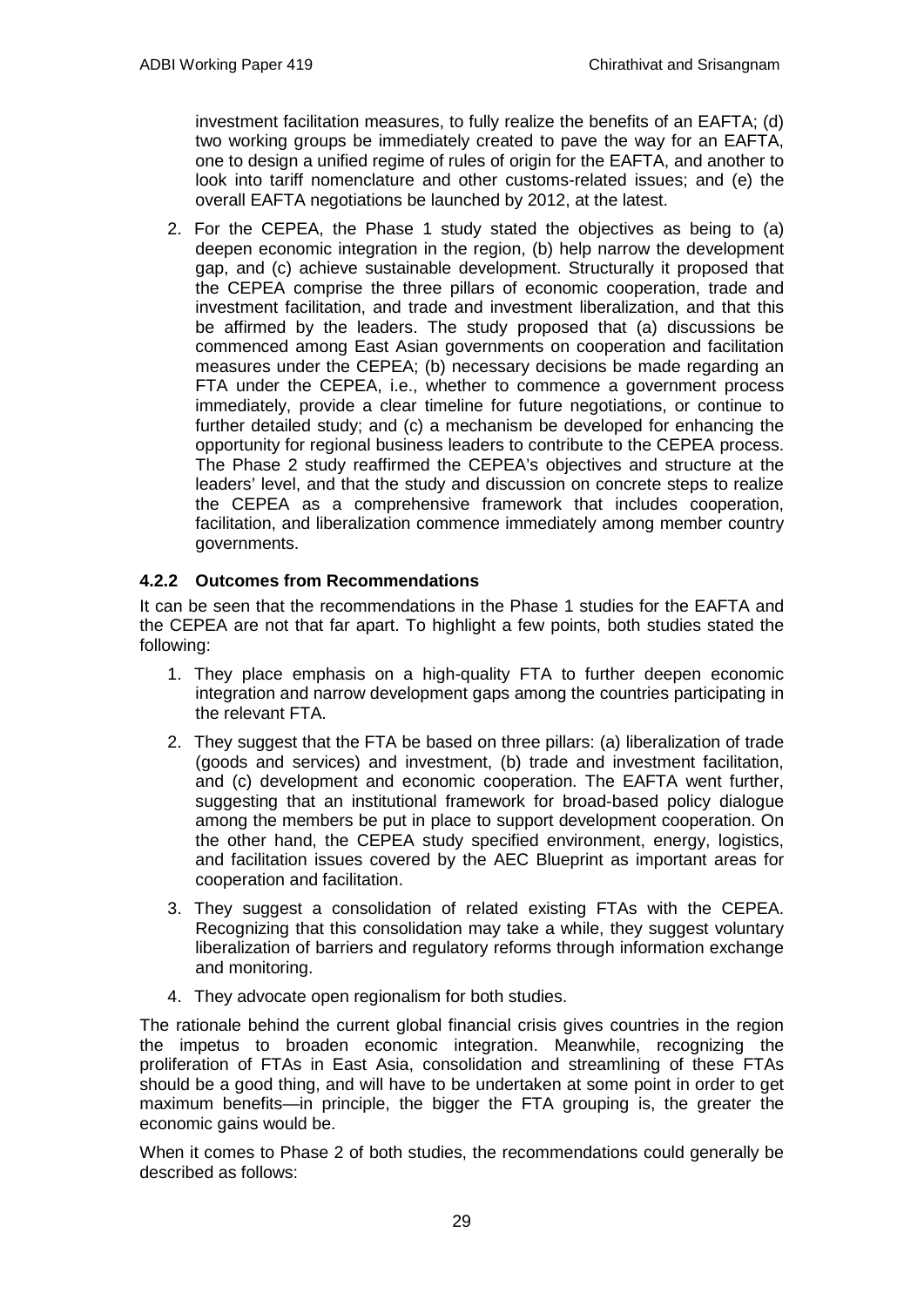- 1. Pursuit of broader regional economic integration in East Asia, realizing that the grouping has a greater potential for generating welfare gains for all partners in the region because of the inclusion of more developed and emerging economies.
- 2. Consolidation of the existing ASEAN+1 FTAs, based on a more practical approach, rather than negotiating a whole new agreement as a way to alleviate concerns over the "noodle bowl" effect of the overlapping FTAs in the region. Northeast Asia, which could be a factor in the EAFTA, has to make substantial progress with some kinds of FTA(s) between the PRC, Japan, and the Republic of Korea, often known as the PRC–Japan–Korea FTA (or CJK FTA). Lesser-developed ASEAN countries, particular the CMLV countries, might not be prepared to extend to the other East Asian countries the same tariff treatment they are giving to ASEAN, so the consolidation process into an ASEAN+3 FTA must take into consideration some of the sensitive issues. Only when both an ASEAN+3 FTA and a CJK FTA are in place can an EAFTA be achieved by consolidating the two.
- 3. Elevation of the EAFTA and CEPEA track two process to a track one process, which, in fact, was done at the ASEAN economic ministers meeting in Thailand in August 2009, followed by the acceptance by their leader summits.

The track one process declared to work in parallel on recommendations of both reports. The governments began the process of setting up four working groups related to the important issues of rules of origin, customs procedures, tariff nomenclature, and economic cooperation. However, the rationale in all these related issues still depends upon the following:

- 1. For rules of origin, an important task is to create a unified rules of origin regime that is simple, liberal, and facilitates trade.
- 2. With regard to liberalization in the trade of goods, instead of renegotiating tariff elimination and schedules, it would be more reasonable to focus on reduction of discrimination arising from the implementation of multiple tariff concessions. This could be achieved by harmonizing (to the extent possible) tariff commitments made in AFTA, then ATIGA, and existing ASEAN+1 FTAs.
- 3. As for trade in services and investment, the agreements are feasible in light of similarities in the existing structure of agreements.
- 4. Trade and investment facilitation measures as well as cooperation programs are not regionally coordinated and overlap one another, so the grouping could focus on concrete facilitation and cooperation measures, particularly with a view to helping less-developed countries such as Cambodia, Myanmar, the Lao PDR, and Viet Nam.

However, there is a view that all these developments should be based upon a more realistic and achievable approach before moving on to high-quality trade and investment liberalization, comprehensive facilitation, and cooperation measures. Consolidation of existing ASEAN+1 FTAs and progress on the CJK FTA become an important step towards broader regional trading arrangements in East Asia (Figure 1). Different approaches should be allowed for less-developed countries, particularly Cambodia, Myanmar, the Lao PDR, and Viet Nam. The inclusiveness issue remains important, like the way the ASEAN+3 countries will work with India, Australia, New Zealand, and possibly more countries as the interests in the grouping are expanding rapidly with an emerging Asia in the global economy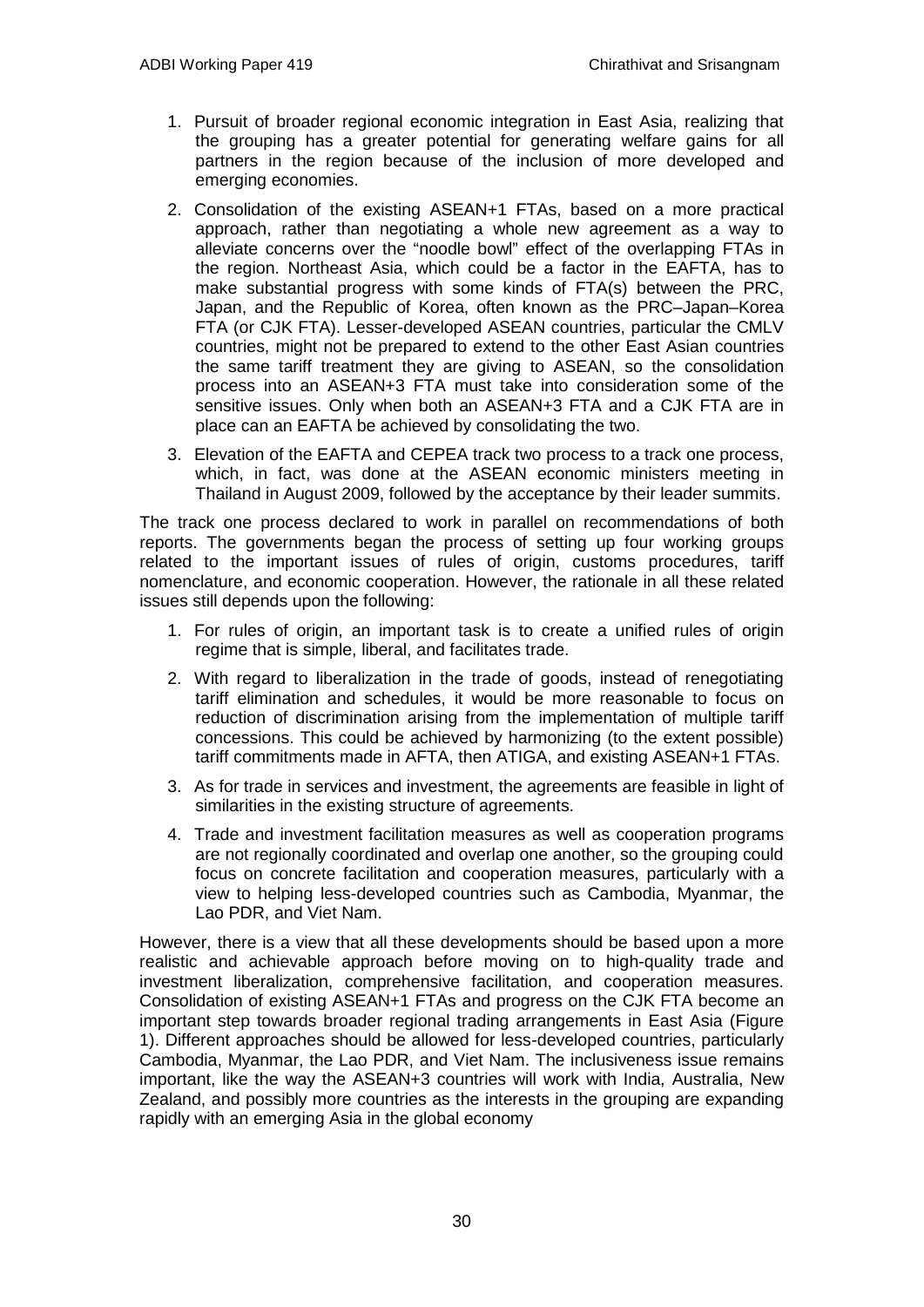



Asia, CJK FTA = China-Japan-Korea Free Trade Agreement, RCEP = Regional Comprehensive Economic Partnership, APEC = Asia-Pacific Economic Cooperation, FTAAP = Free Trade Agreement of Asia-Pacific, TPP = Trans Pacific Partnership.

Source: Authors' compilation.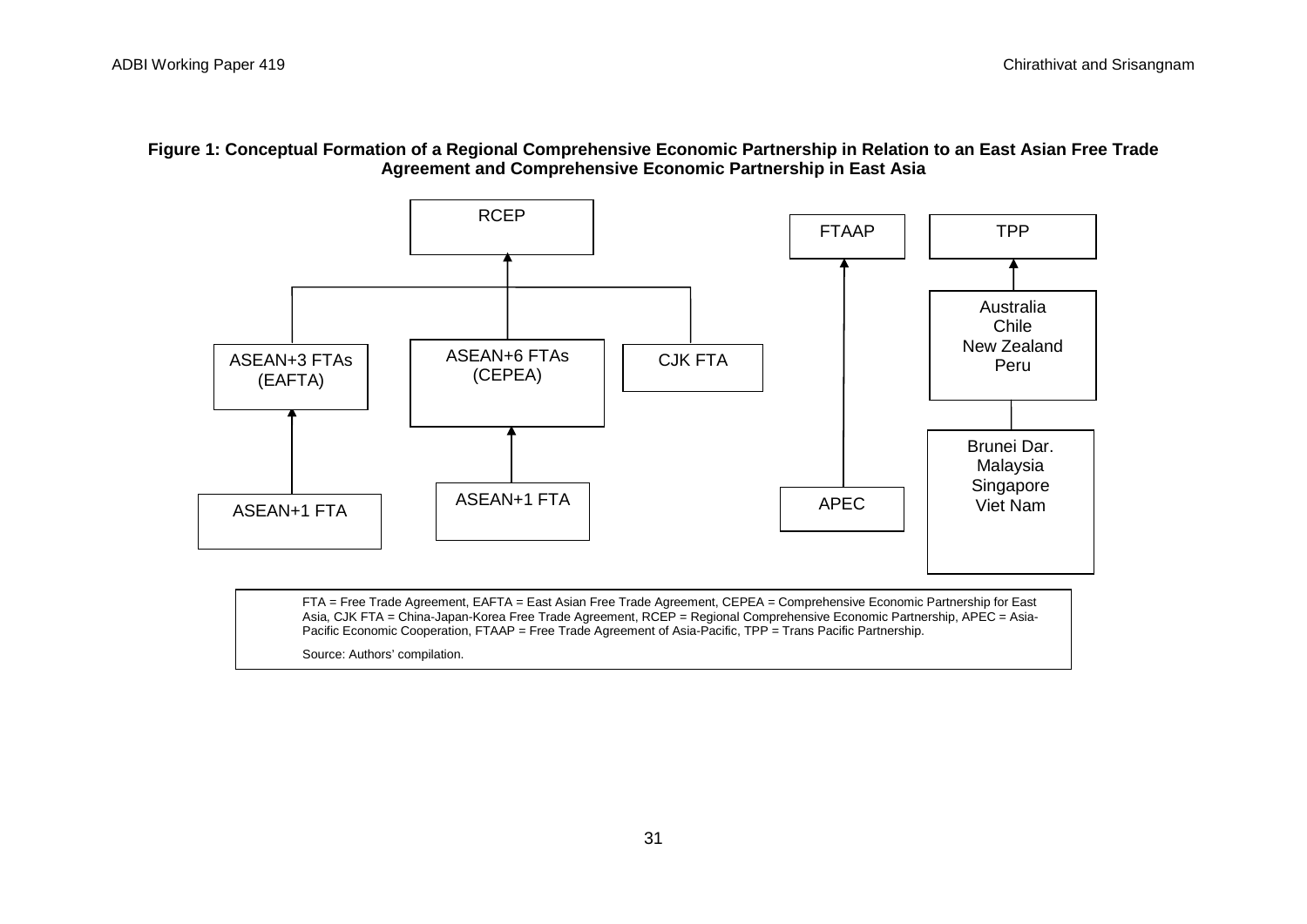#### **4.2.3 Regional Comprehensive Economic Partnership**

While there is no one-size-fits-all template for ASEAN attempts to broaden regional agreements in Asia, there are, however, persistent efforts to develop in parallel the EAFTA and CEPEA proposals. As shown from the EAFTA and CEPEA process and outcomes, ASEAN's attempt to broaden regional integration in Asia is starting to take shape, but is still far from complete. Since the beginning of 2010, officials from ASEAN, ASEAN+3, and ASEAN+6 have been working on issues related to rules of origin, tariff nomenclature, custom procedures, and economic cooperation. Several meetings have been held, with each working group making good progress on its agenda.

The crucial issue remaining to be settled is the "Asian noodle bowl" problem. For this reason, any future comprehensive and gradual approach to broadening regional integration, whether it is EAFTA or CEPEA, will need to tackle the complexity related to existing FTAs, in particular the ASEAN+1 and bilateral FTAs which have hampered utilization. As such, ASEAN with other interested partners needs to find the best way to facilitate an early framework agreement to address at least the issues such as rules of origin and tariff nomenclature.

Fortunately, the idea of creating a regional comprehensive economic partnership (RCEP), following the 18th ASEAN Economic Ministers' Retreat in February 2011 in Nay Pyi Taw, was introduced and then gained momentum after the ASEAN Leaders Summit in Bali in November 2011. Since then, opportunities for ASEAN senior economic officials to work on the scope of potential RCEP partners and its framework occurred during the 44th ASEAN Economic Ministers' Meeting in August 2012, where all ASEAN+6 countries agreed to such an RCEP by setting negotiations to start in early 2013 and be completed by the end of 2015.

For instance, the RCEP is a new ASEAN-led FTA linking Southeast Asia with all of the "+6" countries—Australia, the PRC, India, Japan, the Republic of Korea, and New Zealand. In its design, ASEAN leaders have planned to adopt an open accession scheme that will allow other countries to join as new members provided they can comply with the grouping's rules and framework. In this sense, membership is open to other countries, although it will start with the ASEAN+6 countries. In principle, the RCEP will help ASEAN to cement its central role in the emerging broader regional integration architecture and seek to reduce the complexities of the "Asian noodle bowl" effects of all existing FTAs. In the longer run, this agreement will help to promote broader regional integration consistent with the multilateral trading system, while departing from the complexities of the small scope of other bilateral FTA arrangements.

Meanwhile, the RCEP is supposed to have a wider framework that includes trade in goods, trade in services, investment, trade and business facilitation, intellectual property rights, economic and technical cooperation, competition policy, and dispute settlement. Given the wide diversity among ASEAN countries—particularly the developing members such as Cambodia, the Lao PDR, Myanmar, and Viet Nam—the RCEP process would fall into a lowest-common-denominator trap of trying to accommodate all countries with a fare minimum level of liberalization, and ASEAN must ensure this does not happen. On the other hand, a very strong position from ASEAN in the RCEP is needed to show a continuation of incremental efforts from the grouping in making a region-wide system, e.g., rules of origin to working with a view that this would also serves ASEAN's centrality and deeper integration of the AEC. The option for firms set up in ASEAN (whether local or foreign) to take advantage of regional trade and investment agreements will augment as these agreements will affect firm competitiveness. Helping to set up a truly borderless AEC is crucial to helping ASEAN firms position themselves better with firms in countries such as the PRC and India. Also, the RCEP is potentially an important initiative for the region at a time when the United States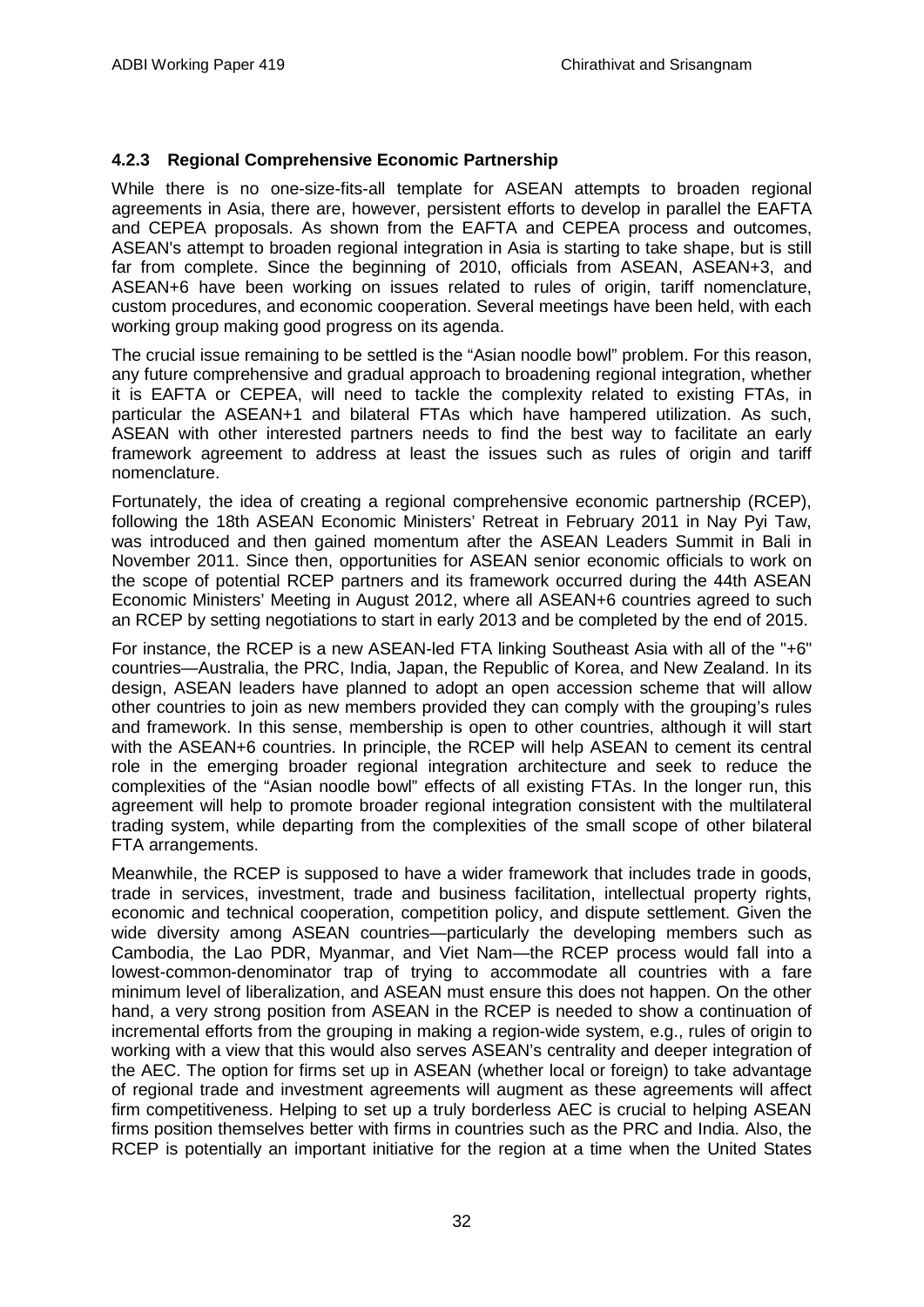continues to struggle with economic recovery and fiscal cliffs, and Europe still faces prolonged economic uncertainties.

The ASEAN Summit in Phnom Penh in October 2012 reaffirmed the stand of the ASEAN Framework for Regional Comprehensive Economic Partnership (RCEP), adopted in 2011. However, it remains for ASEAN to encourage all countries to deepen discussions toward a successful conclusion of the partnership. Steering such an important initiative into concrete action represents a very important challenge for ASEAN, given the past limitations of the grouping. It is important for ASEAN to play its central role in the formation of the RCEP, making sure of its success that will support implementation of the AEC and beyond. In the end, ASEAN needs to ensure that the RCEP becomes a key pillar in Asia's broader regional economic architecture.

Though considered a new important initiative for the region, there are, however, questions around future commitments to trade liberalization among the countries involved. Some have even gone far to anticipate a low level of trade liberalization for the RCEP. This is due to the so-called "ASEAN way," in which no member will adopt trade policies when there are disagreements and very often, due to different levels of development, some members would argue for protection of sensitive industries against increased competition. Although this flexibility may help to attract the less-developed countries to the grouping, a low level of trade liberalization may leave further trade impediments and discourage greater and broader regional integration in the longer run.

Nevertheless, the main exercise for the RCEP, at least initially, remains the consolidation of all ASEAN+1 FTAs and bilateral trade agreements. In effect, members of the RCEP believe they will benefit from such an agreement as long as the scheme continues to develop. ASEAN countries are expected to streamline their existing FTAs and gain greater access to other non-ASEAN countries, whether this is the ASEAN+3 countries—the PRC, Japan, and the Republic of Korea—or the ASEAN+6 countries—Australia, India, and New Zealand. At the same time, the RCEP is expected to encourage more investment flows from moredeveloped regions to less-developed ones and integrate them into regional production networks.

#### **4.2.4 Implications of an Expanded Trans-Pacific Partnership**

The development of the Trans-Pacific Partnership (TPP) in 2006, an effort to tie economies along the Pacific into a free trade area, also poses a major concern for ASEAN, particularly regarding ASEAN's centrality and its driving force in the RCEP. The issue remains how these latest developments could impact the process of broader regional arrangements, as ASEAN is taken its leading role more seriously.

The TPP was advanced as an alternative to the Asia–Pacific trade and investment liberalization in view of the failure of the "soft" approach of region building by APEC. Currently, the TPP includes Brunei Darussalam, Chile, New Zealand, and Singapore. In 2009, the United States (US) committed to engage with the TPP to shape this broad-based regional agreement. Since then, the US, Australia, Malaysia, Viet Nam, and Peru have all expressed interest and starting negotiating terms for joining the TPP. In the latest development, just before the APEC Leaders Meeting in Hawaii in November 2011, the number expanded to 12, as first Japan, then Canada, and Mexico all pledged to join the TPP. Suddenly, the TPP could develop into one of the largest free trade zones covering Asia and the Pacific. For the US, the TPP is one of the major vehicles that could help to shape its strategic agenda with the region. For others, the agreement will have provisions allowing these countries to address emerging trade and economic issues as well as those that will arise with the addition of more countries.

Initially, the TPP was seen as a low-key effort with little economic impact on the US. The four core members are small countries, with Singapore and Chile having free-trade pacts with the US. Apart from these countries, Australia, Peru, Malaysia, and Viet Nam are also negotiating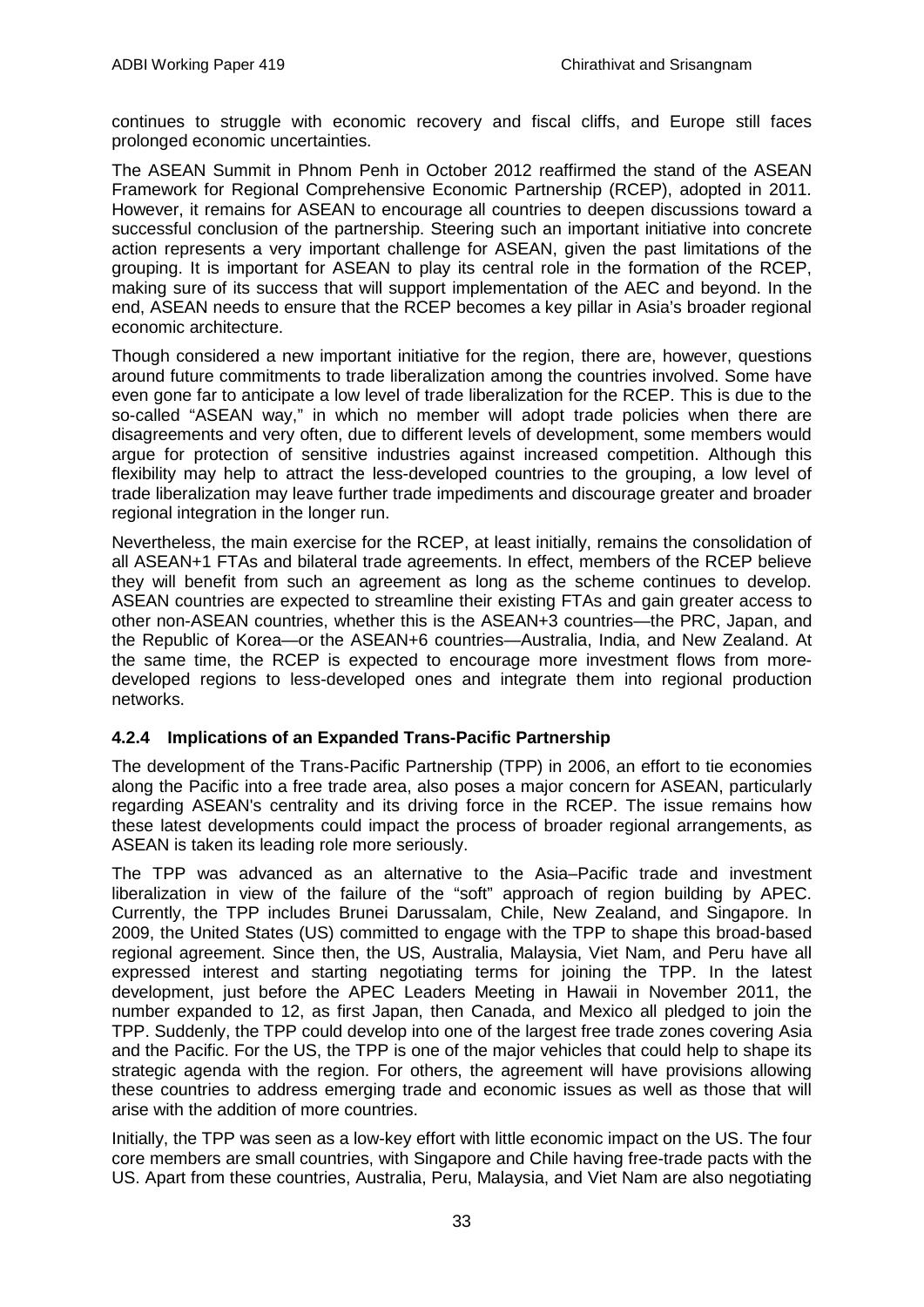for free-trade pacts with the US. The TPP aims for a high level of trade liberalization members are required to remove all tariff barriers on all products without exception within 10 years. With so many countries looking to join the TPP, there are questions such as whether these countries could follow suit, and whether the TPP could be the way to achieve the nowstalled APEC Free Trade Area of the Asia–Pacific (FTAAP). Indeed, this latest momentum of the TPP is seen as a way for the US to counter the economic influence of the PRC in the region, and the Government of the United States under President Barack Obama has taken a new interest in region building and its role in East Asia, although the US is not yet a member of the TPP.

In conjunction with the latest development, Japan decided to join such a deal, a move which, Japan said, could improve access to foreign markets and enhance regional trade and investment, even though the government still has to explain to those concerned in the sectors who are citing food security and cultural reasons for protection. The entry of Japan would also undoubtedly complicate future talks within the TPP because of its economy with highly sensitive domestic politics and protected agriculture sector. Despite this, Japan has expressed its keen interest in joining the TPP to spur growth in a country now facing the aftermath of the tsunami and a shrinking population. What Japan did not say is how the strategic interest of Japan might have to be reshaped with regard to Asian regional agreements such as an RCEP, in which Japan is a strong supporter of an ASEAN+6 FTA.

Development of the TPP could directly impact the region building work of the RCEP's future agenda. Certainly it looks like the US will push toward a new framework, possibly in 2012– 2013, then work on the legal text of a full agreement soon afterward. By then, ASEAN would like to push for its own RCEP with the support of major countries, in particular the PRC and Japan. It has become clear that Japan feels it needs to figure in both the RCEP as well as the TPP to secure its economic and strategic interests in a broader Asia and the Pacific. The position of the PRC regarding the recent development of the TPP is less obvious, but it is certain that the PRC will maintain its own position with regard to the process of ASEAN+3 or EAFTA. Whether this development represents competition or complements ASEAN's centrality in conducting the RCEP is still an important issue.

ASEAN is not united on this particular development. On one hand, Brunei Darussalam and Singapore are the original members of the TPP, with possibly another two countries of ASEAN (Malaysia and Viet Nam), who are still negotiating their terms, to join the TPP in the near future. On the other hand, a recent policy development requires ASEAN to be more vigilant, thoughtful, and forward-looking for its involvement in the RCEP. If the Philippines looks to join the TPP, that will leave the two most important ASEAN economies—Indonesia and Thailand—which are both also members of APEC, still to take a position on whether to join the TPP. If this does not happen soon, there will be tremendous pressure and demands for a clear position from these two countries, which will require them to respond as well as to clearly determine whether and in what way the TPP could compete with or complement the future development of the RCEP. Eventually, both countries might like to see the beginning of negotiations on an ASEAN–US FTA, which could then allow both sides to play a certain role in determining the future course of trade liberalization.

## <span id="page-35-0"></span>**5. ARCHITECTURE OF ASSOCIATION OF SOUTHEAST ASIAN NATIONS FREE-TRADE AGREEMENTS TOWARD 2030**

The emergence of ASEAN FTAs from a timid beginning, particularly from AFTA to the AEC, to become an integration hub for FTAs in Asia is regarded as a very interesting development (Kawai and Wignaraja 2011). This development reflects important changes in the world economy, such as the growth of regional and global production networks. These networks require better regulation and supervision in a range of areas, and consistent FTAs may be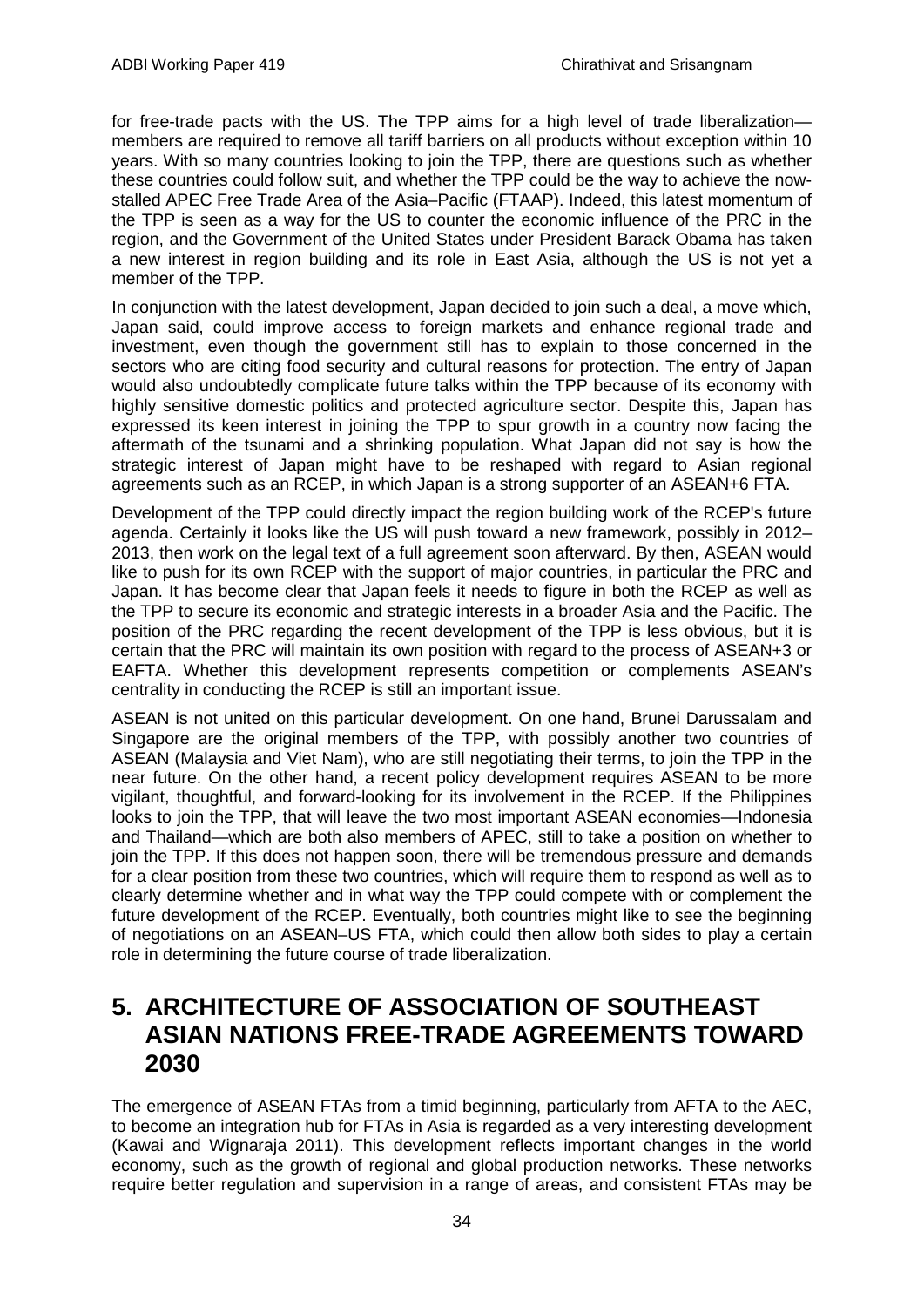addressing this need. The implementation of an ASEAN FTA hub could bring substantial benefits to ASEAN as a whole as long as it is consistent with ASEAN's own economic integration, although ASEAN might not succeed in building a full hub of FTAs (Petri 2009).

More recently, there has been increasing recognition of ASEAN's role and centrality in driving increasing Asian economic integration. The challenge for ASEAN is to work out a region-wide framework like the parallels of EAFTA and CEPEA, in addition to the countries' bilateral and ASEAN+1 FTAs, to maintain momentum by extending regional economic integration to a group of partners with an appropriate measure of the gains associated with the AEC. At the same time, ASEAN's move to drive integration provisions requires broader and deeper regulation, so they could apply to goods, services, and investment from all countries, not just the members of the preferential agreements.

Given the development of ASEAN FTAs into different paths at different speeds and frameworks, it is interesting to look at a likely landscape that might potentially be the result of future development. If ASEAN FTAs are to be achieved by 2030, what kind of architecture should it have? Fortunately for ASEAN, it has four clearly developed paths—AEC, ASEAN+1 FTAs, country bilateral FTAs, and region-wide FTAs. However, with different paths at different speeds and using different frameworks, ASEAN will continue to evolve along all paths taken.

To help with an overall understanding, further analysis will use time horizons, short and long term, that need to be broadly distinguished. The strategic significance will be indicated as important, very important, and not important. In such a way, one should be able to distinguish the strategic importance related to each path chosen and issues related to it. In addition, essential outcomes for each path chosen by ASEAN are described in further detail below (and Table 9). Finally, whatever the paths chosen by ASEAN, this table is useful to reflect broad policy recommendations of ASEAN FTAs.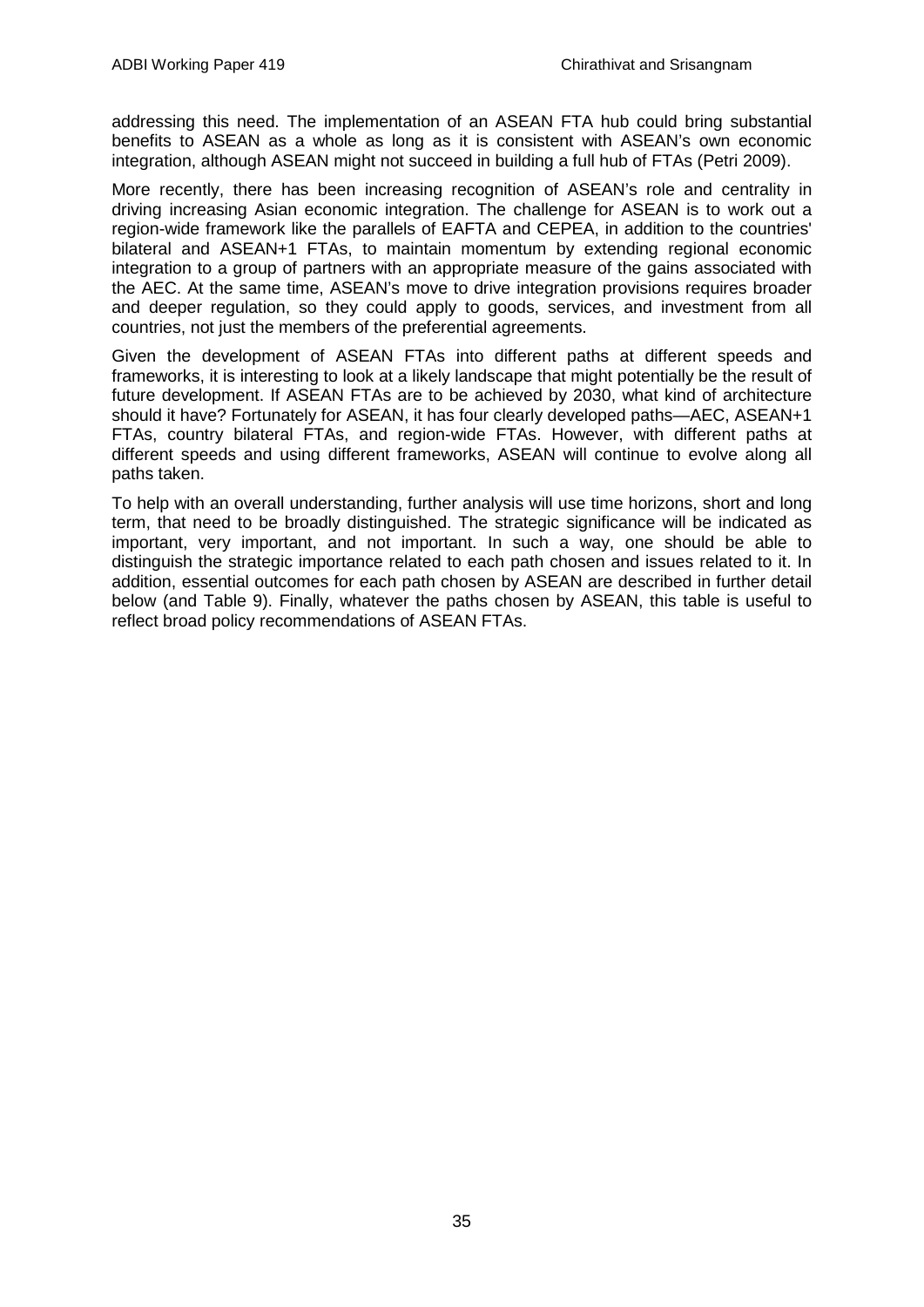| Table 9: Architecture of Association of Southeast Asian Nations Free Trade |  |
|----------------------------------------------------------------------------|--|
| <b>Agreements toward 2030</b>                                              |  |

| <b>Item</b>                                                                           | <b>Short-Term Target</b>                                                                                                                                                                                                                                     | Long-Term Target                                                                                               |  |  |  |
|---------------------------------------------------------------------------------------|--------------------------------------------------------------------------------------------------------------------------------------------------------------------------------------------------------------------------------------------------------------|----------------------------------------------------------------------------------------------------------------|--|--|--|
| <b>I. ASEAN Economic</b>                                                              | Deeper and broader economic integration among ASEAN members and with                                                                                                                                                                                         |                                                                                                                |  |  |  |
| <b>Community</b>                                                                      | <b>ASEAN dialogue partners</b>                                                                                                                                                                                                                               |                                                                                                                |  |  |  |
| A. Single Market and Production Base                                                  |                                                                                                                                                                                                                                                              |                                                                                                                |  |  |  |
| A.1 Free Flow of Goods                                                                |                                                                                                                                                                                                                                                              |                                                                                                                |  |  |  |
| A.1.1 Tariff elimination                                                              | Very important: All tariffs for products<br>in the CEPT sensitive and highly<br>sensitive lists of ASEAN-10 eliminated<br>for intra-ASEAN trade                                                                                                              | Very important: Complete free trade<br>area                                                                    |  |  |  |
| A.1.2 NTM and NTB<br>elimination                                                      | Very important: Verification and cross-<br>verification of NTBs among ASEAN<br>member progressing                                                                                                                                                            | Very important: Elimination of all NTMs<br>and NTBs for intra-ASEAN trade                                      |  |  |  |
| A.1.3 Rules of Origin                                                                 | Very Important: Rules of origin and<br>self-certificate system made more<br>user-friendly and accessible with a low<br>transaction cost                                                                                                                      | Very important: Easing of "Asian<br>noodle bowl" effect                                                        |  |  |  |
| A.1.4 Trade Facilitation                                                              | Very important: High utilization rate of<br>AFTA; harmonization of customs<br>procedures, AFTA green lane,<br>products standard and conformance<br>(identification of TBTs), mutual<br>recognition arrangements                                              | Very important: 100% utilization rate of<br>AFTA                                                               |  |  |  |
| A.2 Free Flow of Services<br>(Mode 3: Commercial<br>presence)                         | Very important: Rules of origin to<br>identify nationality of the investor                                                                                                                                                                                   | Very important: Elimination of beyond-<br>the-border measures and harmonized<br>domestic rules and regulations |  |  |  |
| A.3 Free Flow of Skilled<br>Labor (Mode 4: Presence of<br>natural persons)            | Very important: MRAs or other<br>agreements agreed to facilitate<br>movement of skilled workers                                                                                                                                                              | Very important: Liberalization for<br>national treatment limitations                                           |  |  |  |
| A.4 Free Flow of Investment                                                           | Very important: National treatment<br>granted to investors both at pre-<br>establishment and post-establishment<br>stages                                                                                                                                    | Very important: Comprehensive<br>investment area                                                               |  |  |  |
| A.5 Freer Flow of Capital                                                             | Very important: Removal of all capital<br>controls; full financial services<br>liberalization                                                                                                                                                                | Very important: Prepare for further<br>economic and monetary integration                                       |  |  |  |
| <b>B. Competitive Economic Region</b>                                                 |                                                                                                                                                                                                                                                              |                                                                                                                |  |  |  |
| <b>B.1 Competitive Policy</b>                                                         | Very important: Competition laws<br>harmonized among ASEAN members                                                                                                                                                                                           | Very important: Implementation of<br><b>ASEAN</b> competition laws                                             |  |  |  |
| <b>B.2 Consumer Protection</b>                                                        | Very important: Harmonize consumer<br>protection rules and regulations                                                                                                                                                                                       | Very important: ASEAN institution for<br>consumer protection                                                   |  |  |  |
| <b>B.3 Intellectual Property</b><br>Rights                                            | Very important: Harmonization of laws<br>related to intellectual property rights                                                                                                                                                                             | Very important: Enforcement at the<br>regional level                                                           |  |  |  |
| <b>B.4 Infrastructure</b><br>Development and Ratifying<br><b>Transport Agreements</b> | Interstate transportation without any<br>delay and barriers                                                                                                                                                                                                  | Very important: Integrated<br>transportation network                                                           |  |  |  |
| <b>C. Equitable Economic Development</b>                                              |                                                                                                                                                                                                                                                              |                                                                                                                |  |  |  |
| C.1 Initiative for ASEAN<br>Integration (Work Plan 2)                                 | Very important: Bridging a wide gap<br>among the group of high-income<br>members (Singapore, Malaysia,<br>Thailand), middle-income members<br>(Indonesia, Philippines, Viet Nam), and<br>low-income members (Cambodia, Lao<br>PDR, Myanmar, and Timor-Leste) | Very important: Implement further<br>policy framework to support<br>convergence of economic<br>development     |  |  |  |
| C.2 Studies and<br>Development of ASEAN<br><b>SMEs</b>                                | Very important: Remedies to support<br>SME integration                                                                                                                                                                                                       | Very important: SMEs network<br>development in the region                                                      |  |  |  |
| D. Integration with the Global Economy                                                |                                                                                                                                                                                                                                                              |                                                                                                                |  |  |  |
| D.1 Bilateral and Regional<br><b>Trading Arrangements of</b><br>Each ASEAN Member     | Very important: Ensure each<br>member's bilateral trading<br>arrangements serve whole ASEAN<br>region as a building block, rather than<br>a roadblock, to greater ASEAN<br>economic integration                                                              | Important: Consistent with the<br>increasing importance of RCEP                                                |  |  |  |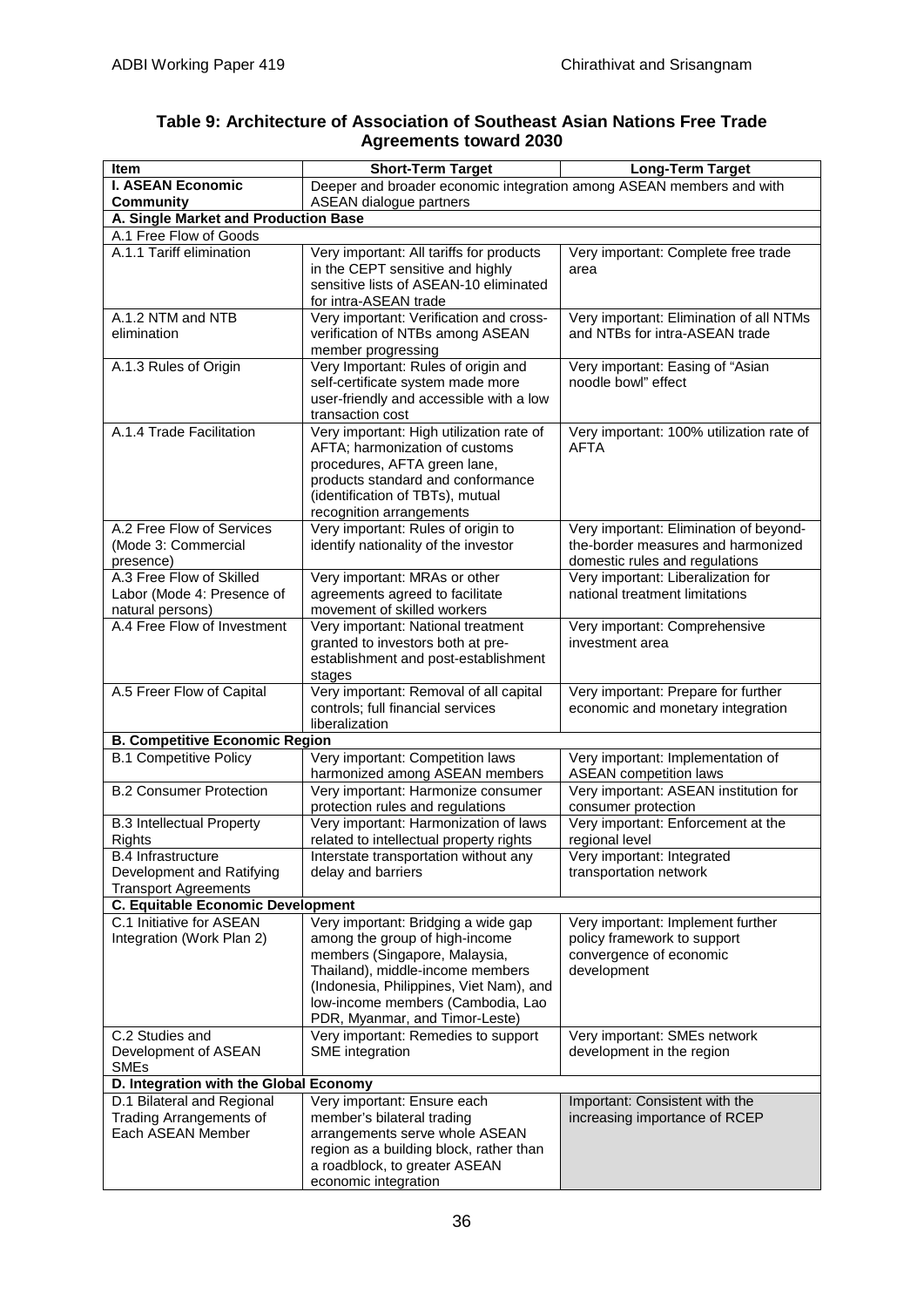| <b>Item</b>                                | <b>Short-Term Target</b>                                                                                        | Long-Term Target                                                                                                                            |  |  |
|--------------------------------------------|-----------------------------------------------------------------------------------------------------------------|---------------------------------------------------------------------------------------------------------------------------------------------|--|--|
| D.2 ASEAN+1 Agreements                     | Very important: ASEAN unity required<br>to gain negotiating power with dialogue                                 | Important: Consistent with the<br>increasing importance of RCEP                                                                             |  |  |
|                                            | partners                                                                                                        |                                                                                                                                             |  |  |
| D.3 ASEAN++ FTA                            | Very important: Ensuring ASEAN<br>centrality, ensuring all ASEAN<br>members act as one with dialogue<br>partner | Very important: Prepare for further<br>regional economic and monetary<br>integration                                                        |  |  |
|                                            | II. ASEAN+1 Agreements AANZFTA, ACFTA, AIFTA, AJCEP, AKFTA                                                      |                                                                                                                                             |  |  |
| Trade in Goods                             | Very important: Consistent with AEC<br>(Rules of Origin and Customs<br>Procedures)                              | Important: Consistent with AEC                                                                                                              |  |  |
| <b>Trade in Services</b>                   | Important: Ongoing<br>development/partial liberalization                                                        | Very important: Ongoing<br>development/nearly complete<br>liberalization                                                                    |  |  |
| Investment                                 | Important: Ongoing<br>development/partially open to ASEAN<br>dialogue partners                                  | Important: Consistent with the concept<br>of AIA                                                                                            |  |  |
|                                            | III. ASEAN Member Country's Bilateral Trading Arrangement                                                       |                                                                                                                                             |  |  |
| Trade in Goods                             | Very Important: Major Options for<br>Regional and Multi-National Firms                                          | Not important: Substitute by<br>ASEAN++FTA and ASEAN Plus One                                                                               |  |  |
| <b>Trade in Services</b>                   | Important: Still Generate Interest from<br><b>Member Countries</b>                                              | Important: Development in Parallel<br>with ASEAN Plus One                                                                                   |  |  |
| Investment                                 | Important : Still Generate Interest from<br><b>Member Countries</b>                                             | Important: Development in Parallel<br>with ASEAN Plus One                                                                                   |  |  |
| IV. ASEAN EAFTA (ASEAN +3) RCEP (ASEAN +6) |                                                                                                                 |                                                                                                                                             |  |  |
| Trade in Goods                             | Important: Consistent with AEC<br>(Introduction of Rules of Origin)                                             | Very Important: Consistent with AEC<br>and Consolidation of RoOs (ASEAN<br>Plus One and Country's Bilateral<br><b>Trading Arrangements)</b> |  |  |
| <b>Trade in Services</b>                   | Not important: Preliminary<br>Development                                                                       | Important: Development in Parallel<br>with ASEAN Plus One                                                                                   |  |  |
| Investment                                 | Important: Development in Parallel<br>with ASEAN Plus One                                                       | Very important : Develop<br>Comprehensive Investment Area                                                                                   |  |  |

AANZFTA = ASEAN–Australia–New Zealand Free Trade Agreement; ACFTA = ASEAN–PRC Free Trade Agreement; AEC = ASEAN Economic Community; AFTA = ASEAN Free Trade Agreement; AIA = ASEAN Investment Area; AIFTA = ASEAN–India Free Trade Agreement; AJCEP = ASEAN–Japan Comprehensive Economic Partnership; AKFTA = ASEAN–Korea Free Trade Agreement; CEPT = Common Effective Preferential Tariff; EAFTA = East Asian Free Trade Agreement; NTBs = Nontariff barriers; NTMs = Nontariff measures; RCEP = Regional Comprehensive Economic Partnership.

Source: Authors' compilation.

**Path 1:** Achievement of the AEC is crucial to ASEAN's FTAs as a whole, as this will lessen the complexity of ASEAN-related trading arrangements and could help strengthen ASEAN's ability to play the Asian integration centrality role. In the long run, up to 2030, completion of the AEC is feasible with regard to free flows of goods, services, and investment, although the AEC might still fall short of its targets beyond 2015 in the areas of rules of origin, nontariff measures, implementation of goods and services beyond mutual recognition (MRA), and others. It is likely that other targets related to becoming a competitive economic region, equitable economic development, and integration with the global economy will also be achieved quite satisfactorily, while ASEAN will likely be transformed into an interesting entity, building on its strength, and moving further to improve the quality of ASEAN FTAs.

**Path 2:** Although ASEAN+1 FTAs have become an important feature of the way people look at ASEAN as an important hub in Asia, this picture might change in the future, particularly in the longer run. It is possible to see that trade in goods could remain an important path for ASEAN dealing with major trading partners in the short run, but this might dilute its importance when it comes to the long run as ASEAN might prefer to use region-wide FTA(s). This perspective could be part of the proliferation of such FTAs creating the "Asian noodle bowl" effect related to the rules of origin. The same could apply to investment as most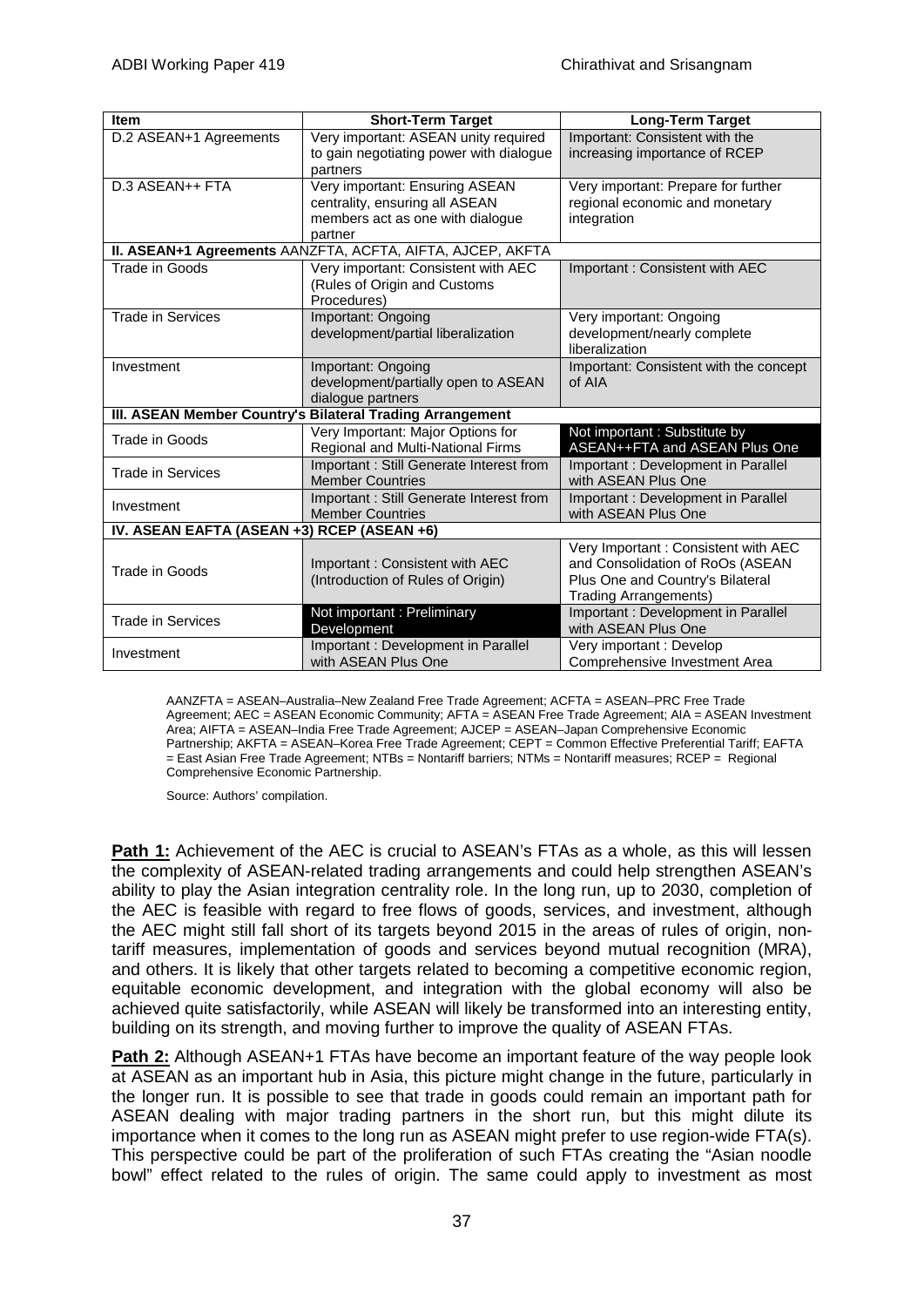ASEAN+1 FTAs could develop in parallel with the ASEAN Comprehensive Investment Agreement (ACIA), with gaps expected for different agreements. However, trade in services might generate stronger interest from ASEAN+1 partners as the issue is of major interest for both sides and they will try to solve impediments related to trade and investment so that a clear picture of service liberalization in the long run might result from negotiations.

**Path 3:** Country participation in bilateral FTAs might slow down somewhat over time, although it is still widespread and transcends regional boundaries. The proliferation of country bilateral FTAs is not being matched by an expansion in trade flows that receive preferential treatment. These FTAs are also complicated by rules of origin, particularly where the costs of compliance are higher than the benefits perceived for firms. Interest from ASEAN firms is expected to reduce sharply over time to almost "not important" for them as the agreements are replaced by other paths of ASEAN FTAs. However, country bilateral FTAs might still be enjoyed in the areas of trade in services and investment, and such targets could be developed in parallel with ASEAN+1 FTAs.

**Path 4:** Creation of the RCEP is an important feature of ASEAN FTAs in the long-term, consistent with completion of the AEC, with the AEC facilitating deeper regional integration and the RCEP aiding broader regional integration. By 2030, the issue of the RCEP should be strengthened, given the fact that ASEAN's centrality will play an increasingly important role in managing this open regionalism. Interestingly, the steps to arriving at the RCEP will benefit ASEAN as the RCEP continues to develop, but it is also important for ASEAN to play an active role in carving out this agreement in terms of its practicality, openness, and leadership. The focus of policymakers should be slowly moving away from various ASEAN+1 FTAs and EAFTA, to CEPEA or even broader regional trading arrangements. It is important to note that the RCEP will serve to consolidate ASEAN's FTAs, particularly reducing the complications related to multiple rules of origin, generated by different paths of ASEAN FTAs. ASEAN's role and interest in making a success of such framework is that implementation will be very important for East Asian economic integration as a whole. For these reasons, a comprehensive and gradual approach will be used in all areas of trade in goods, trade in services, and investment, with success expected to be more in the areas of trade in goods and investment, rather than in trade in services.

<span id="page-39-0"></span>It is important for ASEAN to put into perspective the 2030 architecture of ASEAN FTAs, thus including the importance of path 1 in relation to other paths, and in particular the potential of path 4 in helping to consolidate ASEAN FTAs. Setting up the RCEP may take longer, but implementation remains important as this may also be spread over time and in stages. The ASEAN Connectivity Master Pan could also be exploited more broadly to improve the competitiveness of ASEAN and to connect South Asia and East Asia for an eventual integrated pan-Asia.

## **6. CONCLUSION**

It has been a long journey for ASEAN's free trade area—AFTA—with a certain level of success among its members, particularly for trade in goods. However, the same cannot be said when it comes to nontariff barriers, which are still in need of being further reduced, and commitments in free trade in the coming years. The same applies to service liberalization member countries have not been able to develop and liberalize much further. Although there have been some improvements with regard to ASEAN investment areas, these improvements are less advanced than the liberalization for trade in goods.

To find its own version of deeper regional integration, ASEAN realized the need to move toward the AEC by 2015. It would provide a single market and production base, and keep ASEAN competitive and globally oriented. For this to occur, their own version of AFTA has to be further developed into ATIGA to realize the AEC. Such an agreement is much more comprehensive than anything in the past, particularly its extent with regard to nontariff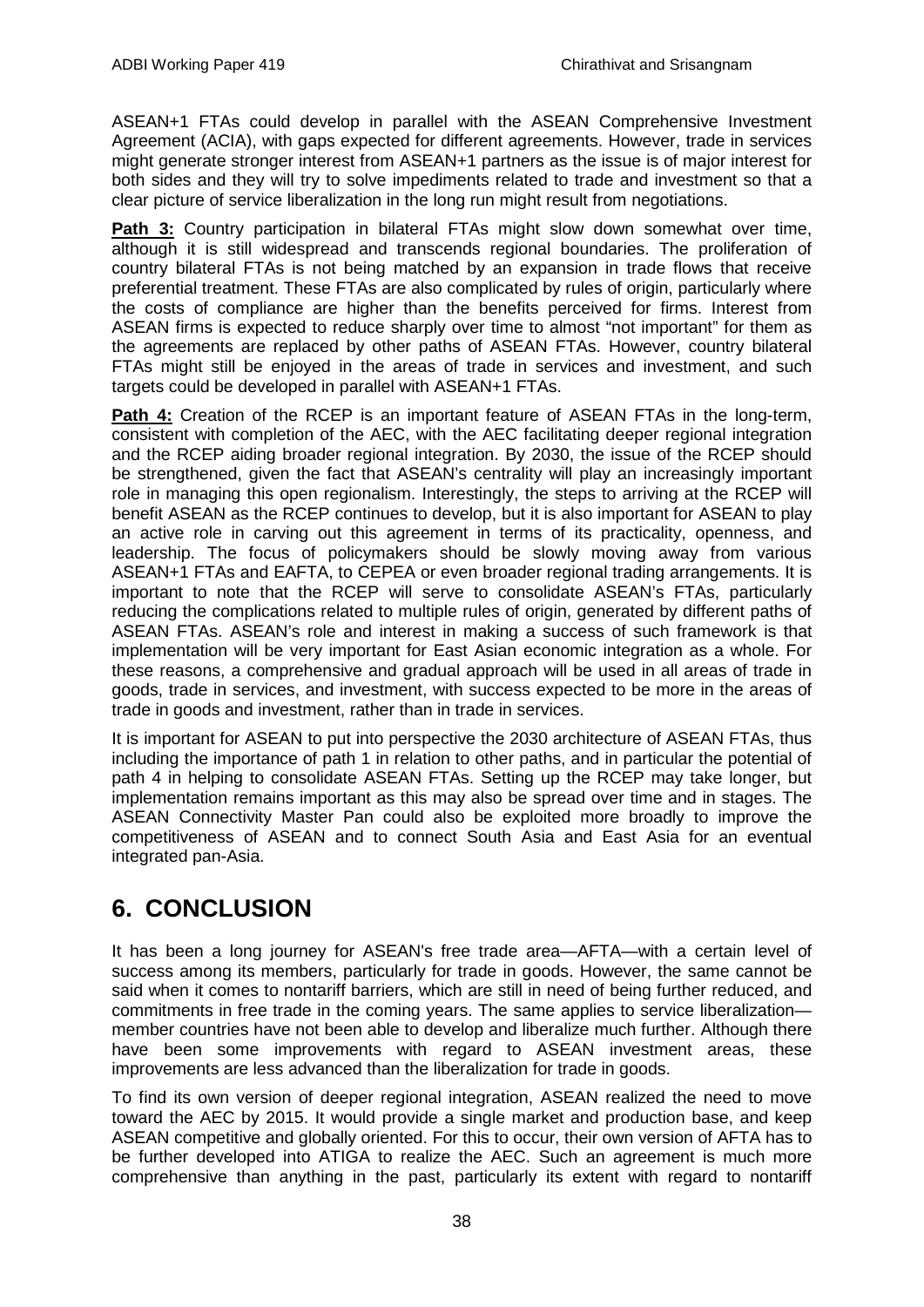barriers. By 2015, the year of realizing the AEC, a substantial number of nontariff barriers (but not all) are supposed to have been reduced.

For free trade in services, ASEAN still has not been able to do practical groundwork, especially in mode 3 of service supply, because of its lack of rules of origin in the services sector. To allow ASEAN investors to own a 50% or more share in services companies, a proof of substantive business operation are required. These substantive business operation rules are designed to ensure the scope of liberalization is limited to ASEAN investors only, not the ASEAN nominees of the extra-ASEAN business firms.

At this stage of liberalization, with the objective of moving itself closer to real free trade area, ASEAN+1 and countries' bilateral FTAs have a greater chance of improving in the negotiations among members. However, ASEAN+1 and bilateral FTAs will decrease in importance in ASEAN as the region moves closer to 2030. The main reason for their loss of importance in policymaking is directly related to development of the RCEP to work in tandem with a broader framework of the World Trade Organization, which is also helping and supporting the multilateral framework in a complementary way. The only rationale that remains for ASEAN+1 and bilateral FTAs is for ASEAN to gain the status of a regional hub, or play its centrality among more trading partners, in addition to the remaining countries' interest in bilateral deals, which might still be the order of the day.

The RCEP has to be implemented sooner rather than later as it directly corresponds with development of regional production networks in which ASEAN and major economies have become increasingly linked. Accordingly, for ASEAN, the more members the grouping has with other countries, the more benefits the members will gain. From observations by many other economists (e.g., Urata and Petri), it is evident that the more open the grouping, the more the members will get from the hub of ASEAN, which could also be developed to becoming an Asia-wide region, which would have more benefits than losses. Ultimately, the RCEP could favor economic growth and industrial development, making country members both competitive and cooperative. However, there should be a pathway to help narrow the development gaps and social inequality which still exist in the region and are of particular concern to the lesser-developed countries such as Cambodia, Lao PDR, and Myanmar.

The following are the major challenges for ASEAN in realizing the AEC 2015:

- 1. Complexity related to the rules of origin will only worsen the "Asian noodle bowl" effects. For this reason, it is important for ASEAN policymakers to reduce such an impact while making any future FTA commitments.
- 2. Reduction of nontariff barriers is crucial for ASEAN, which needs all members to commit to such a process and to proceed efficiently.
- 3. Taking a soft approach to trade facilitation among its members, ASEAN standards and technical regulations need to be set in accordance with each ASEAN member's domestic practices but also have to be consistent with recognized international industrial standards.
- 4. Gaps that remain among major players in ASEAN exist at both the public and private level. A better understanding is needed among the 10 ASEAN member countries that each government needs stronger political will to play a much more active role in working in a more consensus-driven way at the domestic level. The role of the private sector is also important in advancing the realization of the AEC, which is still to find the respective roles for both small and medium-sized enterprises and multinational companies.

A fundamental transformation is finally underway for the future of ASEAN's deepening and widening economic integration. To start with, the realization of the AEC by 2015 is very important. However, these tasks will not be completed by then as it will require more commitment from all ASEAN members including Cambodia, Lao PDR, Myanmar, and Viet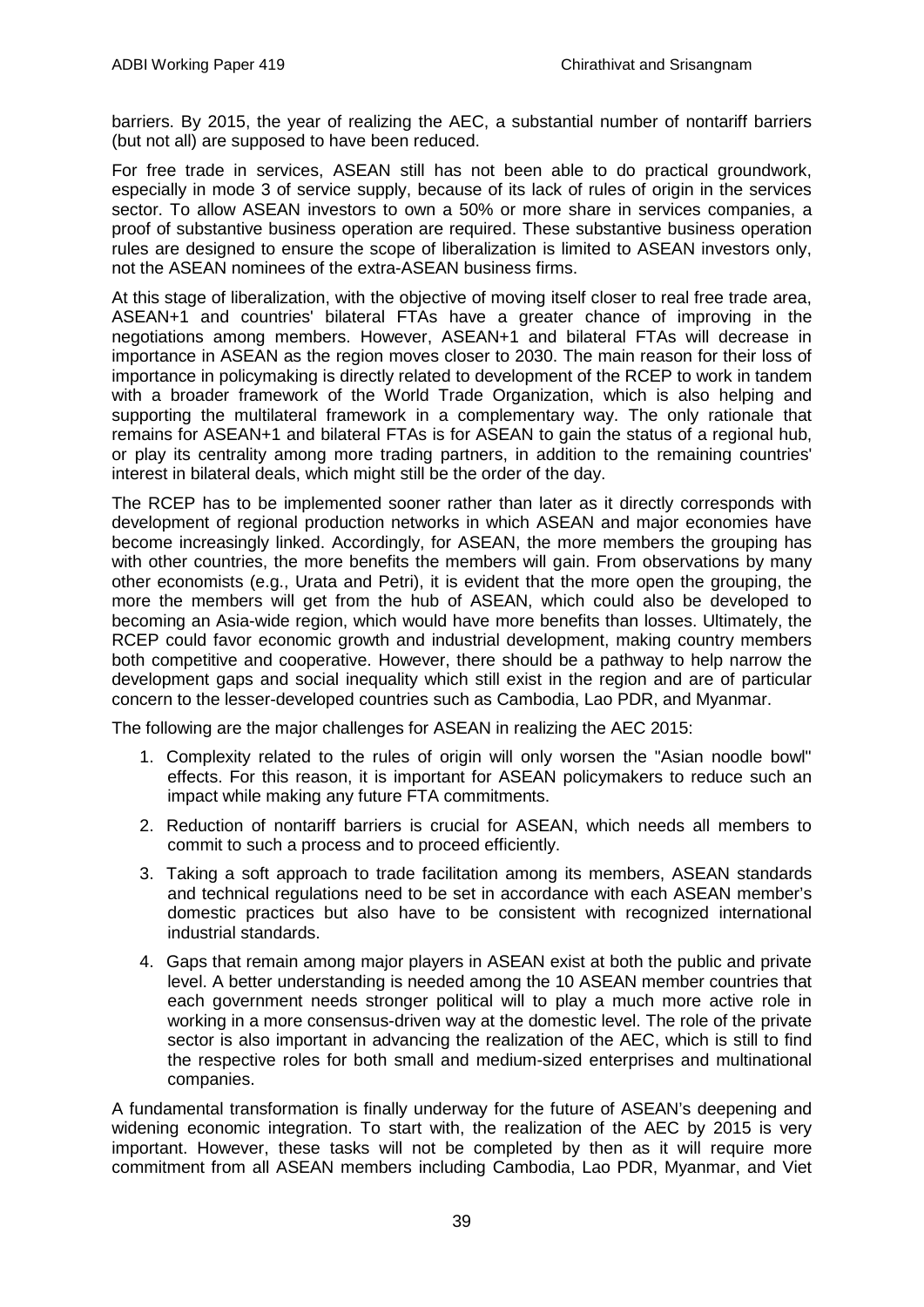Nam. The deepening process will continue, perhaps with a further implementation of the phase 2 blueprint—a new version which could reduce loopholes and gaps among its members, in particular countries' trade liberalization and its links to the ASEAN institutions which need to be strengthened.

With the advent of the RCEP, the broadening process is also becoming more crucial to ensure ASEAN centrality. While all members will be busy implementing such an agreement, the scope and extent of the agreement will be in direct competition with bilateral and regional trading arrangements of each ASEAN member and ASEAN+1 agreement. However, with a proper policy framework, the RCEP will emerge more strongly Asia-wide in the longer run as the agreement is suppose to be more practical and workable, with an aim to reduce the noodle bowl effect to increse the chance of success by 2030.

Certainly the RCEP must implement trade liberalization consistent with what will be done under the scope of the AEC and consolidation of the rules of origin resulting from overlapping FTAs. Trade in services, however, is still a difficult area for participating countries with different levels of development, so it needs to find its own path for development in the short run, with a clear strategy for its trade liberalization to be found in the long run. Investment issues could be developed in parallel with the ASEAN+1 process in the short run, but will become more important in the longer run as development into a comprehensive investment area should involve greater efforts and commitments from participating countries. Finally, ASEAN should not let the RCEP be undermined by development of the TPP, which seems to be a parallel development, at least in the short run, and despite the participation of several ASEAN members in such an agreement.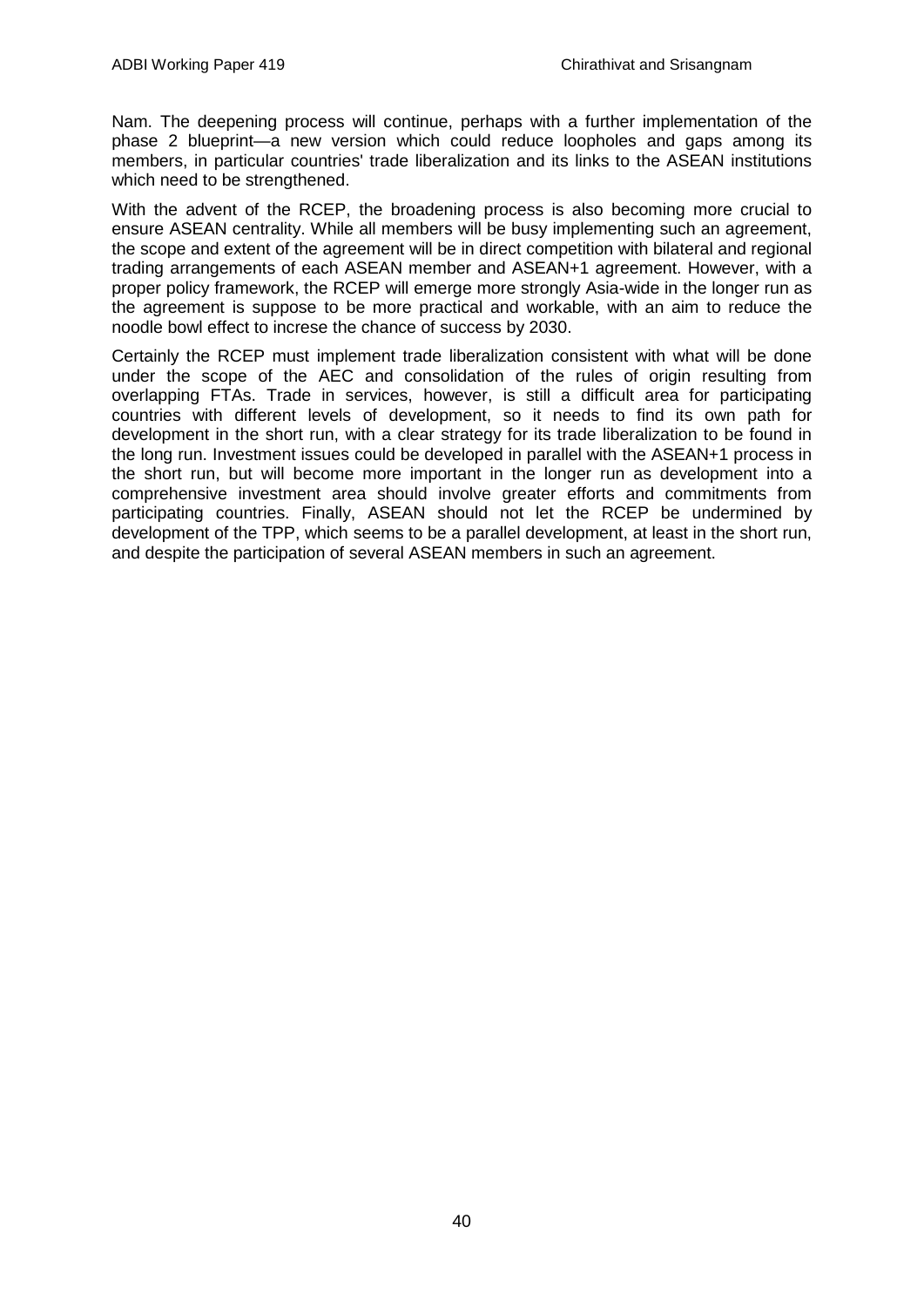## <span id="page-42-0"></span>**REFERENCES**

- Adams, R., P. Dee, J. Gali, and G. McGuire. 2003. The Trade and Investment Effects of Preferential Trading Arrangements—Old and New Evidence. *Productivity Commission Staff Working Paper*. Canberra. May.
- Ariff, M. 2001. Trade, Investment and Interdependence. In: *Reinventing ASEAN*, edited by S. Tay, J. Estanislao, and H. Soesastro. Singapore: Institute of Southeast Asian Studies.
- Ariyasajjakorn, D., J. Gander, S. Ratanakomut, and S. Reynolds. 2009. *Journal of Asian Economics* 20(2009): 327–35.
- Association of Southeast Asian Nations (ASEAN) Secretariat. 2011a. *ASEAN Economic Community Factbook*. Jakarta: ASEAN Secretariat.
- ———. 2011b. *ASEAN in the Global Community: Annual Report 2010–2011*. Jakarta: ASEAN Secretariat.
- ———. 2011c. *ASEAN AEC Factbook*. Jakarta: ASEAN Secretariat.
- Baldwin, R.E. 2007. Managing the Noodle Bowl: The Fragility of East Asian Regionalism. *ADB Working Paper Series on Regional Economic Integration* No. 7. Manila: Asian Development Bank.
- Cave, B. 2009. The Effects of ASEAN-India Free Trade Agreement to the Thai Economy. Presented to Department of Trade Negotiation, Thailand Ministry of Commerce.
	- -. 2011. Opportunities for Thai Industries and the Effects of ASEAN Economic Community. Presented to Department of Industrial Works, Thailand.
- Comprehensive Economic Partnership in East Asia (CEPEA). 2009. Mimeograph. Phase 2 Report of the Track Two Study Group on Comprehensive Economic Partnership in East Asia.
- Chia, S. 2010. Trade and Investment Policies and Regional Economic Integration in East Asia. *ADBI Working Paper Series.* No. 210. Tokyo: Asian Development Bank Institute.
- Chirathivat, S. 2004. East Asia FTA: Economic modalities, prospects and further implications. *Journal of Asian Economics* 15: 889–910.
- ———. 2005. ASEAN's FTA Strategy in East Asia. *Asian Review* 18: 29–42.
	- ———. 2006. ASEAN's Role and Interests in the Formation of East Asian Economic Regionalism. In: *Integration in Asia and Europe: Historical Dynamics, Political Issues, and Economic Perspectives*, edited by P. Welfens, F. Knipping, S. Chirathivat, and C. Ryan. New York, NY: Springer.
- ———. 2008. *ASEAN's Strategy toward an Increasing Asian Integration. In East Asian Economies and New Regionalism*, edited by A. Shigeyuki and B. Nidhipraba. Center for Southeast Asian Studies. Kyoto, Japan: Kyoto University Press.
- Cuyvers, L., and W. Pupphavesa. 1996. From ASEAN to AFTA. *Centre for ASEAN Studies (CAS) Discussion Paper* No. 6.
- Dee, P. 2011. Services Liberalization towards an ASEAN Economic Community. In: *Toward a Competitive ASEAN Single Market: Sectoral Analysis. ERIA Research Project Report 2010. No. 3*, edited by S. Urata and M. Okabe. Jakarta: Economic Research Institute for ASEAN and East Asia (ERIA).
- East Asian Free Trade Area (AFTA). 2009. Final Report on EAFTA Phase II Study on Desirable and Feasible Option for East Asia FTA. Mimeograph. 7 June.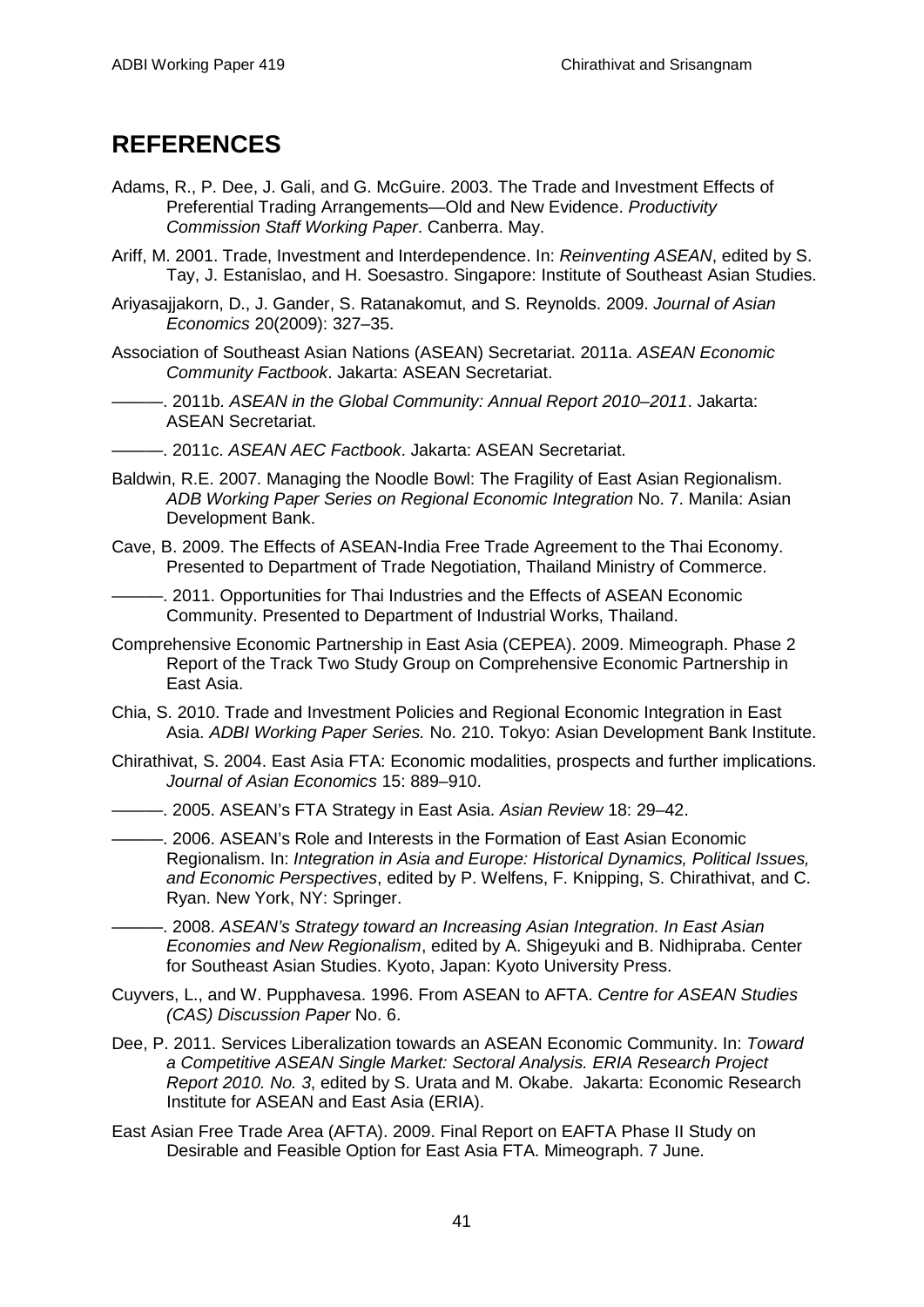- Hayakawa, K. et al. 2009. Who Uses Free Trade Agreements? *ERIA Discussion Paper Series ERIA-DP-2009–22*.
- Hiratsuka, D. 2008. ASEAN-related RTAs and their economic impacts. In [United Nations](http://en.wikipedia.org/wiki/United_Nations_Conference_on_Trade_and_Development)  [Conference on Trade and Development](http://en.wikipedia.org/wiki/United_Nations_Conference_on_Trade_and_Development) (UNCTAD) XII pre-event, Lessons Learnt from South-South Trade in ASEAN and Role of Regional Trade Agreements. 2 April.
- Japan External Trade Organization (JETRO). 2010. FY2009 Survey on the International Operations of Japanese Firms. Available at<http://www.jetro.go.jp/en/reports/survey/biz/>
- ———. 2011. Survey of Japanese-Affiliated Firms in Asia and Oceania (FY2011 Survey). Asia and Oceania Division, China and North Asia Division, Overseas Research Department, JETRO. Available at [http://www.jetro.go.jp/en/reports/survey/pdf/2011\\_11\\_07\\_biz.pdf](http://www.jetro.go.jp/en/reports/survey/pdf/2011_11_07_biz.pdf)
- Kawai, M., and G. Wignaraja. 2008. EAFTA of CEPEA Which Way Forward? *ASEAN Economic Bulletin* 25(2): 113–39.
- ———. 2009a. Asian FTAs: Trends and challenges. *ADBI Working Paper Series* No. 144. Tokyo: Asian Development Bank Institute.
- ———. 2009b. Multilateralizing regional trade arrangement in Asia. In: *Multilateralizing Regionalism: Challenges for the Global Trading System,* edited by R. Baldwin and P. Low. Cambridge, MA: Cambridge University Press.
- ———. 2009c. The Asian "Noodle Bowl": Is It Serious for Business? *ADBI Working Paper Series* No. 136. Tokyo: Asian Development Bank Institute.
- ———. 2011. Asian FTAs: Trends, prospects and challenges. *Journal of Asian Economics* 22: 1–22.
- Kesavapany, K. 2010. ASEAN Centrality in Regional Integration. In: Special Lecture on ASEAN Centrality in Regional Integration. Organized by Ministry of Foreign Affairs. Bangkok. 26 February.
- Khiaonarong, T. 2011. Wrap up on MRGG 2011 Day 4. In: *Managing Regional and Global Governance in Asia: Opportunities and Challenges for the ASEAN Economic Community (AEC)*. Jakarta: Bank Indonesia.
- Lloyd, P. 2005. What is a single market? An application to the case of ASEAN. *ASEAN Economic Bulletin* 22(3): 251–65.
	- ———. 2007. What is a Single Market? An Application to the Case of ASEAN. In: *Brick by Brick—The Building of an ASEAN Economic Community*, edited by D. Hew. Singapore: Institute of Southeast Asian Studies.
- ———. 2011. *Paper on ASEAN 2030.* Email message to Piti Srisangnam. 5 October.
- Medalla, M., and M. Rosellon. 2011. Rules of Origin (ROOs) in ASEAN+1 FTAs and the Value Chain in East Asia. In: *Asia-Pacific Economic Cooperation (APEC).* San Francisco, CA: Study Centers Consortium (SCC).
- Narjoko, D., P. Intal, and L. Hin. 2011. Assessing the Implementation of AEC Blueprint: Some Insights from the ERIA Analytical Scorecard Studies. Background Paper for Chapters 1 and 2 *ASEAN 2030 Study*.
- Park, I. 2008. Trade Agreements in East Asia: Will They Be Sustainable? *Asian Economic Journal* 23(2): 169–94.
- Petri, P. 2009. Competitiveness and Leverage. In: Plummer and Chia (2009).
- Plummer, M., and S.Y. Chia. 2009. *Realizing the ASEAN Economic Community.* Singapore: Institute of Southeast Asian Studies.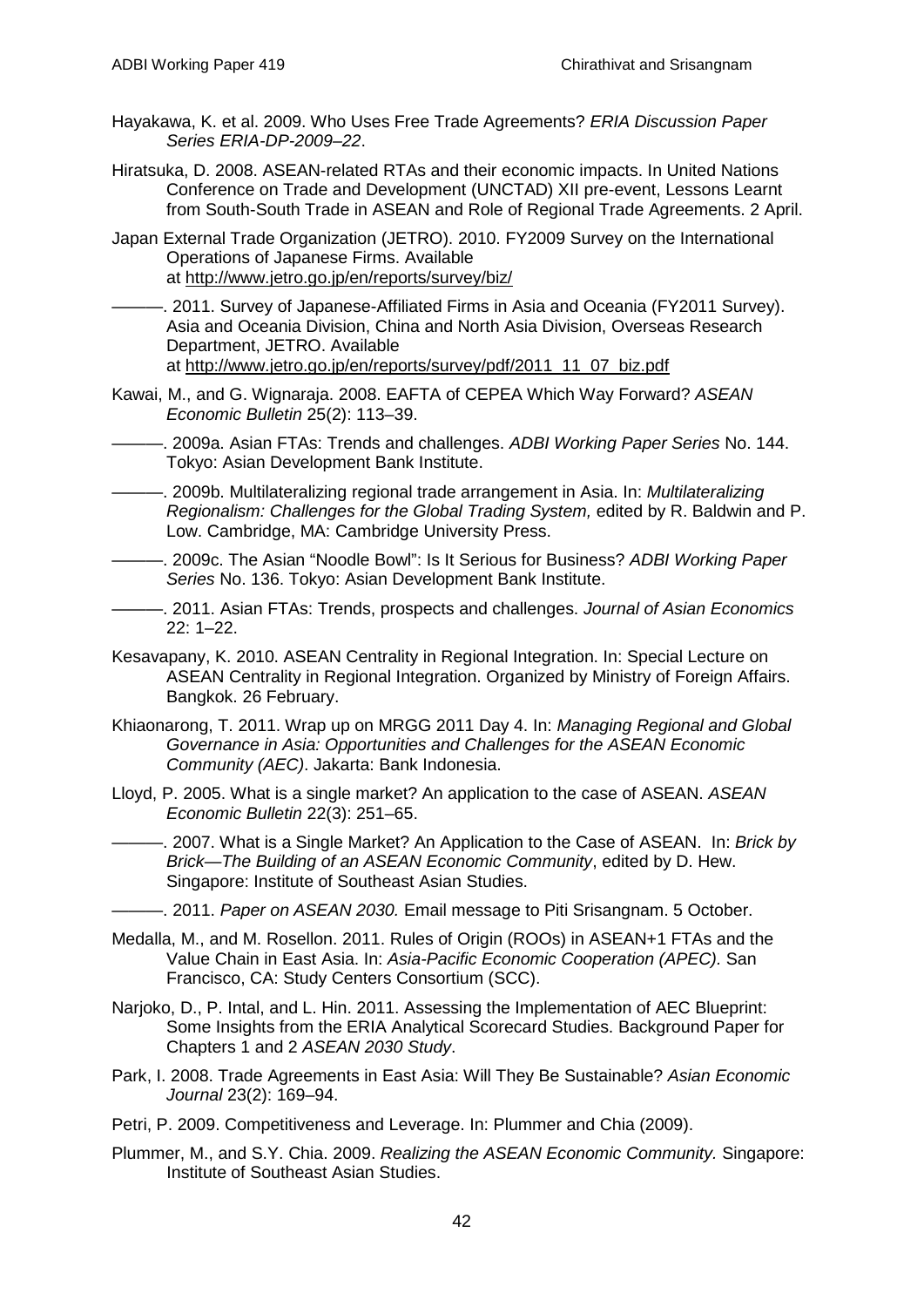- Rashid, Z., F. Zhai, P. Petri, M. Plummer, and C. Yue. 2009. *Regional Market for Goods, Services, and Skilled Labor*. Available at [http://people.brandeis.edu/](http://people.brandeis.edu/~ppetri/Ch2%20AEC%20Study%2013Aug09.pdf) [~ppetri/Ch2%20AEC%20Study%2013Aug09.pdf](http://people.brandeis.edu/~ppetri/Ch2%20AEC%20Study%2013Aug09.pdf)
- Severino, R.C. 2010. An ASEAN Economic Community by 2015? Available at<http://www.iseas.edu.sg/aseanstudiescentre/asco09-10.pdf>
- Severino, S., and S. Das. 2010. ISEAS–ADB Project—Assessment of Impediments and Actions Required for Achieving an ASEAN Economic Community by 2015. Available at [http://asc.iseas.edu.sg/home/item/86-final-workshop-assessment-of-impediments](http://asc.iseas.edu.sg/home/item/86-final-workshop-assessment-of-impediments-actions-required-for-achieving-an-aseas-economic-community-by-2015)[actions-required-for-achieving-an-aseas-economic-community-by-2015](http://asc.iseas.edu.sg/home/item/86-final-workshop-assessment-of-impediments-actions-required-for-achieving-an-aseas-economic-community-by-2015)
- Simorangkir, I. 2011. AEC and Monetary Integration. In: *Managing Regional and Global Governance in Asia: Opportunities and Challenges for the ASEAN Economic Community (AEC).* Jakarta: Bank Indonesia.
- Soesastro, H. 2006. Regional Institutional Architecture for the Asia Pacific. Mimeograph. A *PECC Study Project Discussion Paper* (first draft).
- ———. 2007a. Regional Integration in East Asia: Achievements and Future Prospects. *Review of International Political Economy* 17 (2): 178–208.
- ———. 2007b. Implementing the ASEAN Economic Community (AEC) Blueprint. In: *Deepening Economic Integration in East Asian—The ASEAN Economic Community and Beyond. ERIA Research Project 2007 No. 1–2*. Chapter 3, edited by H. Soesastro. ERIA Research Project Report 2008. Jakarta: Economic Research Institute for ASEAN and East Asia (ERIA).
- Sohn, Y. 2010. Japan's New Regionalism: China Shock, Values, and the East Asian Community. *Asian Survey* [e-journal] 50(3): 497–519. Available at <http://www.jstor.org/stable/10.1525/as.2010.50.3.497>
- Srisangnam, P. 2007. The Effect of ASEAN Economic Integration with the Special Reference to the Thai Economy. PhD Dissertation. University of Melbourne.
- Srisangnam, P., and S. Sermcheep. 2011. Case Study on Logistics Enhancement in Thailand. In: *Geographical Simulation Analysis for ASEAN, China and India*, edited by R. Banomyong and I. Isono. Bangkok: JETRO.
- Urata, S. 2008. CEPEA: Japan's New Regional Cooperation Initiative in East Asia. *Japan Spotlight (*November/December): 12–13.
- Urata, S., and M. Okabe. 2011. Toward a Competitive ASEAN Single Market: Sectoral Analysis. *ERIA Research Project Report 2010* No. 3.
- Wakamatsu, I. 2004. ASEAN's FTAs and Rules of Origin. Overseas Research Department, Japan External Trade Organization. Available at [http://www.jetro.go.jp/thailand/e\\_survey/pdf/fta\\_rulesoforigin.pdf](http://www.jetro.go.jp/thailand/e_survey/pdf/fta_rulesoforigin.pdf)
- Wignaraja, G. 2010. How Do FTAs Affect Exporting Firms in Thailand? *ADBI Working Paper Series* No. 190. Tokyo: Asian Development Bank Institute.
- Wongboonsin, P., P. Srisangnam, and S. Sermcheep. 2011. The Effect of Labour Movement under the ASEAN Economic Community: the Case Study of Engineering Services. Presented to International Institute for Trade and Development. Bangkok.
- World Trade Organization (WHO) Secretariat. 2010. World Tariff Profiles 2010. Geneva: World Trade Organization and International Trade Centre UNCTAD–WTO 2010.
- Yap, J. 2008. *Policy Issues for the ASEAN Economic Community: The Rules of Origin.* Canberra: East Asian Bureau of Economic Research. Available at<http://www.eaber.org/intranet/documents/22/1779/>